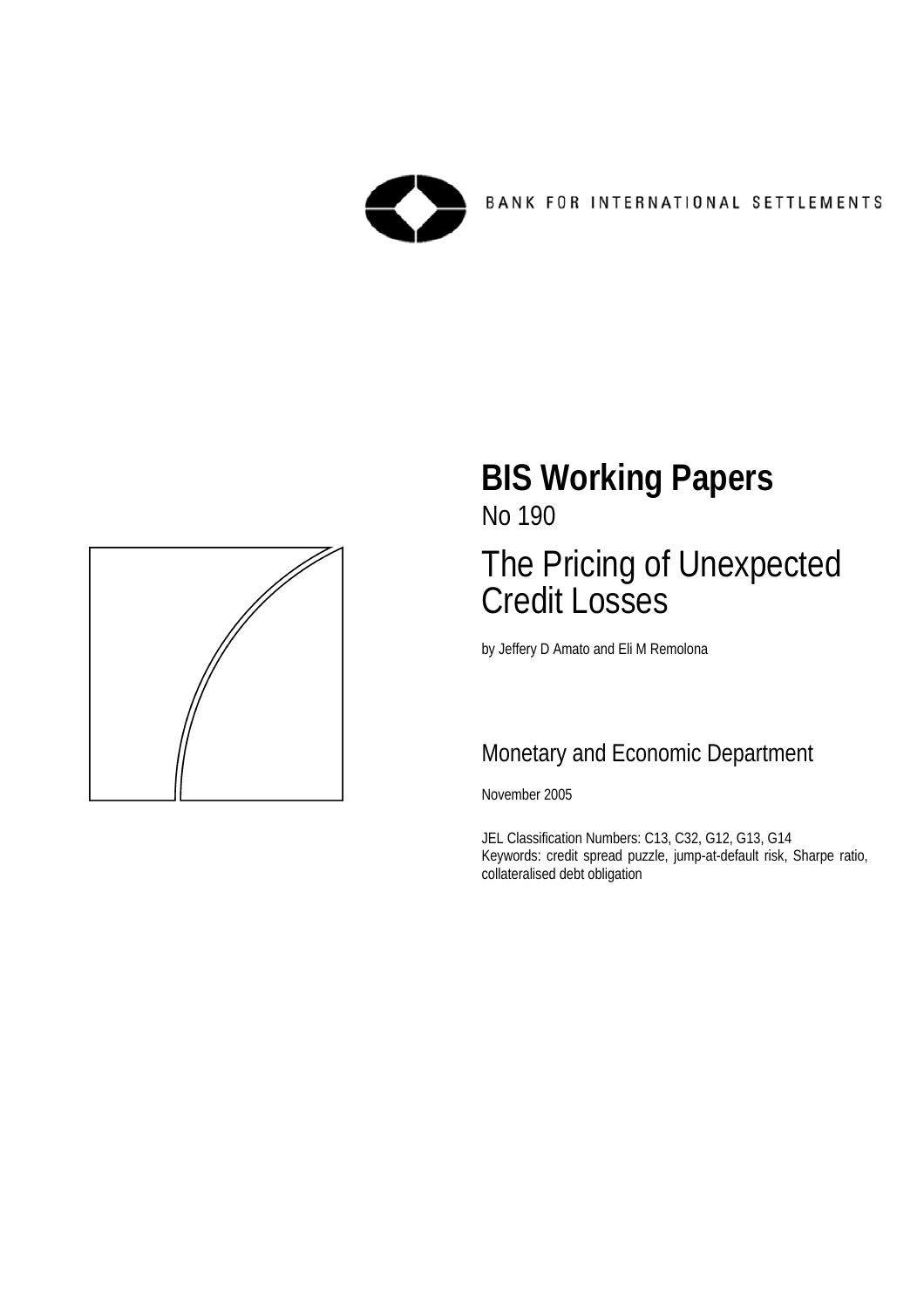BIS Working Papers are written by members of the Monetary and Economic Department of the Bank for International Settlements, and from time to time by other economists, and are published by the Bank. The views expressed in them are those of their authors and not necessarily the views of the BIS.

Copies of publications are available from:

Bank for International Settlements Press & Communications CH-4002 Basel, Switzerland

E-mail: publications@bis.org

Fax: +41 61 280 9100 and +41 61 280 8100

This publication is available on the BIS website (www.bis.org).

© *Bank for International Settlements 2005. All rights reserved. Brief excerpts may be reproduced or translated provided the source is cited.* 

ISSN 1020-0959 (print) ISSN 1682-7678 (online)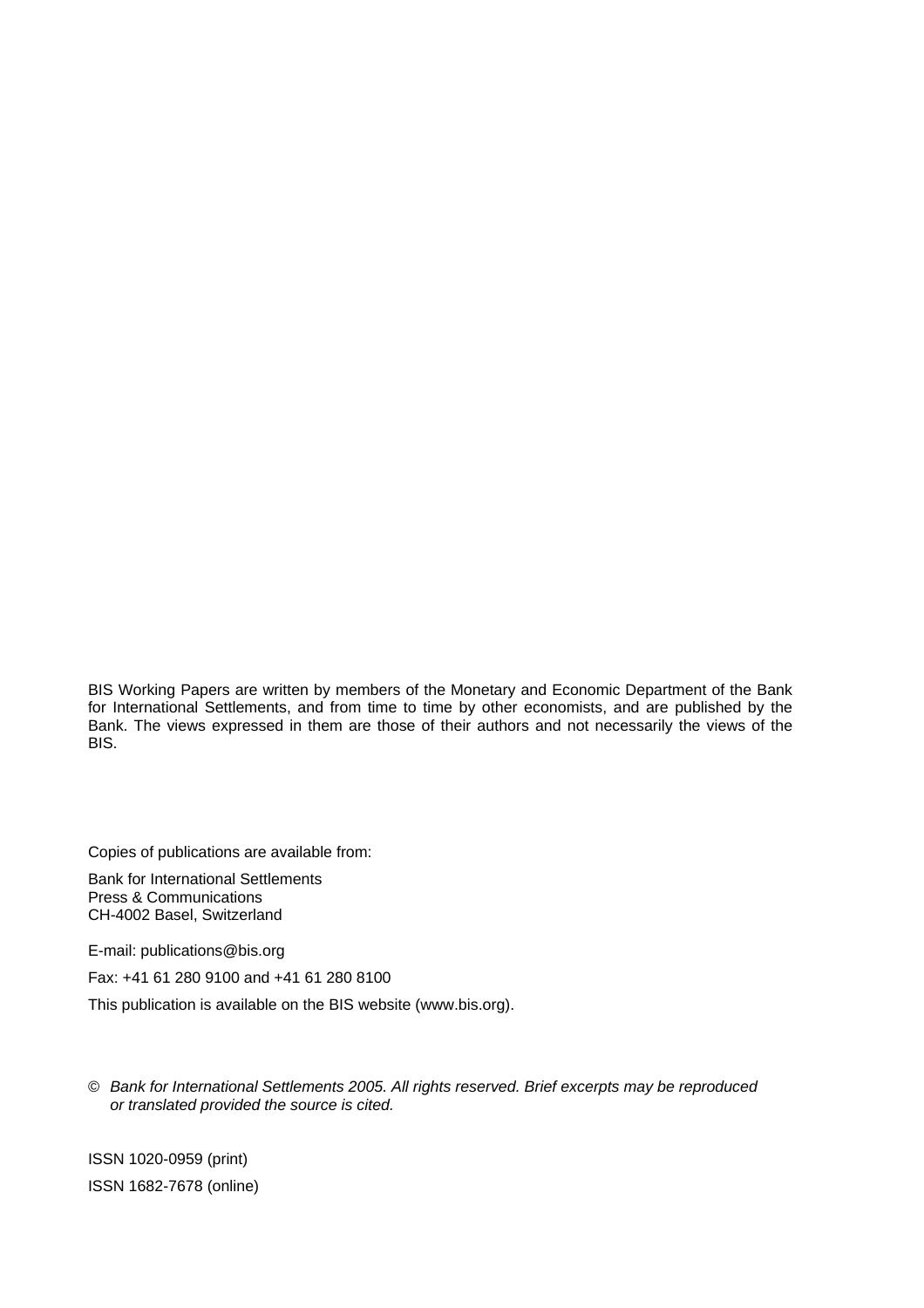#### **Foreword**

On 9-10 September 2004, the BIS held a workshop on "The pricing of credit risk". This event brought together central bankers, academics and market practitioners to exchange views on this issue (see the conference programme in this document). This paper was presented at the workshop. The views expressed are those of the author(s) and not those of the BIS.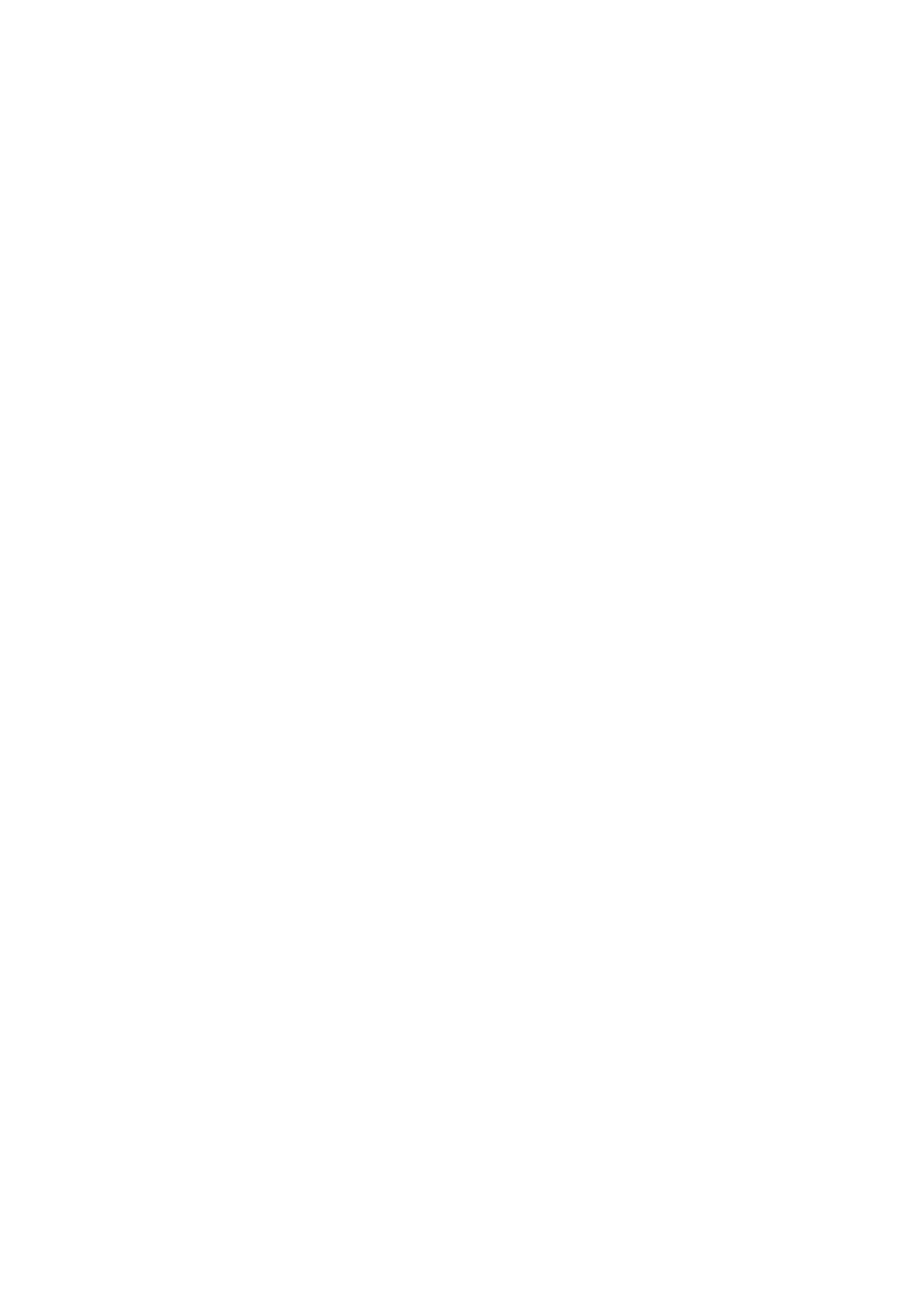#### **BIS workshop on "The pricing of credit risk" 9-10 September 2004, Basel, Switzerland**

#### **Conference programme**

#### **Opening remarks**

William White, Bank for International Settlements

#### *Paper 1: The credit risk component in corporate spreads and swap spreads*

- Authors: David Lando, Copenhagen Business School (joint with Peter Feldhütter)
- Discussants: Tony Rodrigues, Federal Reserve Bank of New York Etienne Varloot, Citigroup

#### *Paper 2: Default and recovery implicit in the term structure of sovereign CDS spreads*

| Authors:     | Ken Singleton, Stanford University (joint with Jun Pan) |
|--------------|---------------------------------------------------------|
| Discussants: | Naohiko Baba, Bank of Japan<br>Richard Cantor, Moody's  |

#### *Paper 3: Valuation of a CDO and a n-th to default CDS without Monte Carlo simulation*

| Authors:     | John Hull, University of Toronto (joint with Alan White)                 |
|--------------|--------------------------------------------------------------------------|
| Discussants: | Michael Gibson, Federal Reserve Board<br>Dominic O'Kane, Lehman Brothers |

#### *Paper 4: The pricing of unexpected credit losses*

Authors: Jeffery Amato and Eli Remolona, Bank for International Settlements

Discussants: Jean Helwege, University of Arizona Ken Singleton, Stanford University

#### *Paper 5: Measuring default risk premia from default swap rates and EDFs*

Authors: Darrell Duffie, Stanford University (joint with Antje Berndt, Rohan Douglas, Mark Ferguson and David Schranz)

Discussants: Peter Hordahl, European Central Bank Frank Packer, Bank for International Settlements

#### *Paper 6: On the relation between credit spread puzzles and the equity premium puzzle*

Authors: Pierre Collin-Dufresne, UC Berkeley (joint with Long Chen and Bob Goldstein) Discussants: Monika Piazzesi, University of Chicago Jun Yang, Bank of Canada

#### *Paper 7: Explaining the level of credit spreads: option-implied jump risk premia in a firm value model*

| Authors:     | Joost<br>Pascal Maenhout and David Weinbaum)                  |  | Driessen, University of Amsterdam (joint with Martijn Cremers, |  |  |
|--------------|---------------------------------------------------------------|--|----------------------------------------------------------------|--|--|
| Discussants: | Varga Khadem, Lehman Brothers<br>Garry Young, Bank of England |  |                                                                |  |  |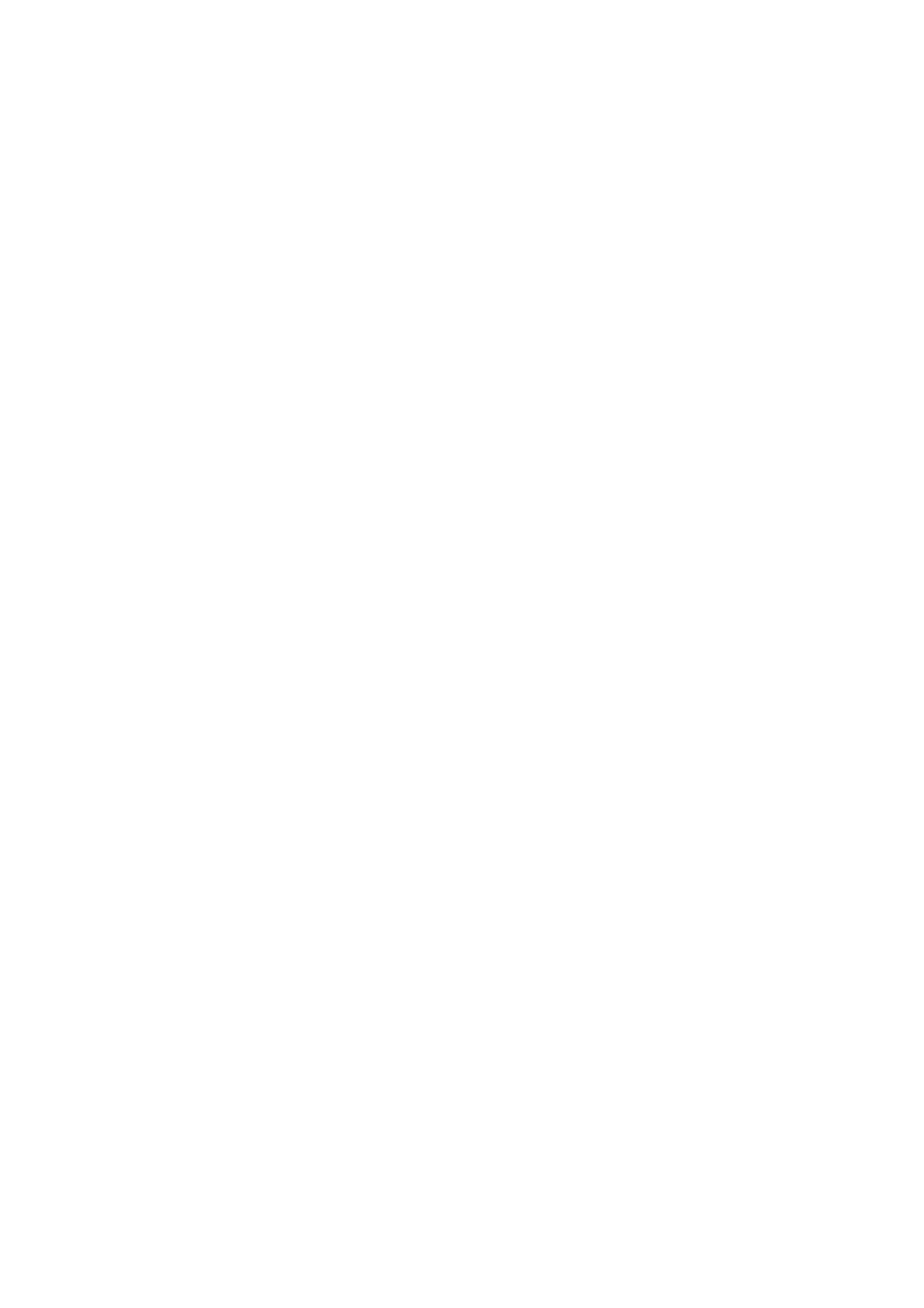# The Pricing of Unexpected Credit Losses

Jeffery D. Amato Bank for International Settlements jeffery.amato@bis.org

Eli M. Remolona Bank for International Settlements eli.remolona@bis.org

November 2005

#### Abstract

Why are spreads on corporate bonds so wide relative to expected losses from default? The spread on Baa-rated bonds, for example, has been about four times the expected loss. We suggest that the most commonly cited explanations  $$ taxes, liquidity and systematic diffusive risk  $\sim$  are inadequate. We argue instead that idiosyncratic default risk, or the risk of unexpected losses due to singlename defaults in necessarily "small" credit portfolios, accounts for the major part of spreads. Because return distributions are highly skewed, diversification would require very large portfolios. Evidence from arbitrage CDOs suggests that such diversification is not readily achievable in practice, and idiosyncratic risk is therefore unavoidable. Taking a cue from CDO subordination structures, we propose value-at-risk at the Aaa-rated conÖdence level as a summary measure of risk in feasible credit portfolios. We find evidence of a positive linear relationship between this risk measure and spreads on corporate bonds across rating classes.

JEL Classification Numbers: C13, C32, G12, G13, G14

Keywords: credit spread puzzle, jump-at-default risk, Sharpe ratio, collateralised debt obligation

<sup>\*</sup>We thank Franklin Allen, Claudio Borio, Pierre Collin-Dufresne, Joost Driessen, Darrell Duffie, Craig FurÖne, Jacob Gyntelberg, Jean Helwege, John Hull, Rich Rosen, Philipp Schonbucher, Til Schuermann, Ken Singleton and participants at the Moody's-LBS Second Credit Risk conference for helpful comments; Christopher Flanagan and Rishad Ahluwalia of JPMorgan Chase, Nitin Prabhu and John Convery of Deutsche Bank, and Jerome Anglade of Morgan Stanley for helpful discussions on CDOs; JPMorgan Chase and Moodyís for providing us with data; and Dimitri Karampatos for research assistance. The views expressed are those of the authors and do not necessarily reflect those of the BIS.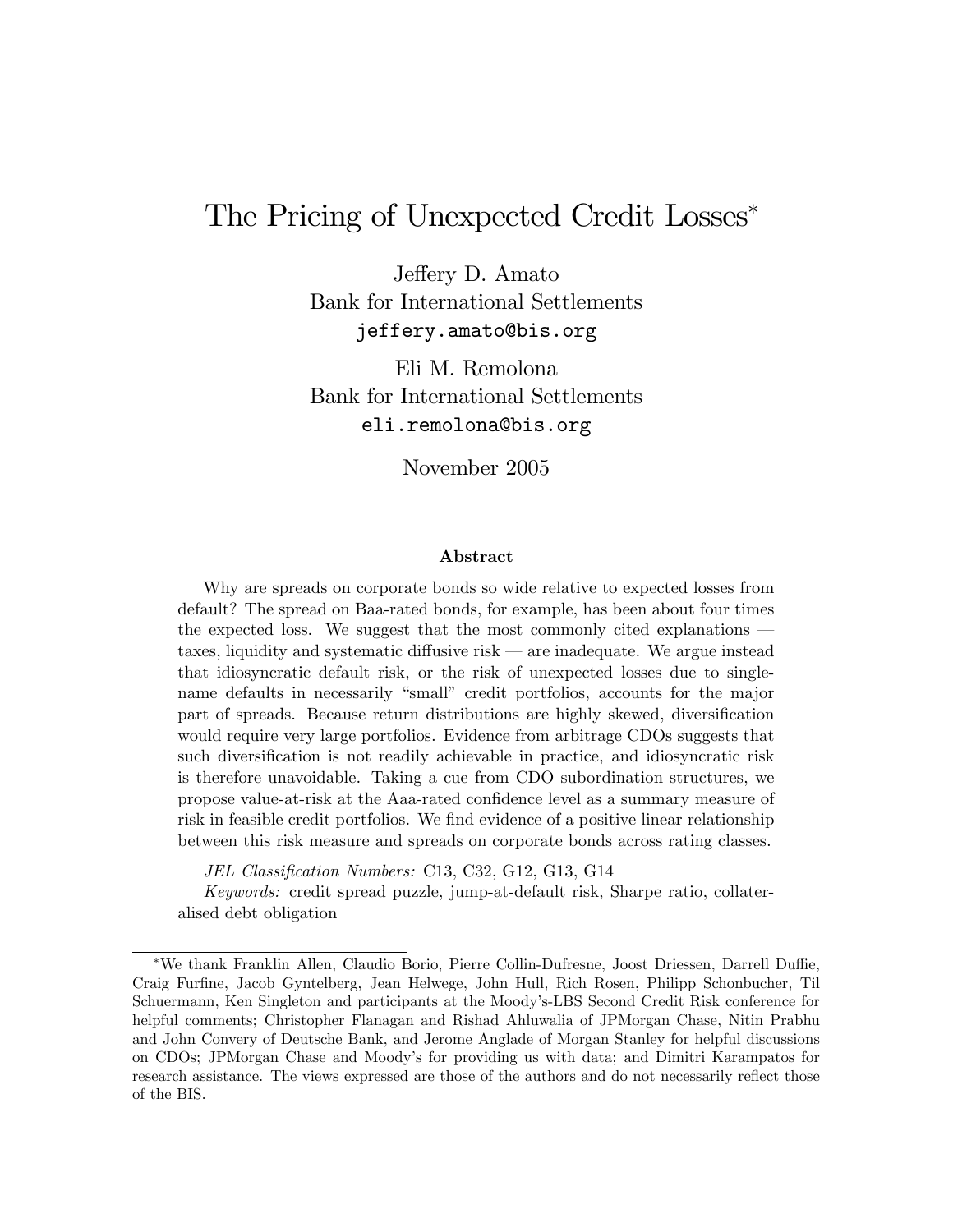### 1 Introduction

Spreads on corporate bonds tend to be many times wider than what would be implied by expected default losses alone. These spreads are the difference between yields on corporate debt subject to default risk and government bonds free of such risk. While credit spreads are generally understood to be compensation for credit risk, it has been difficult empirically to establish this link. From 1997 to June 2004, for example, the average spread on Baa-rated US corporate bonds, with a duration of 5 years, was about 182 basis points (at annual rates). Yet, the average expected loss from default on Baarated bonds is only 40 basis points (at annual rates). In this case, the spread was over four times the expected loss from default. The wide gap between spreads and expected default losses is what has come to be known as the 'credit spread puzzle' (see, e.g., Collin-Dufresne, Goldstein and Martin (2001), Driessen (2005) and Collin-Dufresne, Goldstein and Helwege (CDGH, 2003)).

Several studies have investigated the determinants of credit spreads or changes in credit spreads. The findings in some recent papers suggest that diffusive risk premia, due to systematic changes in the probability of default, can help account for a portion of spreads (Duffee (1999), Elton, Gruber, Agarwal and Mann (2001), Driessen (2005)). Elton et al. also argue that the differential treatment of taxes on US corporate bonds relative to US Treasury securities can help explain spreads; for example, these authors estimate that 73% of the spread on Aa-rated debt with 5 years to maturity is due to taxes. Another recent strand of the literature has emphasised the impact of relatively poor liquidity in the corporate bond market. For example, Driessen estimates that about 20% of the spread on US corporate bonds is due to a liquidity premium. Further evidence that liquidity premia may be a large component of credit spreads is provided by Longsta§, Mithal and Neis (2005), using data on credit default swaps (CDSs). However, Collin-Dufresne et al. (2001) Önd that standard indicators of both macroeconomic conditions and liquidity can explain only a fraction of the changes in spreads. Furthermore, the studies noted above obtain their results either from regression analysis or from estimates of reduced-form no-arbitrage models of bond prices. It is well-known that structural models of corporate bond pricing perform as poorly, if not worse, in explaining spreads (see, e.g., Eom, Helwege and Huang (2004) and Huang and Huang  $(2003)$ ).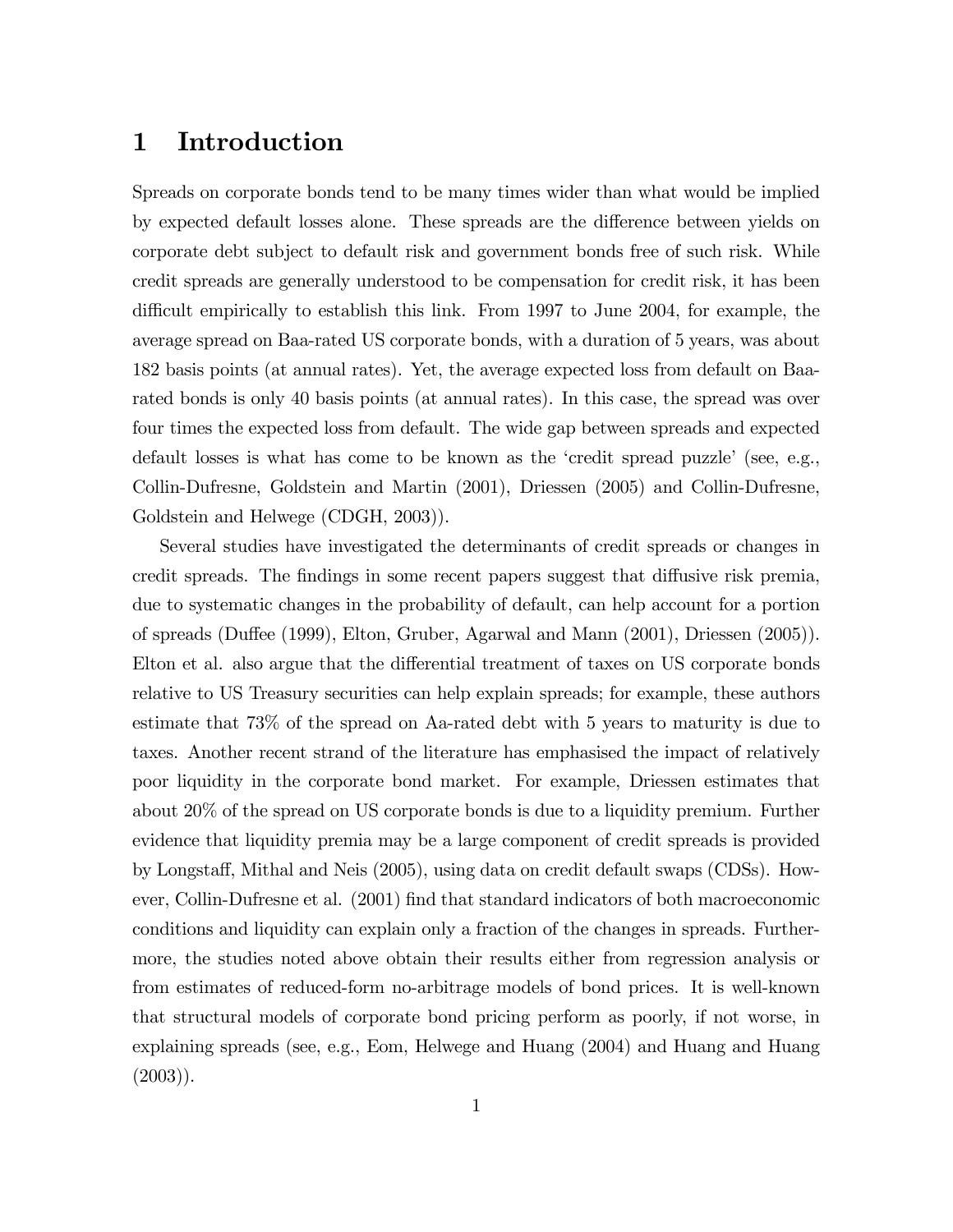In this paper, we offer an explanation that has not been emphasised in the literature. We argue that idiosyncratic default risk is what accounts for much of the difference between spreads and expected losses. This risk has been overlooked because much of the literature has assumed such risk can be diversified away. Jarrow, Lando and Yu (JLY, 2005) show that under certain conditions that permit the construction of diversified portfolios there will, conditionally, be no difference between spreads and expected losses — the default of any particular firm will not command a risk premium. We argue, however, that because default loss distributions are highly skewed, diversi-Öcation would require portfolios so large that they are, in fact, infeasible to construct. Indeed, we provide evidence that even the most diversified portfolios do not approach the size for which idiosyncratic risk can be ignored. This is consistent with "jump-atdefault", or idiosyncratic, risk being priced. The results in Driessen (2005) and Berndt, Douglas, Duffie, Ferguson and Schranz (2004) indicate the presence of jump-at-default risk premia in corporate bond and credit default swap (CDS) spreads, respectively.

If idiosyncratic risk is so important, how is such risk measured by market participants? We propose a measure of risk that is implied by the subordination structure of arbitrage collateralized debt obligations (CDOs). Cash arbitrage CDOs convert the risk of corporate bond portfolios into securities with different levels of risk. This conversion essentially relies on value-at-risk (VaR) calculations. As such, we propose the VaR measure used to create the highly-rated senior tranche in a  $CDO$  — which is typically rated  $Aaa$   $\sim$  as the measure for pricing the risk in credit portfolios. This measure not only takes account of the scope for diversification in feasible portfolios, it also satisfies the axioms for a coherent risk measure, at least for non-Aaa portfolios. We then conjecture that once risk is measured in this way, credit spreads across different corporate bonds will be linearly related to risk. The link between spreads and default probabilities can then be shown to depend in a simple way on a consistent measure of risk and a market price of risk that would apply across different corporate bonds. The use of VaR to measure risk in portfolios is, of course, long established in the risk management profession. However, to our knowledge, no one has as yet proposed VaR as a sufficient statistic for pricing credit risk.

To begin our analysis, in the first part of this paper we reexamine the credit spread puzzle. Using data on option-adjusted spreads from Merrill Lynch over the period 1997-2004, we show that the puzzle may be stronger than previously documented. In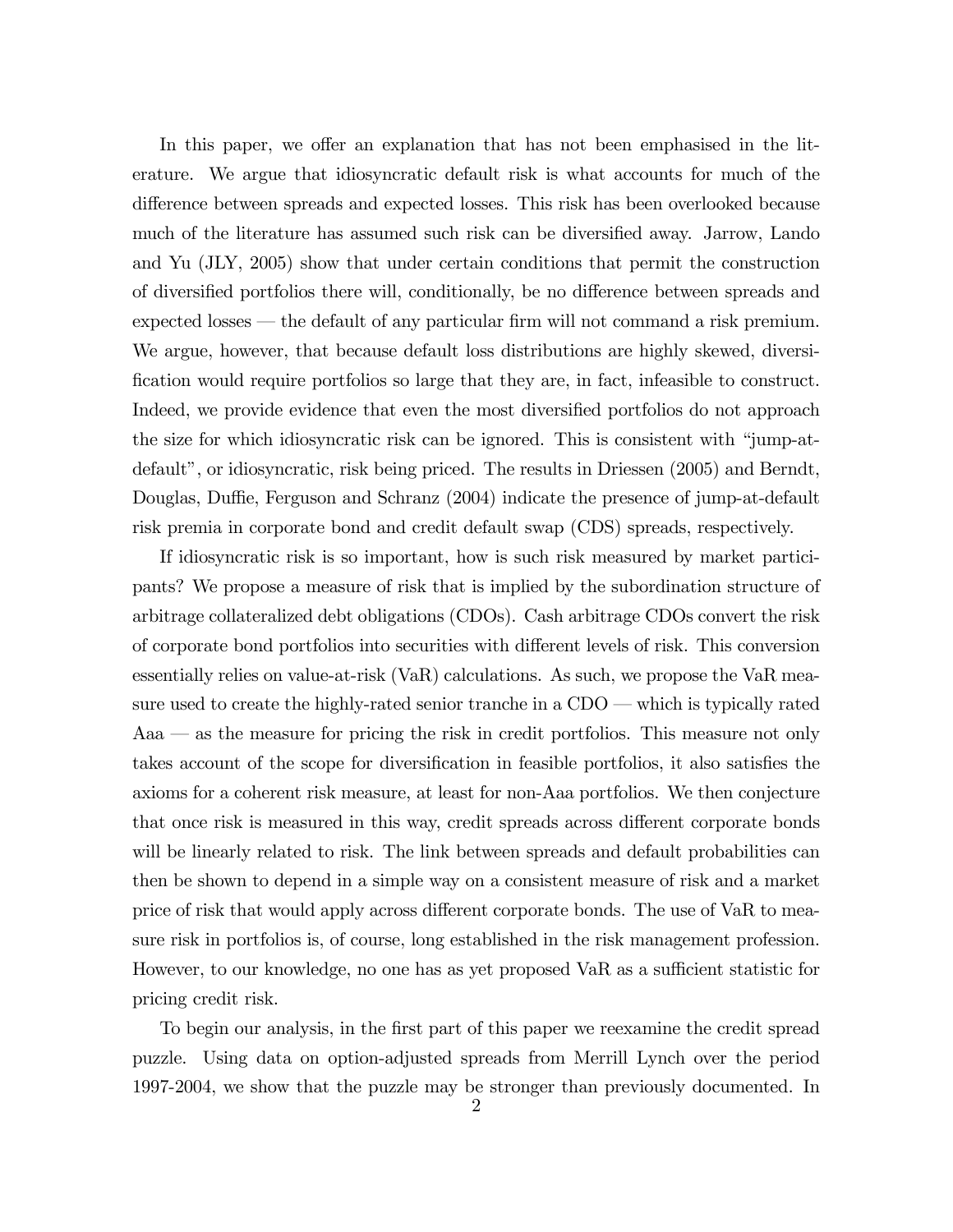addition, unlike in previous studies, we show that the puzzle is present in both US and European corporate bonds. Next, to justify why jump-at-default risk premia may be an important component of spreads, we provide evidence on the size of open-end corporate bond funds and arbitrage CDOs. Our findings suggest that even investors who have a strong incentive to diversify construct only "small" portfolios. We then turn our attention to arbitrage CDOs to understand how they transform risk in corporate bond portfolios and find that they rely on VaR to measure risk. This motivates our proposal for measuring risk in terms of VaR at a Aaa confidence level. Furthermore, we conjecture that this measure of risk leads to a linear pricing equation, and we provide illustrative calculations that show this holds approximately across credit rating classes.

### 2 The Credit Spread Puzzle

One of the puzzles about credit spreads is that they are much larger than expected losses from default; in particular, they are much larger than can presumably be accounted for by the degree, and economic significance, of co-movement between the factors affecting the probability of default and the utility of the typical investor. Table 1 presents estimates of the average level of spreads in US and European corporate bonds across rating categories and for three different levels of average duration.<sup>1</sup> These values are computed using option-adjusted spread (OAS) bond indices provided by Merrill Lynch. Data for the United States starts in January 1997, and for Europe in January 1999; both samples end in June 2004.

For US-based corporations, the spreads on Aaa debt have averaged about 50 basis points at shorter durations and 74 basis points at a duration of about seven years. Spreads increase significantly as the rating is lowered down to Baa, and even more so for sub-par investment grade debt, reaching as high as 398 basis points on Ba-rated bonds with a duration of approximately two years. In addition, the term structures are upward-sloping for the higher-rated investment grade bonds, hump-shaped for Baadebt and downward-sloping for the high yield segment. A qualitatively similar pattern is observed on European corporate bonds, though the average levels of spreads are lower than in the United States.

<sup>&</sup>lt;sup>1</sup>The notes to the table explain the calculation of average duration.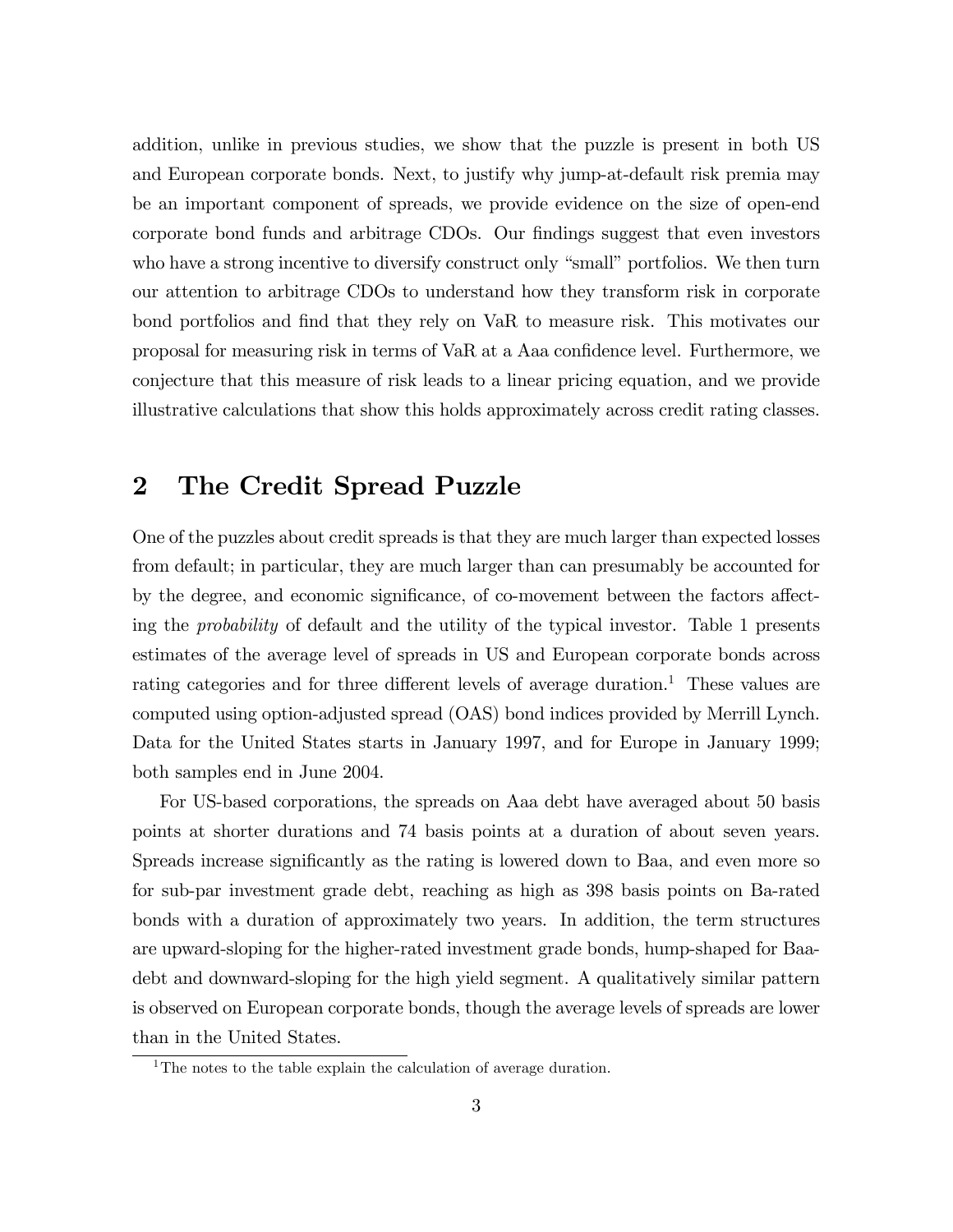Table 2 reports estimates of the average intensity (i.e. instantaneous default probability) and expected loss across ratings categories. The intensity is calibrated using the average five-year-ahead default rate of corporate issuers  $-$  which is an estimate of the unconditional five-year default probability  $-$  based on data from Moody's. Expected loss is computed as the product of this default probability and a constant rate of loss in the event of default.<sup>2</sup> Loss given default is set equal to one minus the average recovery rate on senior unsecured debt based on Moody's recovery rate data. For the United States, this value is 41.1%; for Europe, it is 18.2%. It is evident that average expected losses are significantly smaller than average spreads, which is robust across ratings and regions.<sup>3</sup>

One useful metric for evaluating spreads is the ratio of average spread to average expected loss  $-$  the "Spread Ratio" in Table 2. These ratios are a rough measure of the size of risk-neutral relative to physical default probabilities, and hence they provide evidence on the average size of risk premia associated with idiosyncratic default risk. The very large size of these ratios suggests that such risk premia are a significant component of spreads, in both the United States and Europe. While the spread ratios increase with credit quality, the difference between spread and expected loss  $-$  the "Spread Difference" in Table  $2$   $-$  declines with credit quality. This suggests that, for a given price of risk across rating classes, the measure of risk being priced must increase in absolute value as rating quality deteriorates. Further discussion of these statistics and their implications for modelling credit spreads is taken up below.

Spreads also change over time. Figure 1 plots the spreads on US corporate debt for various rating categories and durations. As shown in the graph, spreads varied considerably over the sample period and they tended to move together across rating categories and average duration, although the shape of the term structure (not shown explicitly) varied through the sample period as well. In particular, in regard to our focus on the puzzle of the large size of spreads, it is important to note that spreads rarely fell below 30 basis points for the most highly rated (Aaa) debt or below 100 basis points for Ba-rated debt.

<sup>&</sup>lt;sup>2</sup>This calculation implicitly ignores correlation between default probabilities and loss given default.

<sup>&</sup>lt;sup>3</sup>We also computed expected loss using unconditional ratings transition matrices based on data from Moodyís starting in 1985. The results are qualitatively similar.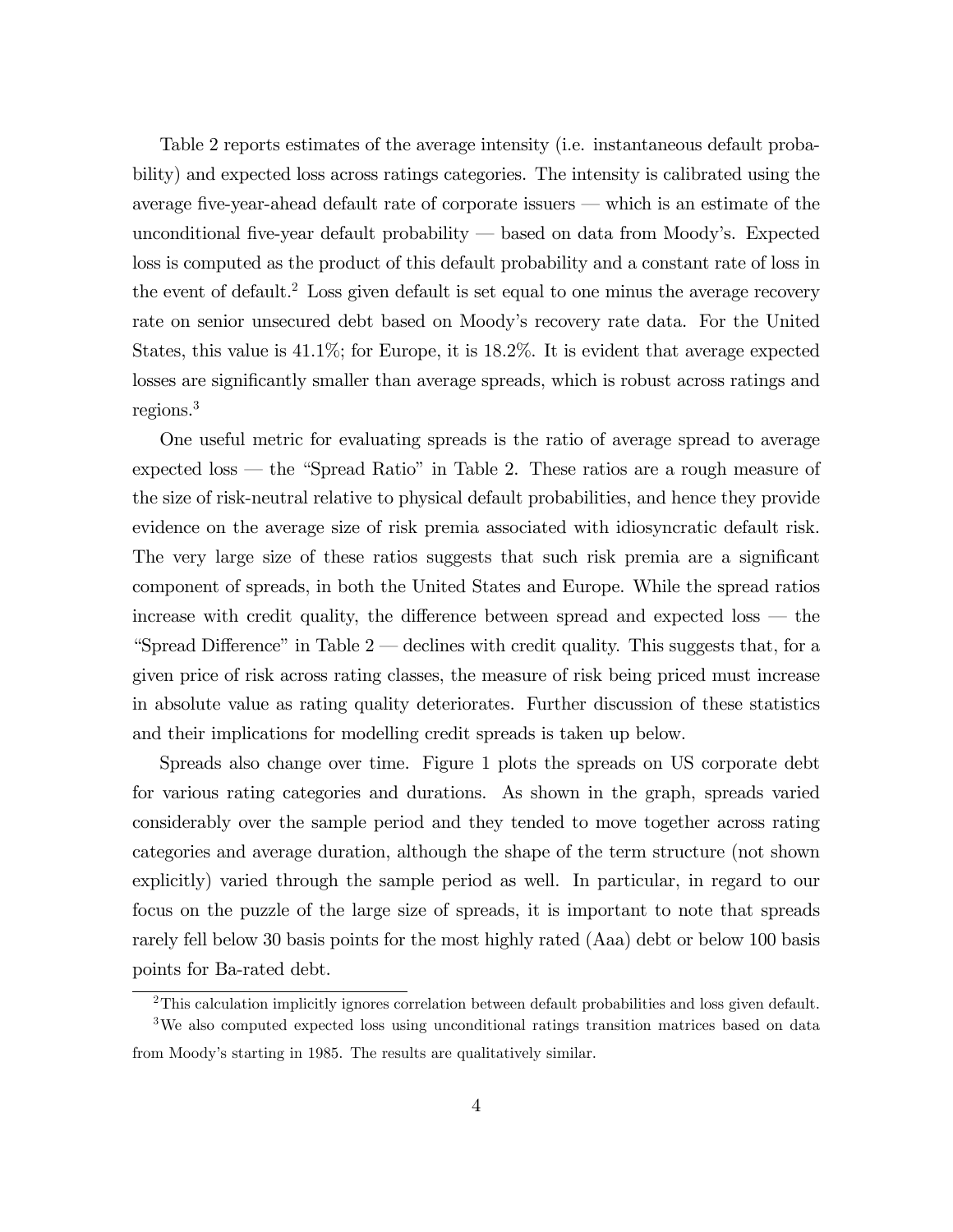#### 2.1 A Model for Pricing Corporate Bond Portfolios

To help illustrate various issues in the remainder of the paper, we layout here a simple framework for pricing corporate bond portfolios. We consider the class of intensitybased copula models now common in the literature (e.g. Li (2000), Schonbucher and Schubert (2001), Hull and White (2004)). Specifically, for each obligor i of a creditrisky security, default time,  $\tau_i$ , arrives according to a Poisson process with associated intensity  $\lambda_i(t)$ . Variation in  $\lambda_i(t)$  is assumed to be driven by a vector of Brownian motions  $W(t)$ , which may contain both common (i.e. aggregate or sector) and firmspecific factors. Correlation in default times is captured using a latent factor/copula approach. For simplicity, we will model correlations in default times using the Gaussian copula, which has become a standard in the market for the pricing of synthetic CDO tranches.<sup>4</sup> Thus, in principle, there are two potential sources of default dependence in our model: first, the *default probabilities* across two obligors can be correlated due to the common dependence of intensities on the risk factors  $W(t)$ ; second, the *default* times across two obligors can also be correlated.

Suppose there are N issuers of default-risky bonds. Let  $L_i(t)$  be defined as the percentage loss of face value on bond  $i$  in the event of default. Throughout we will assume that the prices of bonds are arbitrage-free, which implies the existence of a stochastic discount factor and an associated equivalent martingale measure  $Q$ <sup>5</sup>. Let  $\xi(t) \equiv E_t \left[ \frac{dQ}{dP} \right]$  be the density that defines the change of measure from the physical probability measure P to Q. Following CDGH, we assume that the dynamics of  $\xi(t)$ are governed by:

$$
\frac{d\xi(t)}{\xi(t)} = \sigma_{\xi}(t) \cdot dW(t) + \sum_{i=1}^{N} J_{\xi,i}(t) dM_i(t)
$$
\n(1)

where  $M_i(t)$  is the compensated Poisson process given by  $dM_i(t) = d\mathbb{1}_{(\tau_i \leq t)} - \lambda_i(t)\mathbb{1}_{(\tau_i \geq t)}dt$ . As is standard in the literature, diffusive risk is represented by  $W(t)$ , with market prices given by the vector  $\sigma_{\xi}(t)$ . The presence of  $dM_i$  in (1) means that the pricing kernel is also affected by the default of individual bonds; the market prices on these jump-atdefault risks are given by  $J_{\xi,i}(t)$ .

<sup>4</sup>From a technical perspective, any other form of copula could also be used. Investigating the implications of alternative copulae for the results presented below is part of our ongoing research.

<sup>&</sup>lt;sup>5</sup>In the current context where markets are incomplete, it is not guaranteed that this measure would be unique.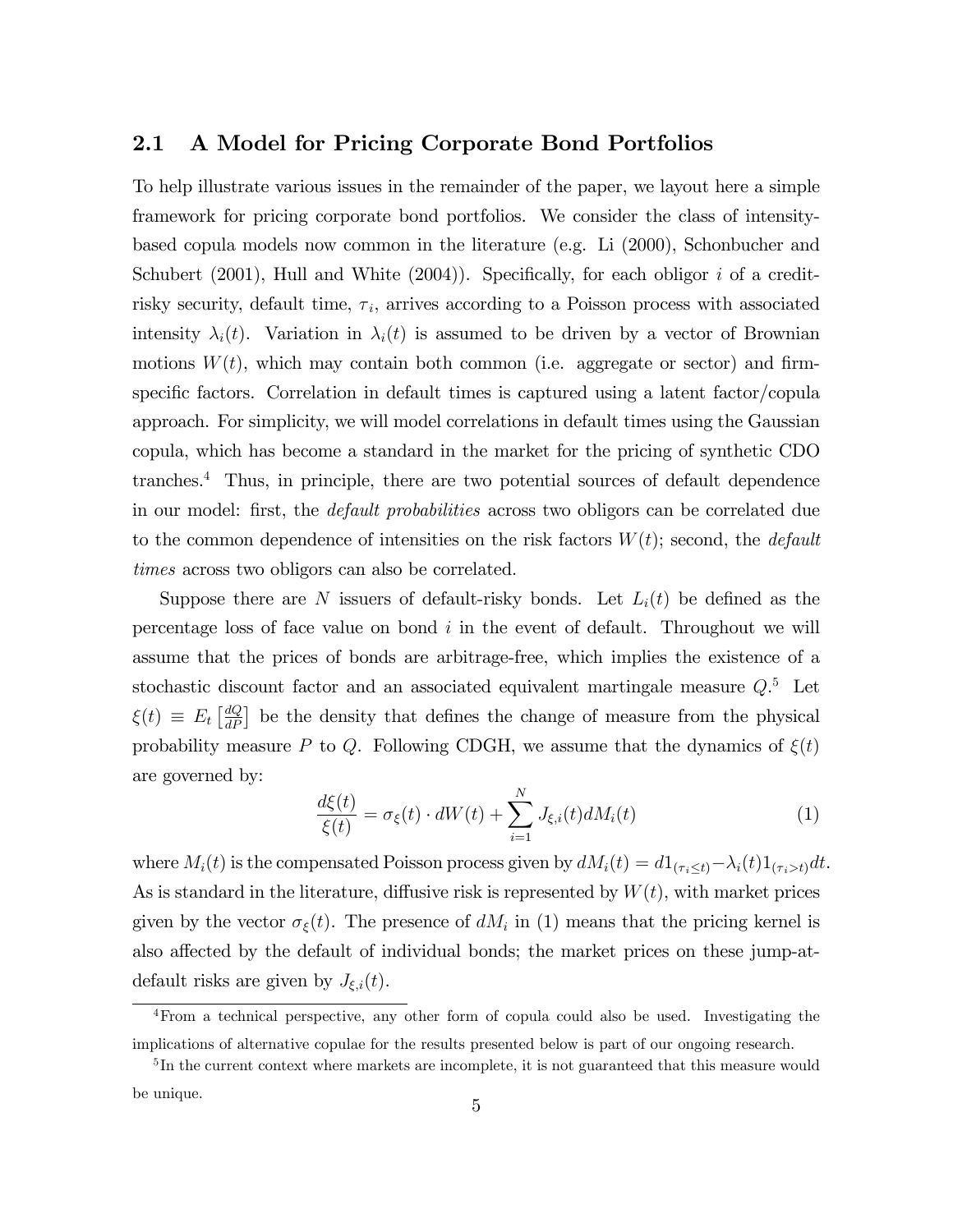A non-zero risk premium on default jump risk is equivalent to risk-neutral intensities being higher than their physical counterparts. To be specific, let  $\lambda_i^Q$  $\mathcal{Q}_i(t)$  denote the riskneutral intensity under the risk-neutral measure Q. The relationship between  $\lambda_i$  and  $\lambda_i^Q$  $i_i^Q$  is (see, e.g., Piazzesi (2003)):

$$
\lambda_i^Q(t) = \lambda_i(t) \left[ 1 + J_{\xi,i}(t) \right] \tag{2}
$$

Thus, if  $J_{\xi,i} = 0$ , then  $\lambda_i^Q = \lambda_i$ ; otherwise,  $\lambda_i^Q$  will be larger than  $\lambda_i$ . In the case that  $E_{t}$ - [ $J_{\xi,i}(t)$ ] = v, where v is a constant, then

$$
\frac{\lambda_i^Q(t)}{\lambda_i(t)} = 1 + v
$$

or, taking unconditional expectations,

$$
\frac{E\left[\lambda_i^Q\right]}{E\left[\lambda_i\right]} = 1 + v \tag{3}
$$

#### 2.2 Explanations of the Credit Spread Puzzle

Several explanations of the credit spread puzzle have been offered in the literature. Here we briefly review the arguments and evidence regarding the role of taxes, liquidity premia, diffusive risk premia and jump-at-default risk premia and their effects on spreads.

#### 2.2.1 Taxes

In the United States, corporate bonds are subject to taxes at the state level, whereas Treasury securities are not. Since investors compare returns across instruments on an after-tax basis, arbitrage arguments imply that the yield on corporate debt will be higher to compensate for the payment of taxes. Maximum marginal tax rates on corporate bonds vary roughly from 5 to 10% across states. Taking account of the deduction of state taxes from federal tax, Elton et al (2001) use a benchmark tax rate of  $4.875\%$  to find that taxes can account for  $28-73\%$  of spreads, depending upon rating and maturity. Using a different sample and methods, Driessen (2005) finds that taxes may account for  $34-57\%$  of spreads. Note that, since taxes are applied to the level of coupons or yields rather than spreads, they would tend to account for a larger proportion of spreads in the higher-rated issuers. <sup>6</sup>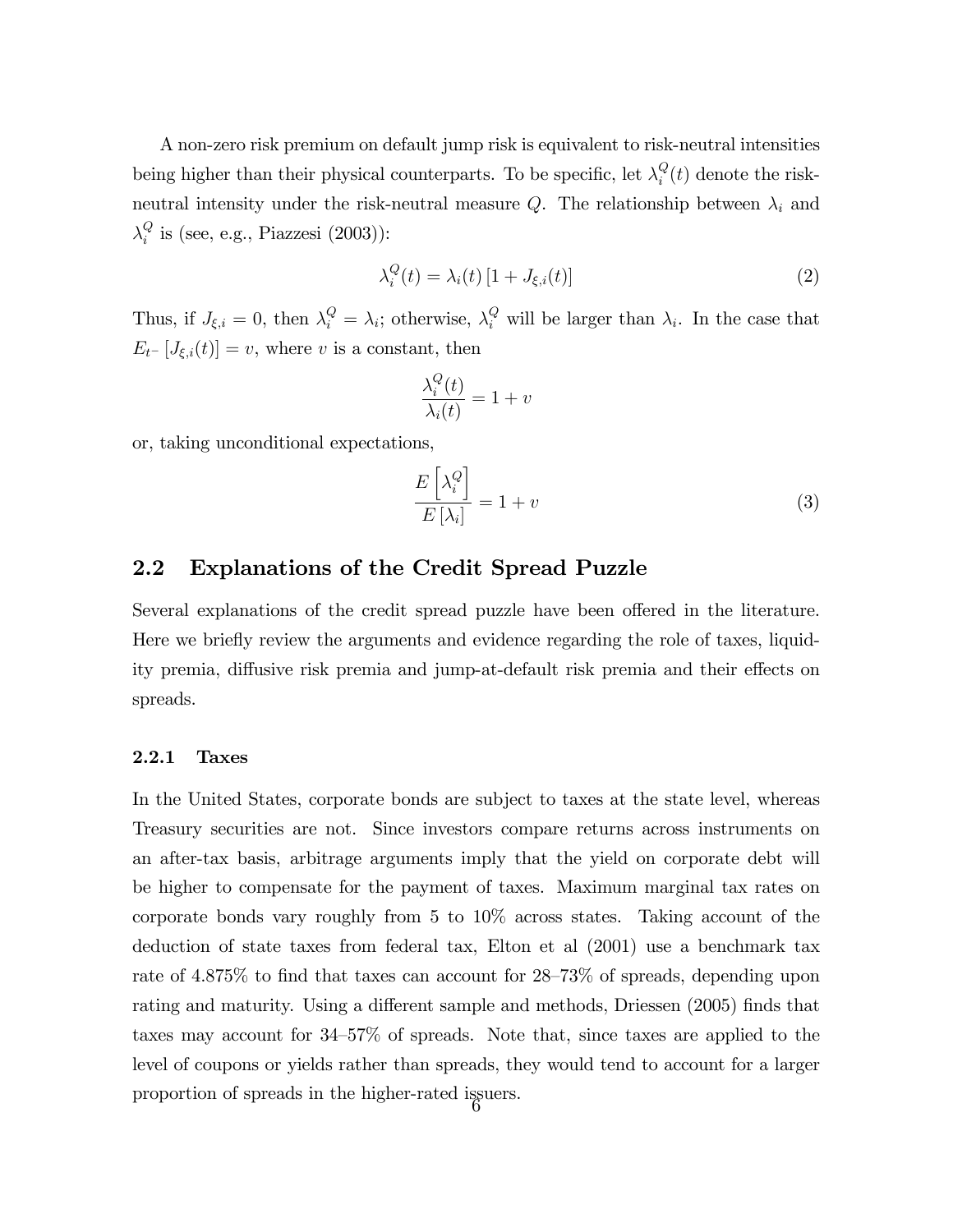One argument against attributing a significant role to taxes is that the relevant tax rate depends upon where the marginal investor in corporate bonds resides. Since tax rates in some jurisdications are trivial, it is arguable that taxes have no impact at all on spreads. If this were not the case, all else equal, it would be very profitable on a risk-adjusted basis for an investor to take long positions in corporate bonds simply by residing in a low tax jurisdiction. A second argument against taxes as an explanation of the credit spread puzzle is that there is less systematic difference regarding the tax treatment of corporate and government bonds in European countries, yet a spread puzzle appears to be present on European corporate bonds as well.

#### 2.2.2 Liquidity Premia

Even in the United States, most corporate bonds trade in relatively thin markets. The market for corporate debt is less mature and even less liquid in Europe. This means that it is typically more costly to undertake transactions in these instruments than in equities and government bonds, and investors must be compensated for this. For example, Schultz (2001) estimates that round-trip trading costs in the US corporate bond market are about 27 basis points. More generally, there can be uncertainty about the liquidity (or illiquidity) of a given bond at a given time, and investors might also require a premium to bear this risk.<sup>6</sup> Indeed, several recent studies have argued that liquidity premia may be the next most important component of spreads after taxes. Driessen (2005) estimates that liquidity premia account for about 20% of spreads, with Perraudin and Taylor (2003) obtaining even larger estimates.<sup>7</sup>

Measuring liquidity premia is tricky. Various proxy measures for the liquidity of an instrument exist, such as turnover, number of transactions and bid-ask spreads. However, one problem is that different theories of market liquidity sometimes give opposite predictions for the behaviour of these variables. Moreover, at a deeper level, it is likely that default and liquidity risk are linked together, which means it can be difficult in practice to identify separate liquidity and risk premia terms.

In terms of the corporate bond market specifically, many issues trade little shortly

 $6$ This is an example of liquidation risk; see Duffie and Ziegler (2003).

<sup>7</sup>See also Delianedis and Geske (2001), Janosi, Jarrow and Yildrim (2001) and Dignan (2003), amongst many others.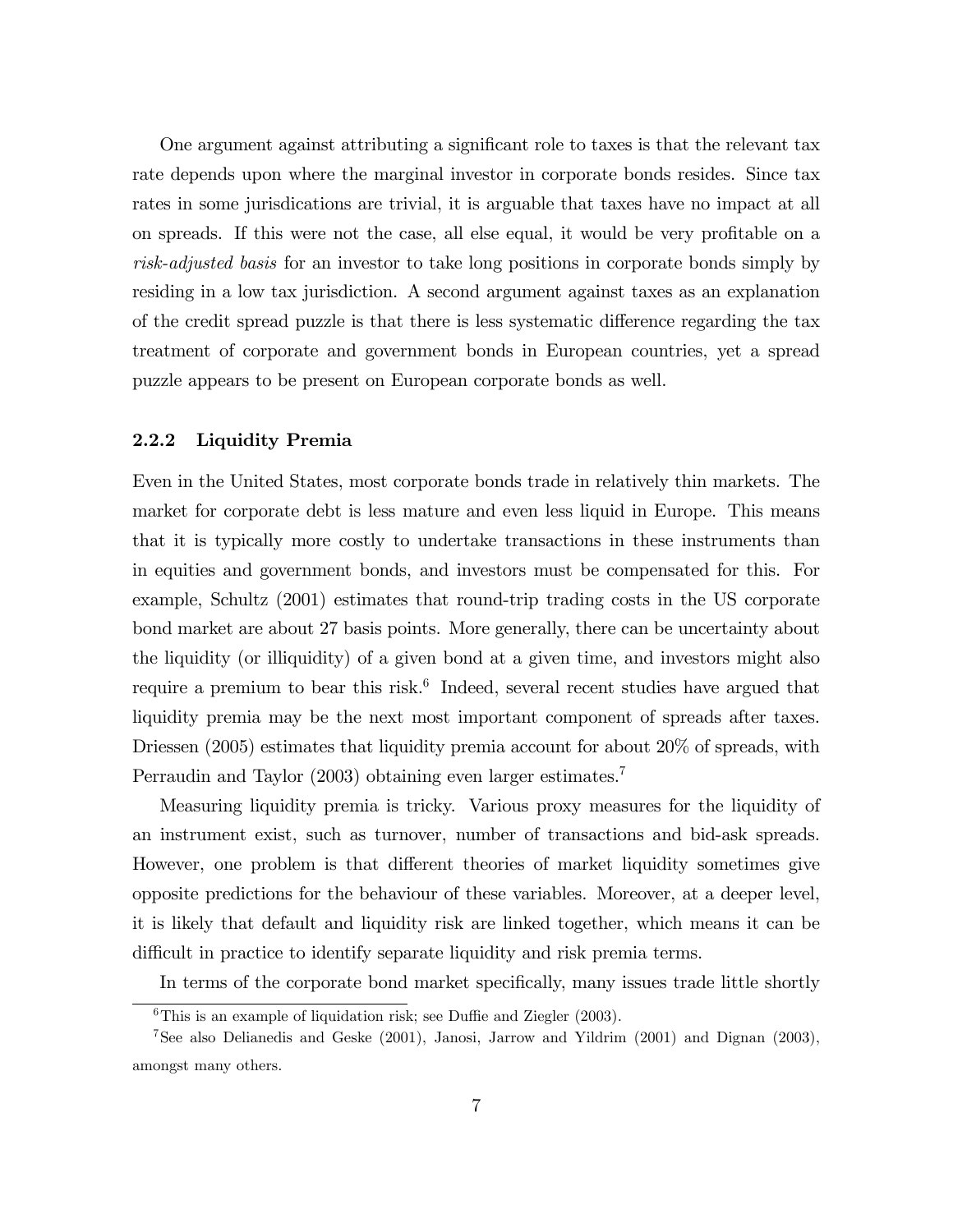after issuance because of holding restrictions on key institutional investors or the incentives on fund managers to construct benchmark portfolios. Yet, buy-and-hold investors are unlikely to require a large premium for liquidity. For instance, institutional investors tend to buy and hold the stock of available Aaa-rated bonds because there are so few firms with this rating to begin with. As in the case of taxes, the impact of market liquidity on the price of a given bond will depend upon the marginal investor. If the marginal investor is a buy-and-hold investor, it is hard to see how illiquidity could command much compensation.

Some evidence that the recent literature has overstated the role of liquidity premia in explaining the size of spreads can be gleaned from a comparison of spreads on corporate bonds and CDSs. The difference between the CDS spread and the spread on a par floater bond of the same issuer is known as the default swap basis. In an idealised case, the basis is equal to zero in the absence of arbitrage opportunities. Figure 2 plots the basis for the majority of entities included in the Dow Jones Trac-x European High Grade Series 2 index. As can be seen in the graph, the European basis has mostly been positive since the CDS market became much more liquid in 2002, averaging 7.2 basis points over the period shown. In practice, there are several reasons why the basis may be either positive or negative and can change over time. One reason the basis might be non-zero is due to greater liquidity in one of the instruments. However, since the Trac-x index was based on the most actively traded entities in the CDS market, it is unlikely that a large positive basis could arise due to a relative liquidity premium in CDS spreads. Thus, the fact that the basis on European Trac-x names has been positive suggests that the liquidity premium in European corporate bonds has been negligible.<sup>8</sup>

#### 2.2.3 Diffusive Risk Premia

How important is the diffusive risk component in expected excess returns (or, equivalently, spreads)? An answer to this requires having estimates of both the volatility of returns  $(\sigma_m)$  and the market price of diffusive risk  $(\sigma_{\xi})$ . Table 3 reports measures of the volatility of returns on the Merrill Lynch indices. The estimates of volatility are unconditional estimates of the monthly volatility of total returns (expressed as annualised percent). Values of  $\sigma_{\xi}$  are more difficult to obtain. An indirect approach to evaluating

 $8$ See Longstaff et al. (2005) for contrasting evidence based on CDS spreads for US firms.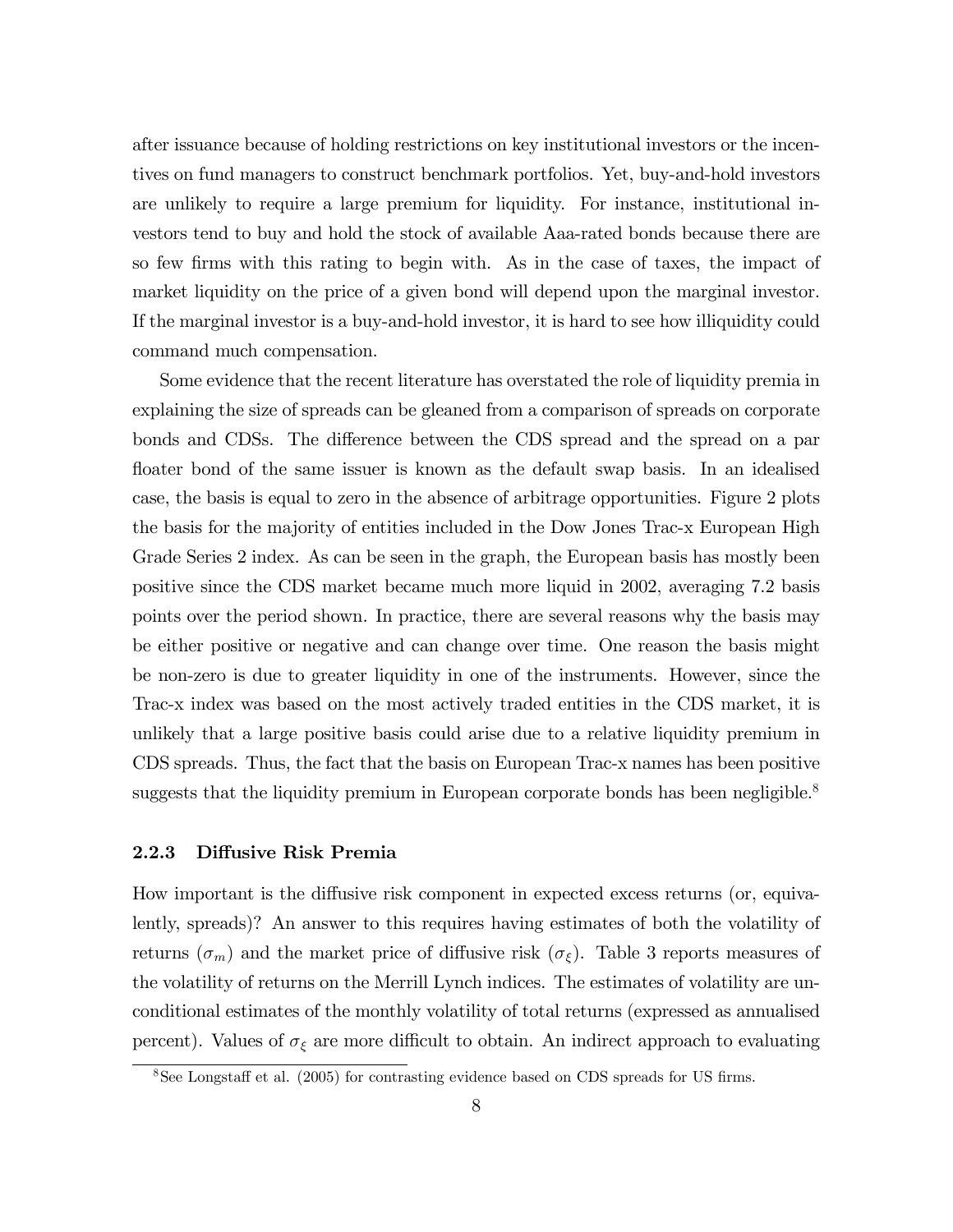the importance of diffusive risk premia is to compute Sharpe ratios and judge whether they are "reasonable". Estimates of expected excess returns and the corresponding Sharpe ratios are shown in Table 3 as well. Expected excess returns are calculated as spread minus expected loss plus the (ex post) average slope of the term structure.<sup>9</sup> As shown in the table, the Sharpe ratios, across ratings and maturities, are roughly similar in size to those found in the equity literature. However, it is important to point out that the measures of volatility in Table 3 are probably upward biased. Since the estimates are based on monthly changes in bond prices, they also incorporate factors other than diffusive volatility that change over time and affect bond prices (e.g. the components of idiosyncratic risk premia). Thus, the true Sharpe ratios on corporate bonds are likely larger than what has been observed for equities.

Previous studies have also attempted to estimate what percentage of spreads can be attributed to diffusive risk. Elton et al.  $(2001)$  run regressions of changes in spreads (after subtracting expected loss and tax components) on the Fama and French (1993) risk factors. Using their results, it is possible to estimate what portion of spreads are explained by these proxies for diffusive risk. Depending upon maturity and rating, the Fama-French factors can account for 19-41% of spreads. By contrast, Driessen (2005) decomposes spreads into several components by estimating an intensity-based no-arbitrage model using a dataset of prices on individual US corporate bonds. He finds that diffusive risk accounts for a smaller portion of spreads (a maximum of  $19\%$ ).

#### 2.2.4 Jump-at-Default Risk Premia

In JYL, the assumptions required for conditional diversification to hold imply that  $J_{\xi,i}(t) = 0$  in (1). Otherwise, default events will be priced. By making some simplifying assumptions in the pricing of corporate bonds, it is possible to obtain an estimate of the average value of  $J_{\xi,i}(t)$  using data on average spreads, default rates and recovery rates.

Suppose  $w_i(t)$  is the recovery rate on bond i in the event of default at time t.

 $9$ For the United States, the term structure slope is computed by taking the difference between the yield on the Treasury note with the relevant maturity and the 3-month Tresaury bill rate; for Europe, yields on German bunds are used. For both economies, the yields data is for zero-coupon constant maturity securities.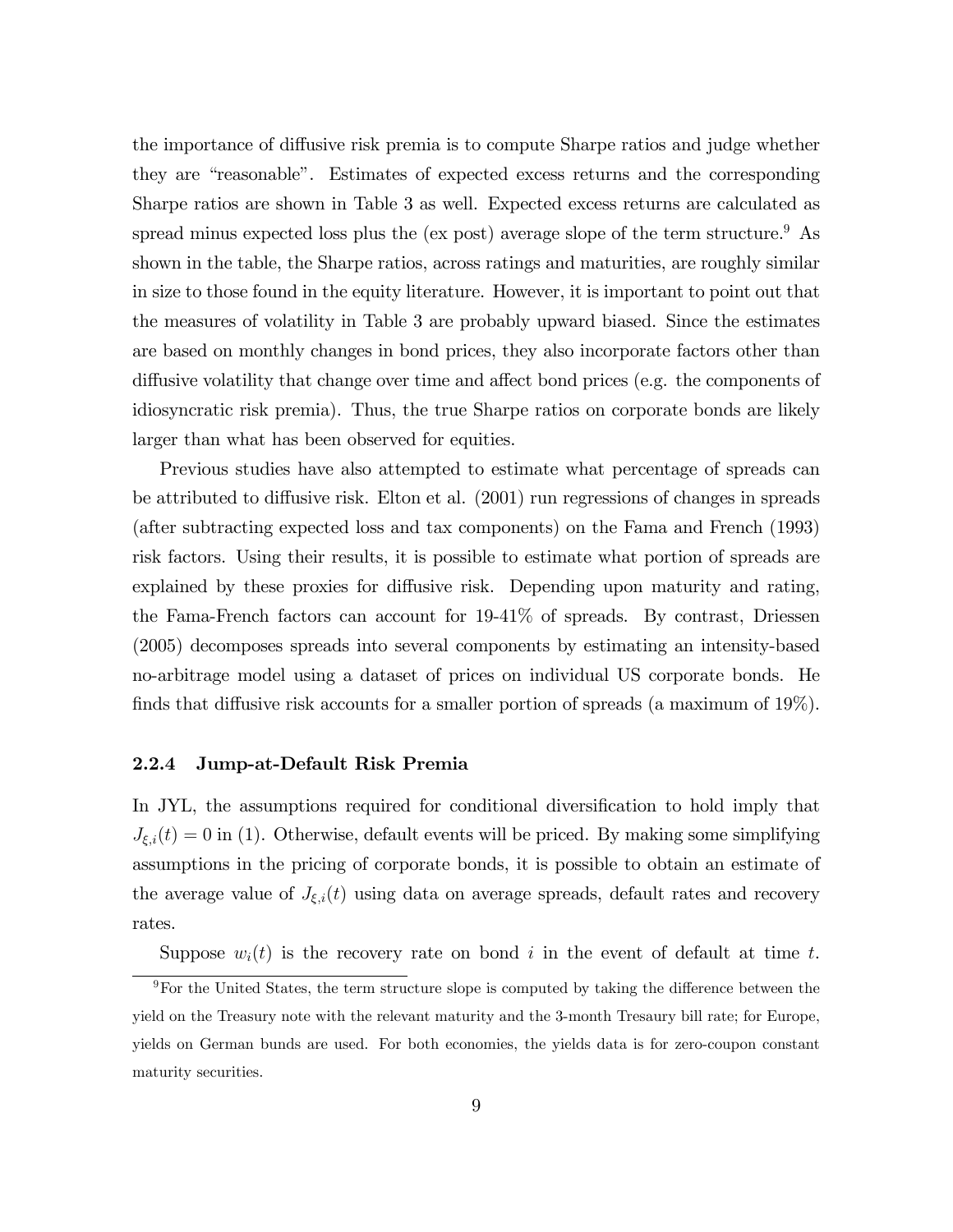Under Duffie and Singleton's (1999) "Recovery of Market Value" (RMV) assumption on recovery in the event of default,  $w_i(t) = V_i(t^-, T) \left[1 - L_i^Q\right]$  $\left\{ \begin{matrix} Q(t) \\ i \end{matrix} \right\}$ , where  $V_i(t^-,T)$  is the price of a zero-coupon credit-risky bond just prior to default and  $L_i^Q$  $\mathcal{Q}_i(t)$  is the (riskneutral) loss rate. In this case, the price of a zero-coupon credit-risky bond is given by

$$
V_i(t,T) = E_t^Q \left[ \exp \left( - \int_t^{t+T} \left( r(s) + \lambda_i^Q(s) L_i^Q(s) \right) ds \right) \right]
$$
 (4)

where  $r(t)$  is the instantaneous riskfree rate. If  $\lambda_i^Q$  $_i^Q(s)$  and  $L_i^Q$  $_i^Q(s)$  are the constants  $\lambda_i^Q$ i and  $L_i^Q$  $i_i^Q$ , then (4) becomes

$$
V_i(t,T) = \exp\left(-\left(T-t\right)\lambda_i^Q L_i^Q\right) E_t^Q \left[\exp\left(-\int_t^{t+T} r(s)ds\right)\right]
$$
(5)

The second term on the right-hand side of (5) is the price of a zero-coupon defaultfree bond with the same time to maturity as the corporate bond. Thus, if  $S_i(t) \equiv$  $y_i(t) - y_G(t)$  is the spread on bond i, where  $y_i(t)$  and  $y_G(t)$  are the yields to maturity on bond  $i$  and the default-free bond, respectively,  $(5)$  implies

$$
S_i(t) = \lambda_i^Q L_i^Q
$$

Thus,

$$
\frac{\lambda_i^Q}{\lambda_i} = \frac{S_i(t)}{\lambda_i L_i^Q} \tag{6}
$$

The denominator on the right-hand side of (6) is approximately equal to expected loss. Thus, by (3), the Spread Ratio roughly equals  $1 + \nu$ . The statistics in Table 2 suggest that  $v$  varies with rating (and maturity), and the differences across ratings are large, ranging from as high as 625 for Aaa-rated bonds! down to 2 for Ba-rated bonds at the Öve-year maturity.

Alternative estimates of v have also appeared in the literature recently. Driessen  $(2005)$  obtains estimates of v ranging from one to five. This is based on the ratio of his estimates of average risk-neutral intensities to the average historical one-year default probability on the universe of investment grade Örms rated by Moodyís. Furthermore, Driessen finds that anywhere from 10 to  $37\%$  of spreads can be accounted for by jumpat-default risk. In other work, Berndt et al.  $(2004)$  estimate v to be slightly larger than one using data on CDS spreads and EDFs from Moody's KMV to proxy for physical intensities. CDGH argue that jump-at-default risk premia can only account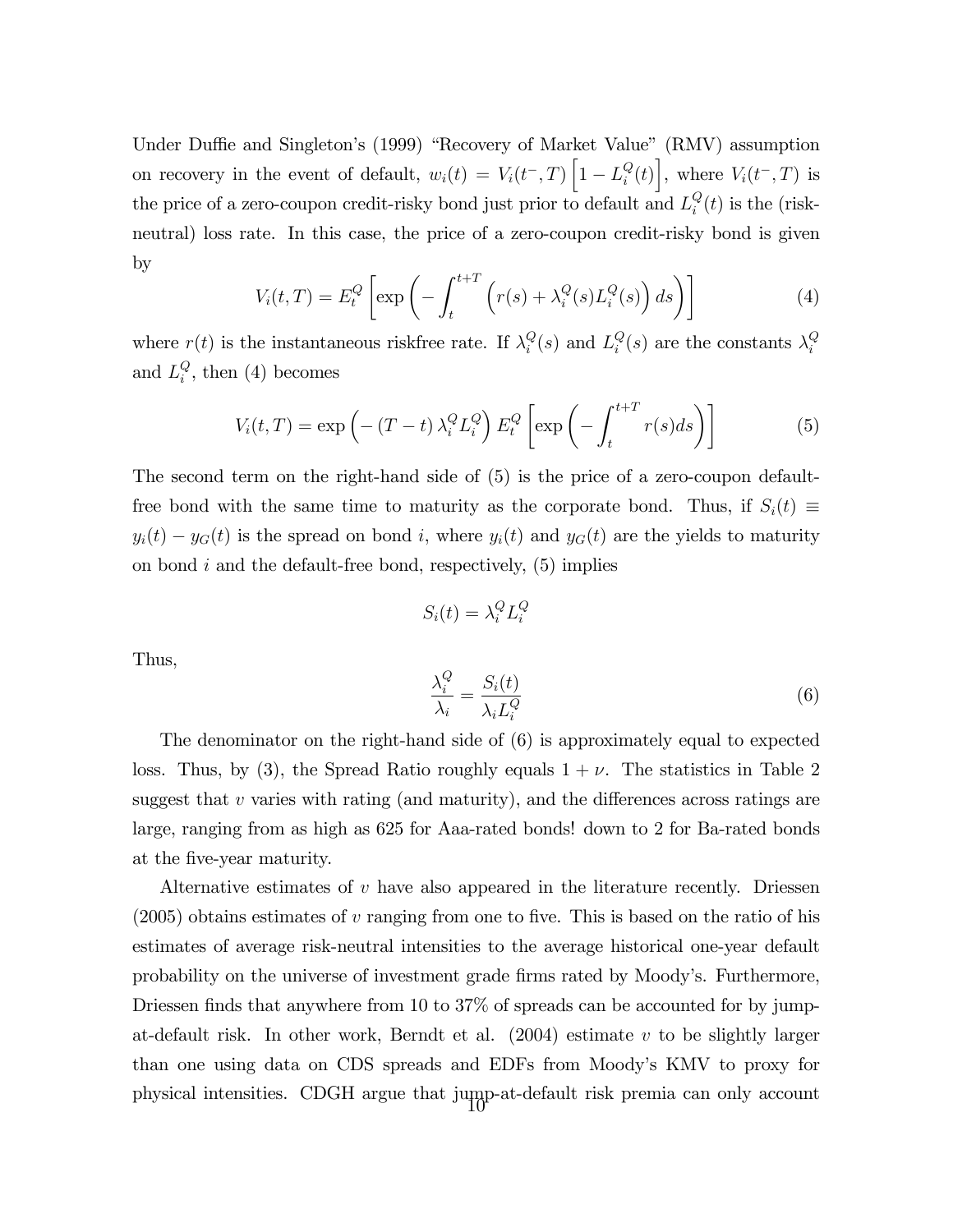for a negligible portion of the spread on US investment-grade bonds. They reach their conclusions by assuming that: (a) diffusive risk is (relatively) high; and (b) investors can form large portfolios (e.g. about 1000 corporate bonds). Specifically, their estimates of excess returns and diffusive volatility are  $2.7\%$  and  $8\%$ , respectively, and they assume that the (modified) instantaneous Sharpe ratio is  $0.3$ . This implies that non-diffusive risk premia  $\equiv$  in their context, the sum of jump-at-default and contagion risk premia  $\sim$  accounts for only 27% of excess returns. Furthermore, their calibration implies that the jump-at-default risk premium is only 0.003%.

#### 2.2.5 Size of Feasible Portfolios

Ultimately, jump-at-default risk premia will only be a significant portion of spreads if credit portfolios only have exposures to a small number of names in practice. A key question, then, is: how large are corporate bond portfolios that investors can actually hold? One way to determine the feasible size of corporate bond portfolios is to look at the size and composition of the Merrill Lynch indices themselves. In the US indices, there were a total of 752 investment grade issuers on 4 August 2004, although the vast majority of these are rated A and Baa.<sup>10</sup> Notably, there are only 30 and 50 firms with a Aaa and Aa rating, respectively. The fact that these numbers are decreasing with credit quality is consistent with larger spread ratios for higher ratings categories and an idiosyncratic risk premium being an increasingly important component of spreads for higher rated firms.

In reality, there are few investors, if any, who hold the universe of firms in the Merrill Lynch indices (or, for that matter, indices from other dealers, e.g. Lehman Brothers). Instead, it is perhaps more appropriate to examine the structure of open-end corporate bond funds. Table 4 reports summary measures on the Öve largest investment grade and five largest high yield funds domiciled in the United States (chosen by assets), which have at least 70% of their portfolio invested in corporate bonds. The values in the table were determined on 24 August 2004. Focusing on investment grade funds, the largest is Vanguard Intermediate-Term Investment, which is composed of 385 distinct issuers; the other top four funds have 130-204 names in them. Notice, however, that

 $10$ The Merrill Lynch indices are rebalanced on a monthly basis, so the number of issues and issuers included in the indices may change over time.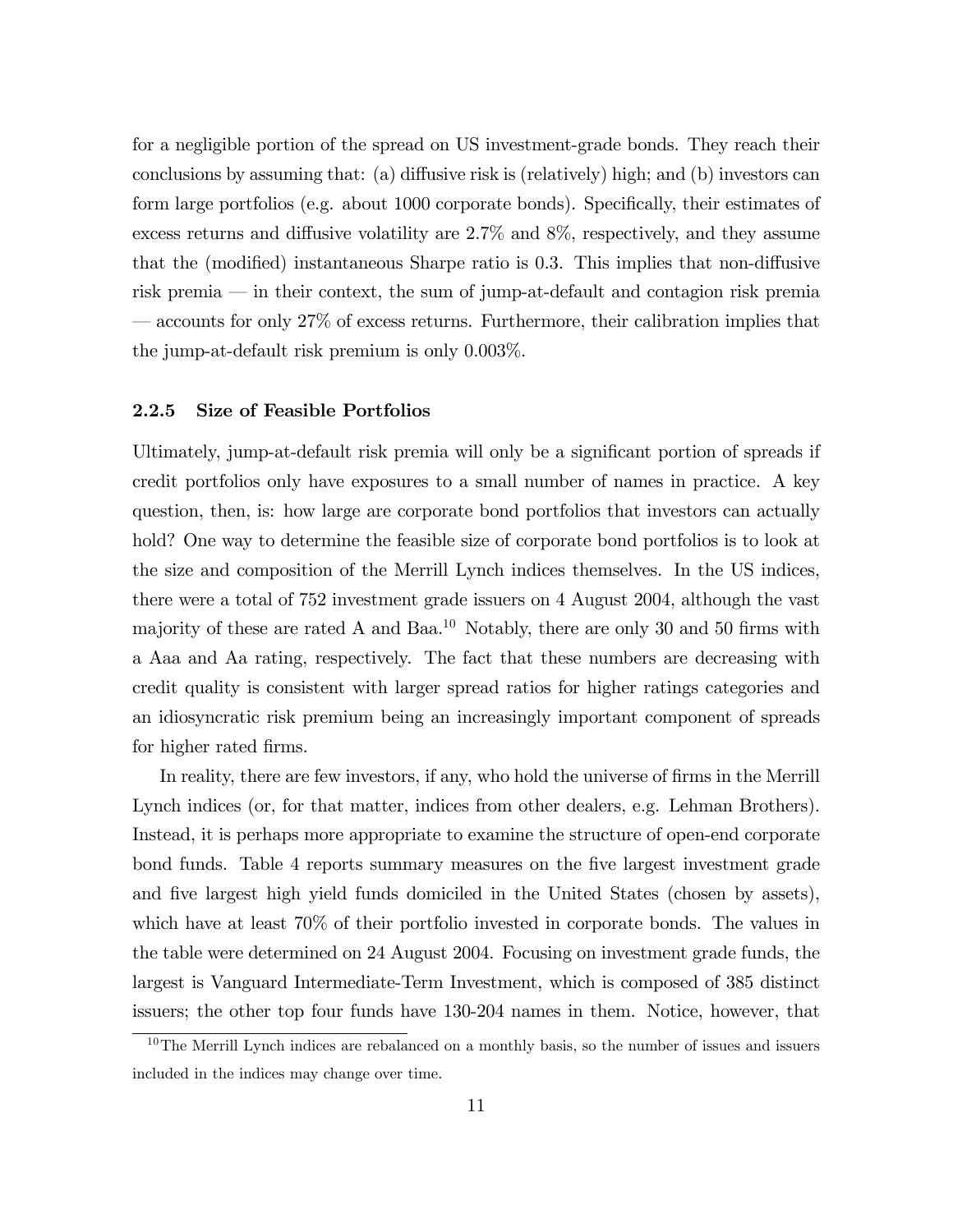the number of corporate bond issuers could be much smaller. As shown in the table, only 81.35% of the Vanguard fund, for example, is corporate bonds. If we were to pool the top five funds, the total number of distinct issuers would be 685, but, again, the holdings corresponding to each of these are not necessarily corporate bonds.

While the sizes of bond indices and bond funds seem to suggest that credit portfolios can gain exposures to as many as 700 distinct issuers, many of the securities underlying these products are not very liquid. In reality, an investor trying to construct their own corporate portfolio may find it very difficult to achieve a similar level of diversification with those securities that are actively traded. Arguably a better place to look for the portfolios of marginal investors is the market for collateralised debt obligations (CDOs), particularly arbitrage CDOs, since this has been a faster growing segment of the credit market. Arbitrage CDOs are vehicles for securitisation that rely on lower-rated debt securities as collateral and issue several tranches of notes as liabilities, the bulk of which are typically Aaa-rated securities. Arbitrage CDOs offer interesting insights for our purposes because they are structured precisely to exploit credit spreads that are wide relative to expected losses, and their success depends on how well they can diversify default risk. The extent to which they do diversify would then be evidence of what kinds of portfolios are attainable in practice.

Table 5 contains statistics on the collateral pools of cash arbitrage CDOs, based on data from Moody's CDO indices. Most important for our purposes is the diversity score, which is intended to measure the size of the collateral pool in terms of the equivalent number of obligors with independent default times (i.e. it strips out the effects of correlations). Across the number of deals reported by Moody's, the mean diversity score is 50.69 and the maximum is 64. Moreover, the long ramp-up periods typically required for assembling the collateral pool suggest that the average-sized portfolio actually being held at any given time by investors could be significantly smaller than the final size of the portfolio.

### 3 Lessons from Arbitrage CDOs

Arbitrage CDOs not only provide evidence on the size and structure of corporate bond portfolios. The risk structure of the liabilities of CDOs sheds light on the pricing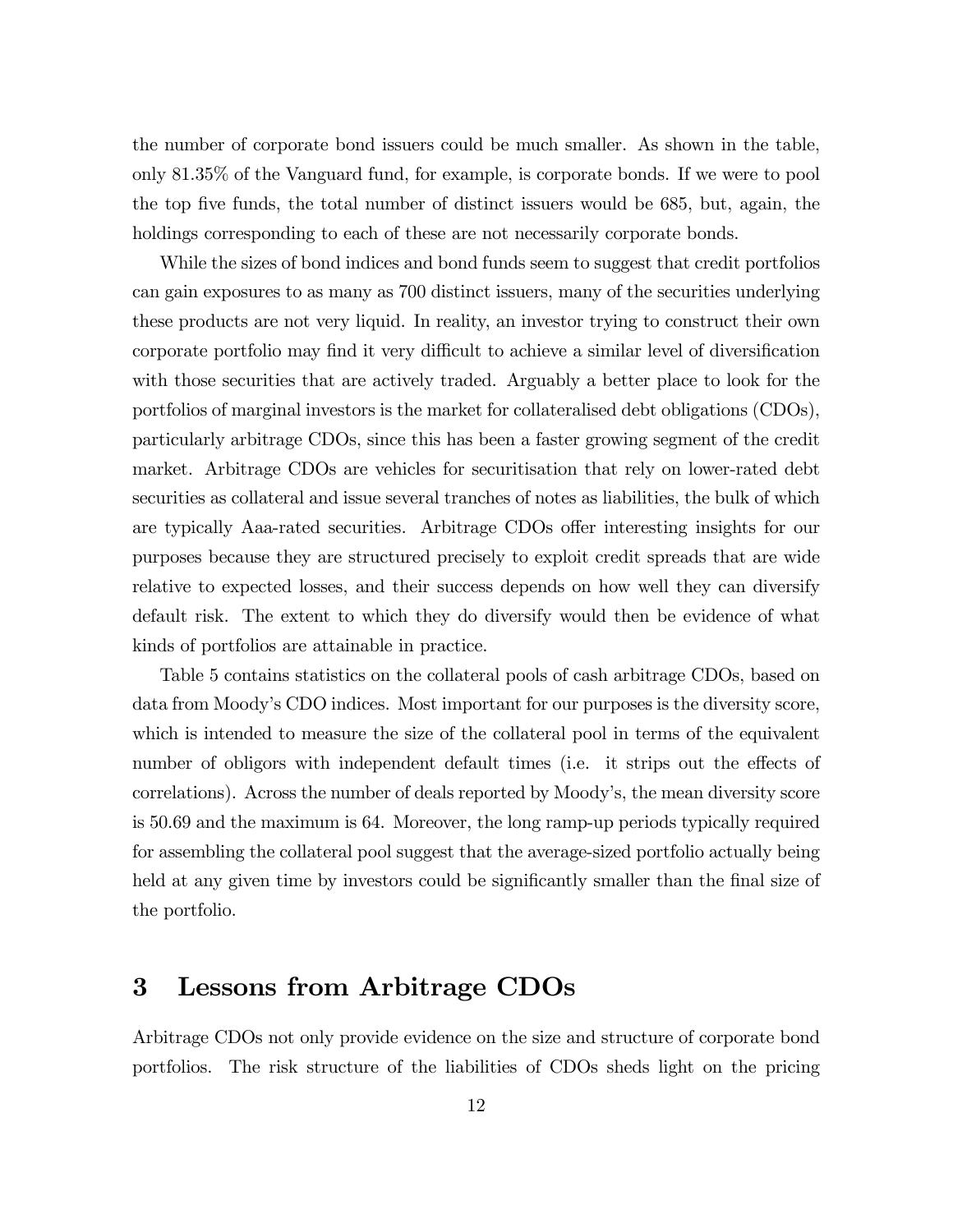of credit risk itself. This section discusses how the risk of CDO collateral pools is determined. The next section discusses implications for pricing.

As mentioned above, arbitrage CDOs are particularly interesting for our purposes because they are structured precisely to exploit credit spreads that are wide relative to expected losses. Indeed, CDO managers have been described as "seekers of spread", and issuance of arbitrage CDOs tends to rise when credit spreads are wide.<sup>11</sup> One way to interpret the term "arbitrage" in "arbitrage CDOs" is to think of CDO managers as essentially pursuing a strategy of arbitrage between physical and risk-neutral intensities. We will show that the success of this strategy depends on how well the CDO structure diversifies default risk. In the previous section, we reported evidence that the collateral pools of arbitrage CDOs are small in size, around 50-100 names. In this section, we will infer from the subordination structure of arbitrage CDOs what extent diversification is attainable in practice, and, as a corollary, what amount of idiosyncratic risk is faced by holders of feasible corporate bond portfolios.

At the same time, the fact that CDOs are able to transform debt collateral of various credit ratings into a set of tranched securities, with the most senior tranche almost always being a highly-rated note with a Aaa rating, suggests that the credit market has developed a common yardstick for measuring credit risk that applies across the different ratings of debt.

#### 3.1 An Arbitrage Strategy?

To understand the strategy of arbitrage CDOs, consider how a CDO manager might employ a collateral pool of Baa-rated bonds. The estimates in Table 2 suggest that such bonds would each have a physical default intensity of 0.7% a year and a recovery rate of 41%. In this case, the expected loss will amount to 40 basis points in annual terms. Suppose also that the credit spread paid on these bonds is 180 basis points. If the collateral pool is perfectly diversified, the CDO manager will not need to be concerned about unexpected losses from default (abstracting from diffusive risk). By setting aside 0.4% of the collateral pool to cover expected losses, the amount of the remaining collateral will constitute a portfolio that has minimal default risk. The manager can then issue Aaa-rated bonds against this essentially risk-free portfolio. In

 $11$ See BIS (2004), pp. 119-120.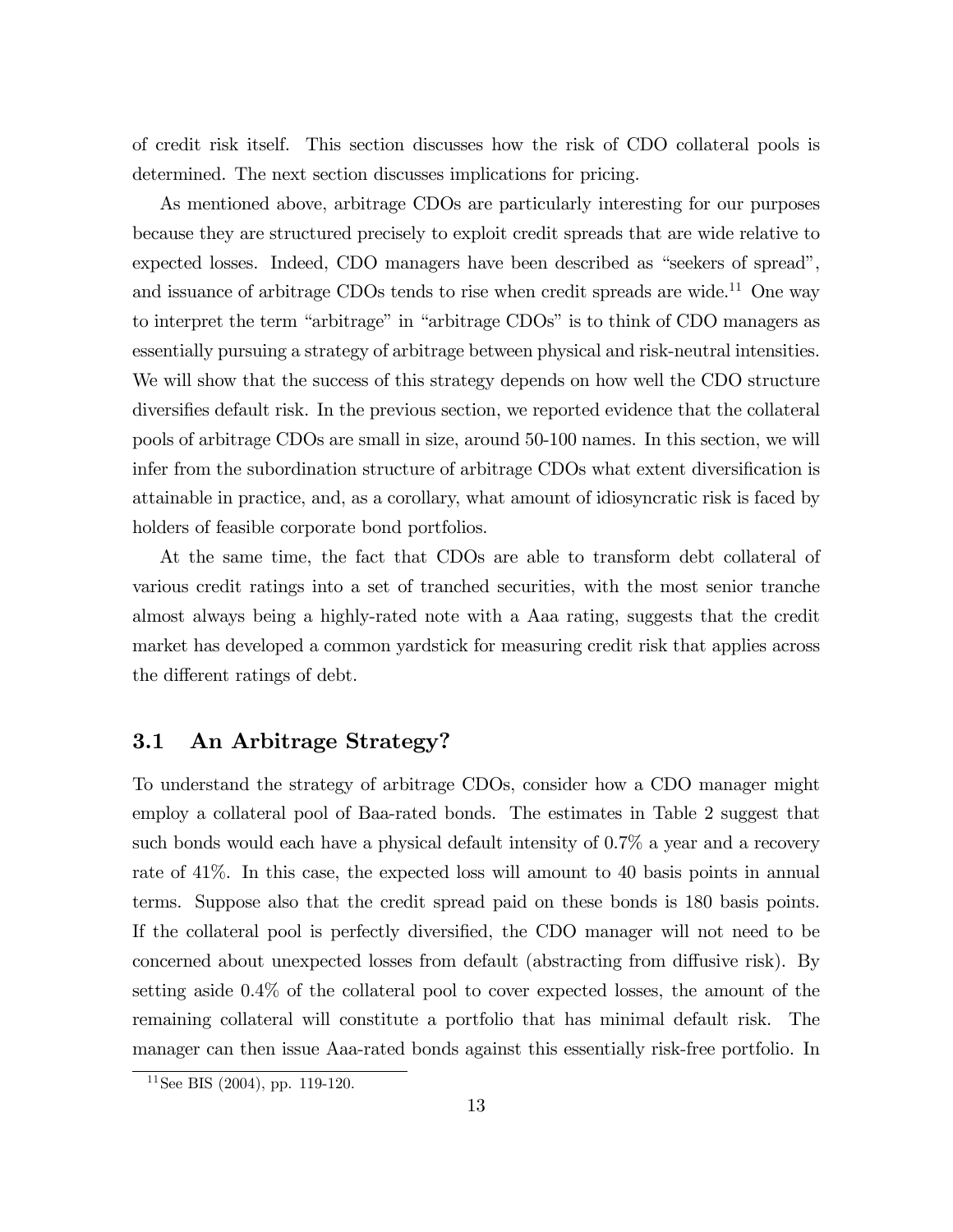this example, it is the spread differential between Baa-rated and Aaa-rated bonds minus the proportion of over-collateralisation. Here, the 0.4% over-collateralization will just equal the losses from default. If the spread on Aaa-rated bonds is 70 basis points, the arbitrage gain will be 70 basis points (110 basis points for the spread differential and 40 basis points for over-collateralisation). For what is an essentially riskless arbitrage strategy, this is certainly an extraordinarily large gain.

In practice, of course, we cannot expect such arbitrage opportunities to be readily available. What prevents CDO managers from consistently making such large gains? The short answer is that there are no perfectly diversified collateral pools and the manager must therefore face idiosyncratic risk in the form of unexpected losses from default. The arbitrage strategy is not truly riskless.<sup>12</sup> To illustrate this point, Table 6 shows the liabilities structure of a typical  $CDO$  – the Diamond Investment Grade CDO, Ltd. I  $\sim$  as well as market-wide averages, based on data from JP Morgan Chase. The collateral in this particular CDO is a mix of different types, but is mainly composed of Baa bonds. The total number of names in the collateral pool is 136. However, the diversity score assigned by Moody's suggests that the possibility of default correlations would make the effective number of independent obligors closer to 60 (the role of correlations will be discussed further below). The loss distribution for a portfolio of 60 independent obligors assigns a signiÖcant probability to large unexpected losses, and the portfolio is therefore not well diversified. This particular CDO issued notes in four tranches, with the senior Aaa tranche amounting to 83% of the total face value. The "equity" portion of  $4\%$  plus the mezzanine tranches of  $13\%$  represent the subordination required to protect the Aaa tranche from losses from defaults in the collateral pool. Since the expected loss is small, most of the required subordination represents coverage for unexpected losses. Hence, the proportion of subordination is a measure of the idiosyncratic risk stemming from the limited degree of diversification.

<sup>&</sup>lt;sup>12</sup>Conversations with practitioners suggest that one of the main appeals of CDOs is that investors value the portfolio expertise implicitly offered by the CDO manager. This is yet another reason to expect we should observe large CDO collateral pools in reality. CDO managers arguably earn profits by also exploiting liquidity premia in corporate bonds, i.e. by being more efficient at assembling collateral than the typical investor.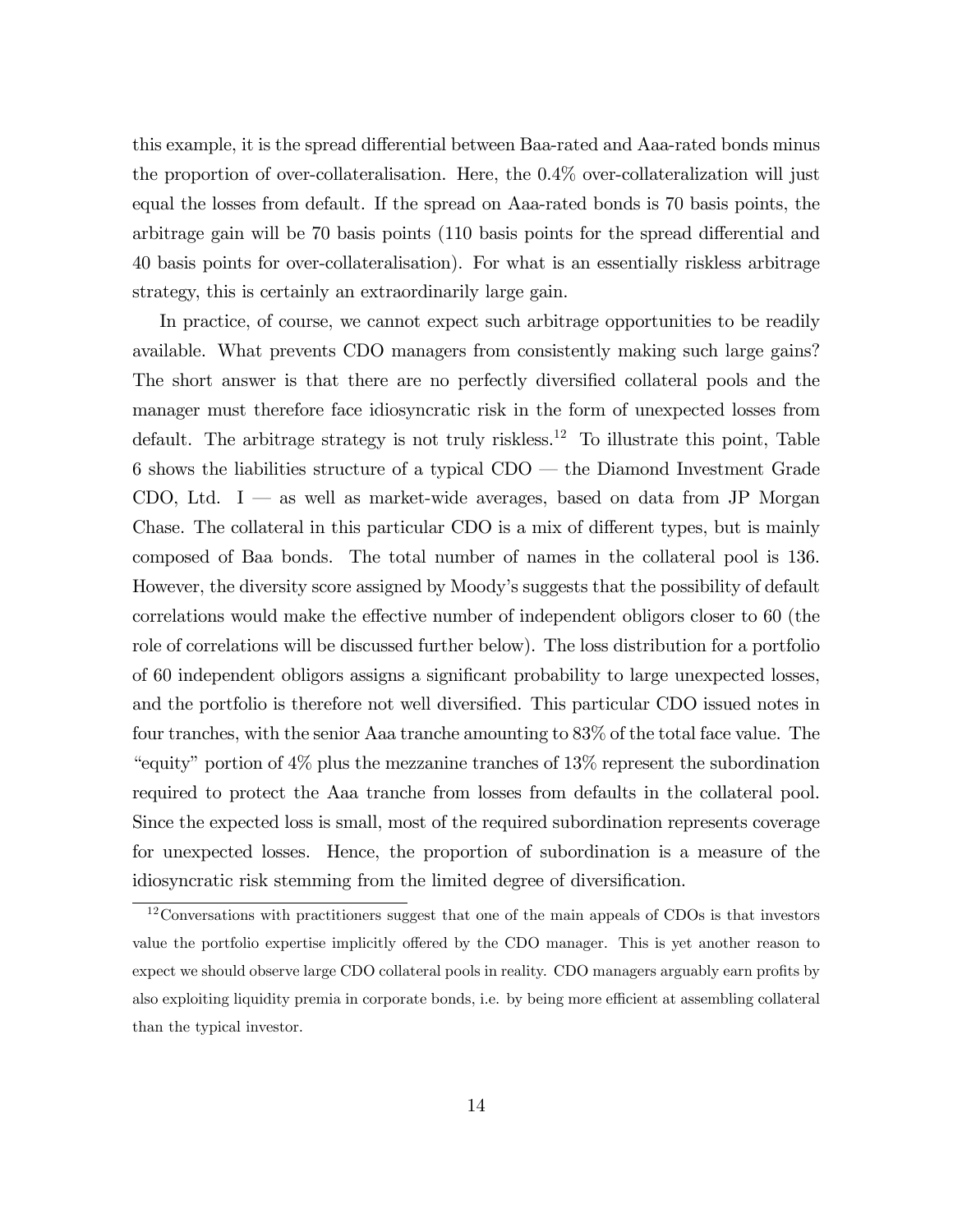## 4 Pricing Risk in Credit Portfolios

To explain credit spreads, we need to specify a mapping between physical and riskneutral default intensities. This mapping will entail a risk measure, such that greater risk leads to a wider spread. In this section, we will propose a risk measure for credit portfolios and investigate whether this measure can lead to a positive linear relationship between risk and return.

#### 4.1 Measuring Risk

In portfolio analysis, the most common measure of risk is the *volatility* of returns, or, equivalently, the variance of returns. The advantage of this measure is that it is easy to compute. However, volatility suffers from the problem that it gives the same weight to the "upside" as to the "downside." Hence, in general, it is contrary to our intuition about risk, which is about "bad" things happening. Nonetheless, if investment returns were symmetrically distributed, volatility would be a good summary statistic for the downside. In the case of credit portfolios, however, investment returns are not symmetrically distributed. For such portfolios, the possibility of large losses from default gives us return distributions that are negatively skewed, and here volatility would be inappropriate as a measure of risk.

How would we capture the downside risk of a credit portfolio? One alternative is to turn to the family of fairly complicated statistics known as lower partial moments. An example of these is *expected shortfall*, which measures the expected loss on a portfolio conditional on losses having passed some threshold in the tail of the loss distribution.<sup>13</sup> Among risk managers, the most widely used measure by far is a much simpler one called *value-at-risk* (VaR), which is the amount of loss that is exceeded at a given confidence level. Indeed we find that this measure is increasingly becoming the standard for measuring risk in credit portfolios.<sup>14</sup> It is from this particular risk measure that we will draw implications for pricing.

 $13$ Expected shortfall has been investigated by Artzner et al. (1999), O'Kane and Schloegl (2002) and Albanese and Lawi (2003), among others.

<sup>&</sup>lt;sup>14</sup>Other studies to examine VaR as a portfolio risk measure include Alexander and Baptista (2003) in the case of equities and OíKane and Schloegl (2002) and Albanese and Lawi (2003) in the case of credit.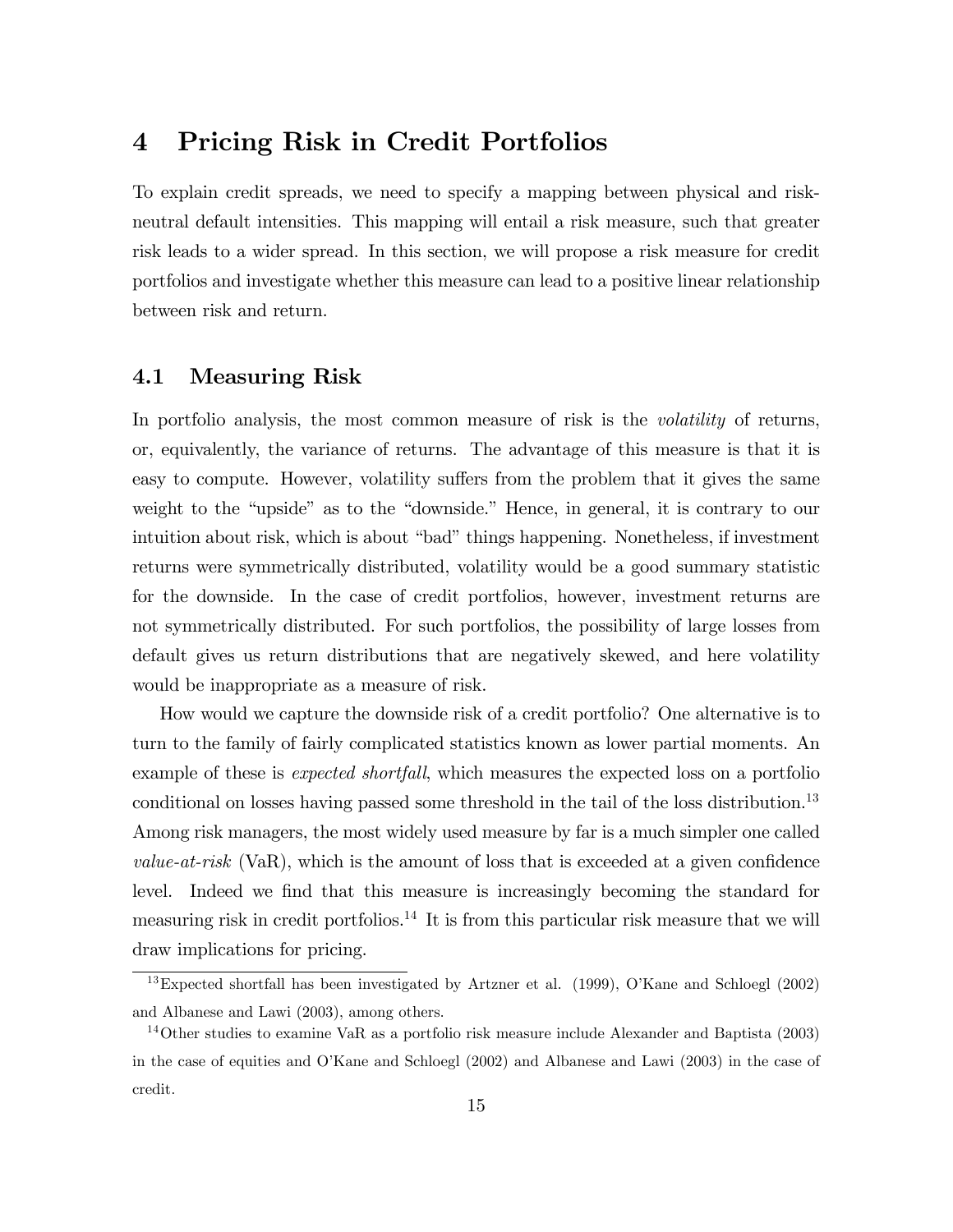Before we turn to pricing, however, we would like to comment on two objections that have been leveled against  $VaR$  as a measure of risk. The first is that the choice of confidence level is arbitrary. Should it be  $99\%$  or  $99.95\%$ ? Different risk managers would choose different confidence levels. The second objection is that, in general, VaR is not a coherent risk measure. As defined by Artzner, Delbaen, Eber and Heath (1999), a measure  $m(X)$  is coherent if it satisfies four axioms: (a) homogeneity: for any number  $c > 0$ ,  $m(cX) = cm(X)$ ; (b) monotonicity:  $m(X) \ge m(Y)$  if  $X \ge Y$ ; (c) risk-free condition:  $m(X + k) = m(X) - k$ , for constant k; and, (d) subadditivity: for any two payoffs, X and Y,  $m(X + Y) \le m(X) + m(Y)$ . In general, VaR satisfies the first three axioms but not subadditivity.<sup>15</sup> This last axiom is important: unless a risk measure is subadditive, it will not recognize the advantage of diversification.<sup>16</sup>

Participants in credit markets seem to have found a way around these objections. With regard to the objection of arbitrariness, the rise of CDOs has led to a convergence of VaR confidence levels to the one that is consistent with the survival probability of Aaa credits. This confidence level is implicit in the subordination structures of CDOs. While there are variations in the way credit rating agencies assess CDO structures, the basic idea is the same. To properly protect the Aaa tranches, which form the largest part of the structures, the combined size of the subordination tranches is set equal to the VaR of the collateral pool at the confidence level of the Aaa survival probability.<sup>17</sup> Hence, the choice of confidence level is no longer arbitrary. Conveniently enough, in settling on a common VaR confidence level, CDO managers have also found a solution to

 $15$ Duffie and Singleton (2003) provide the following example of how a VaR risk measure violates subadditivity. Suppose  $X$  and  $Y$  are independently and identically distributed payoffs on two loans, each of which pays 100 with probability 0.994 and otherwise pays zero. The VaR risk measure at the 99% confidence level then gives  $m(X) = m(Y) = 0$ . Yet, when we consider a portfolio that combines half of each loan, we obtain  $m(X/2+Y/2) = 50$ . The risk measure deems the more diversified portfolio to be riskier.

<sup>&</sup>lt;sup>16</sup>In addition, as noted by Yamai and Yoshiba (2005), VaR does not take account of losses greater than the VaR level, which may occur during periods of market stress.

<sup>&</sup>lt;sup>17</sup>Strictly speaking, this VaR approach in deciding subordination corresponds to the PD approach in the way Standard & Poor's and Fitch assign ratings; for descriptions of these methodologies, see Standard & Poor's (2002) and Bund, Neugebauer, Gill, Hrvatin, Zelter and Schiavetta (2003), respectively. An expected shortfall approach corresponds more closely to the way Moody's assigns ratings (see Yoshizawa and Witt (2003)).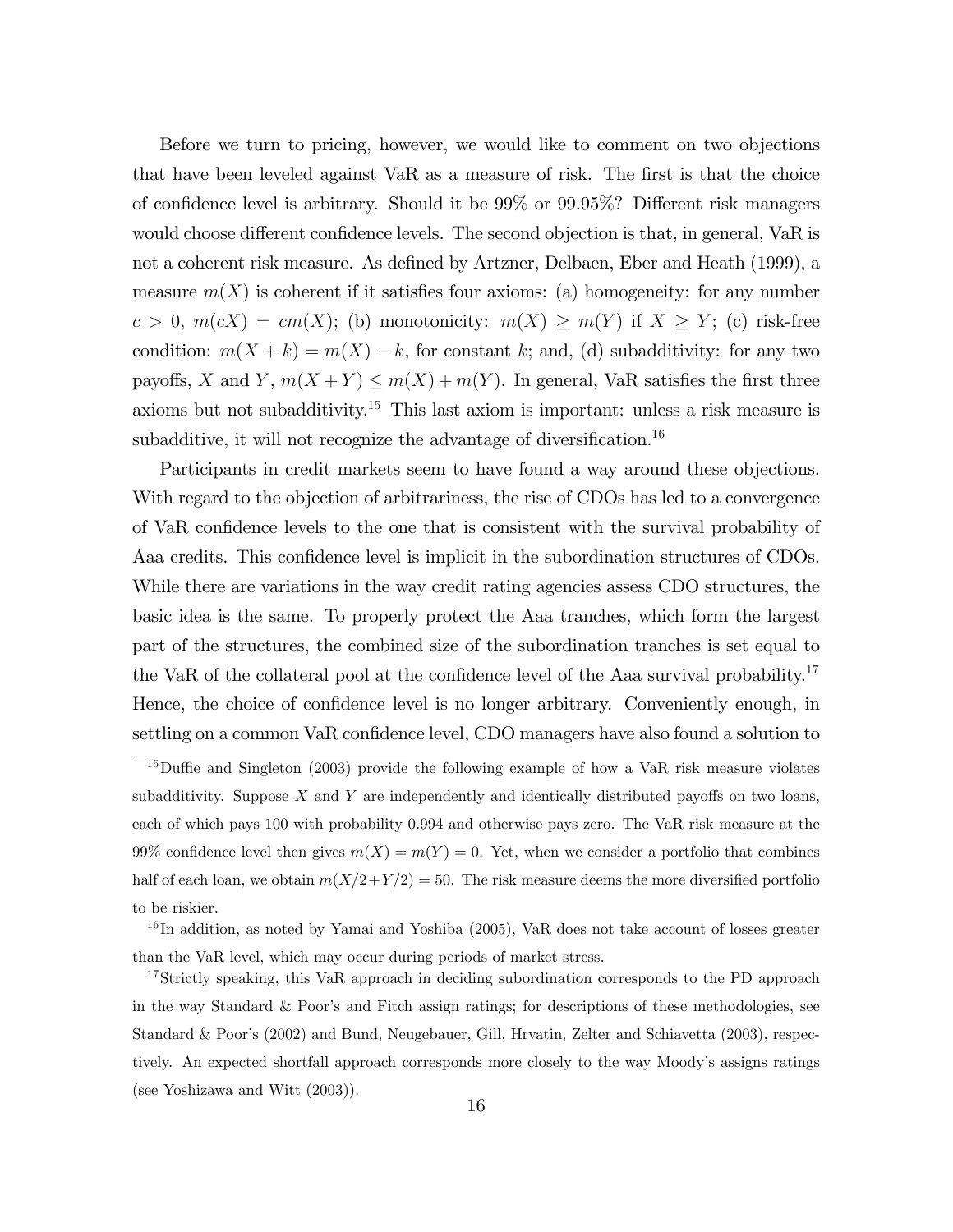the problem of coherence. The Aaa survival probability implies a rather high confidence level  $\sim$  in our estimates, this is effectively a confidence level of 99.999% at the one-year horizon. At a confidence level this high, the VaR risk measure will be subadditive for any two portfolios consisting of lower rated names.

Hence, we propose to measure credit risk based on the VaR of a credit portfolio at the confidence level of the Aaa survival probability. So that the risk measure properly takes account of the size of the portfolio, we specify it as the ratio:

$$
\omega_{Aaa}(N,\lambda,\rho) \equiv \frac{VaR_{Aaa}(N,\lambda,\rho)}{N} \tag{7}
$$

For purposes of illustration, we construct portfolios of equal-sized bonds for each of N names with the same default intensity  $\lambda$  and a common pairwise default time correlation  $\rho$ .

In the case of CDOs, the amount of subordination is effectively determined by rating agencies: they calculate the amount that will be sufficient to protect the higher rated tranches against defaults in the collateral pool at probabilities consistent with the ratings of those tranches. If, for simplicity, we assume zero recovery from default, then the required overcollateralization for a collateral pool consisting of N equally weighted names is given by:

$$
k^* \equiv \min k \quad s.t. \quad 1 - F_B(N, k, \lambda_i, \rho) \le \lambda_{Aaa} \tag{8}
$$

where  $F_B(N, k, \lambda_i, \rho)$  is the cumulative distribution for k defaults out of the N bonds,  $\lambda_i$  is the default intensity for each individual name in the collateral pool and  $\lambda_{Aaa}$  is the default intensity for the highly-rated senior tranche (for all practical purposes, the Aaa tranche).

As an illustration, assume that default intensities are independent across the N bonds in the collateral pool. Then  $F_B$  will be a cumulative binomial distribution.<sup>18</sup> Figure 3 shows the required overcollateralization in proportion to the size of the portfolio, for each of three different values of  $\lambda_i$ : one corresponding to a Ba-rated pool, one to Baa-rated pool and one to an A-rated pool. The higher the default intensity of the collateral pool, the higher  $k^*/N$  will be. Moreover, this ratio is a declining function of

 $18$ This procedure for calculating the loss distribution is called the Binomial Expansion Method, which has been used by Moody's as part of its methodology for rating several types of CDO structures. See Cifuentes and O'Connor (1996) for further details $17$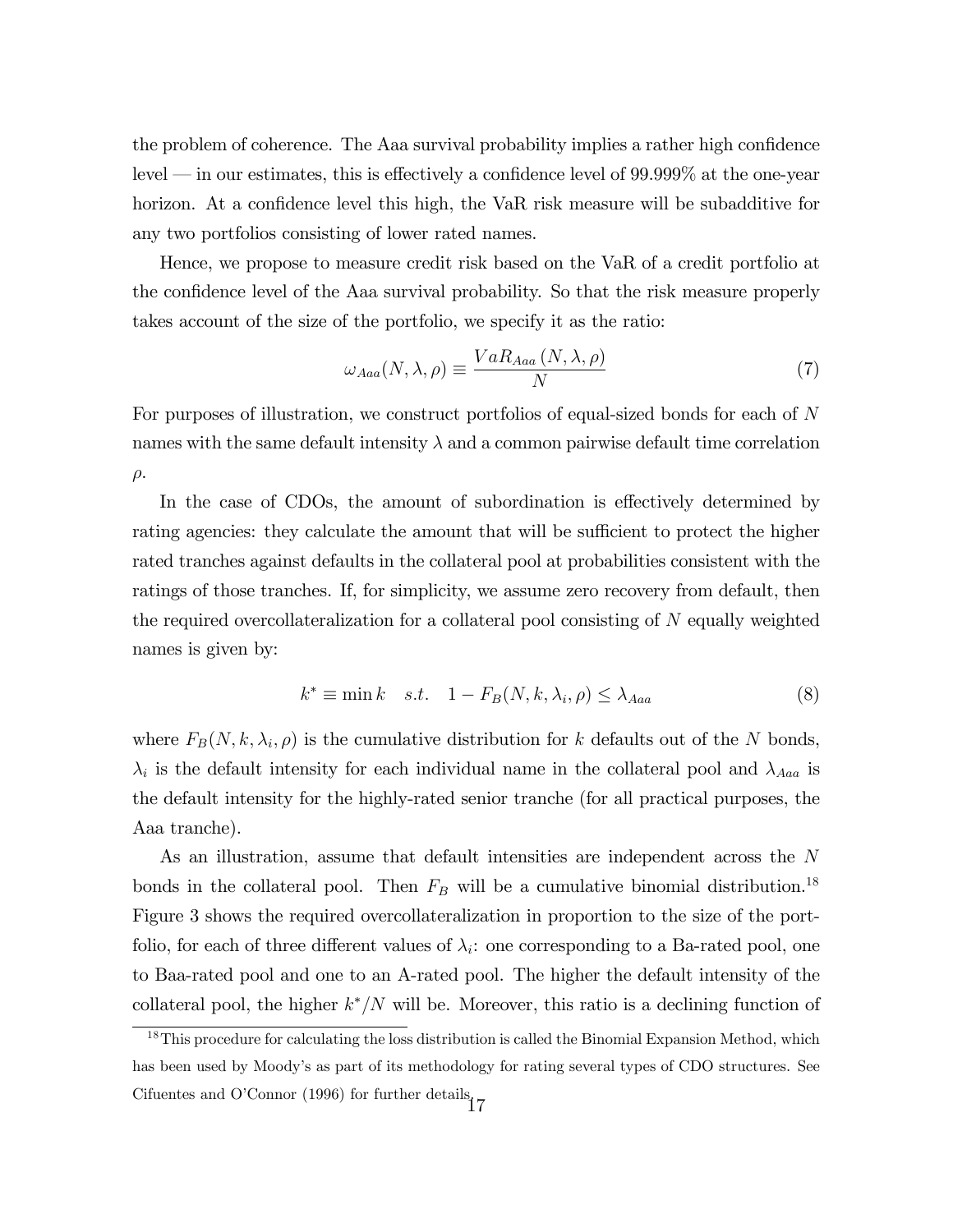the number of names in the collateral pool. Although not shown in the figure, it can be surmised that as  $N$  gets very large, the ratio approaches from above the difference in probabilities,  $\lambda_i - \lambda_{Aaa}$ .<sup>19</sup>

The relationship between risk and diversification is clearly evident in Figure 3. The figure shows that the bigger the collateral pool, the smaller the overcollateralization ratio and the smaller the risk faced by the CDO manager. The fact that the overcollateralization ratio continues to decline with the size of the collateral pool means that arbitrage gains also increase. The CDO manager clearly has a strong incentive to increase the size of the collateral pool or, more precisely, the number of independent names in the pool. In spite of this incentive, however, the typical arbitrage CDO structured on investment grade assets contains only about 100 names in its collateral pool, resulting in an average diversity score of only about 51 names (Table 5). In the case of high-yield collateral, the average diversity score is only 42 names. Only a few CDOs have had more than 200 names. Conversations with market participants suggest that it can take many months for a CDO manager to assemble the collateral for a given structure. It appears that beyond a few benchmark bonds, the cost of searching for additional names rises sharply, and at some point it simply becomes infeasible to construct a more diversified portfolio. Hence, full diversification is not achieved even by those investors who would have the most to gain.<sup>20</sup>

An important point to note is that  $k^*$  is just the VaR of the collateral portfolio with the confidence level set at  $F_B(N, k, \lambda_i, \rho) = 1 - \lambda_{Aaa}: k^* = VaR_{Aaa}(N, \lambda_i, \rho).$ In other words, the confidence level is specified to be such that the tail probability  $1 - F_B(N, k, \lambda_i, \rho)$  is the Aaa default intensity. The ratio  $\omega_{Aaa}$  in (7) can then be interpreted as a measure of the risk of a portfolio with  $N$  equally weighted names,

 $^{20}$ Other factors, such as moral hazard, might also limit profit opportunities (see, e.g., Duffie and Singleton (2003)).

<sup>&</sup>lt;sup>19</sup>Strictly speaking, the overcollateralisation ratio does not uniformly decline with respect to N. This is because  $k^*$  increases with N in discrete steps. That is, when  $k^*$  increases by one, say, as the portfolio size increases from N to  $N + 1$ , it will be the case that, since  $k^* < N$ ,  $\omega_{Aaa}(N + 1, \lambda_i, \rho) =$  $\frac{k^*+1}{N+1} > \frac{k^*}{N} = \omega_{Aaa}(N, \lambda_i, \rho)$ . More generally, for loss given default  $L < 1$ ,  $\omega_{Aaa}(N+1, \lambda_i, \rho)$  may or may not be larger than  $\omega_{Aaa}(N, \lambda_i, \rho)$  when the critical value  $k^*$  changes. In practice, an adjustment for this type of granularity would be needed to make VaR, as a proportion of portfolio size, a monotone decreasing function of N.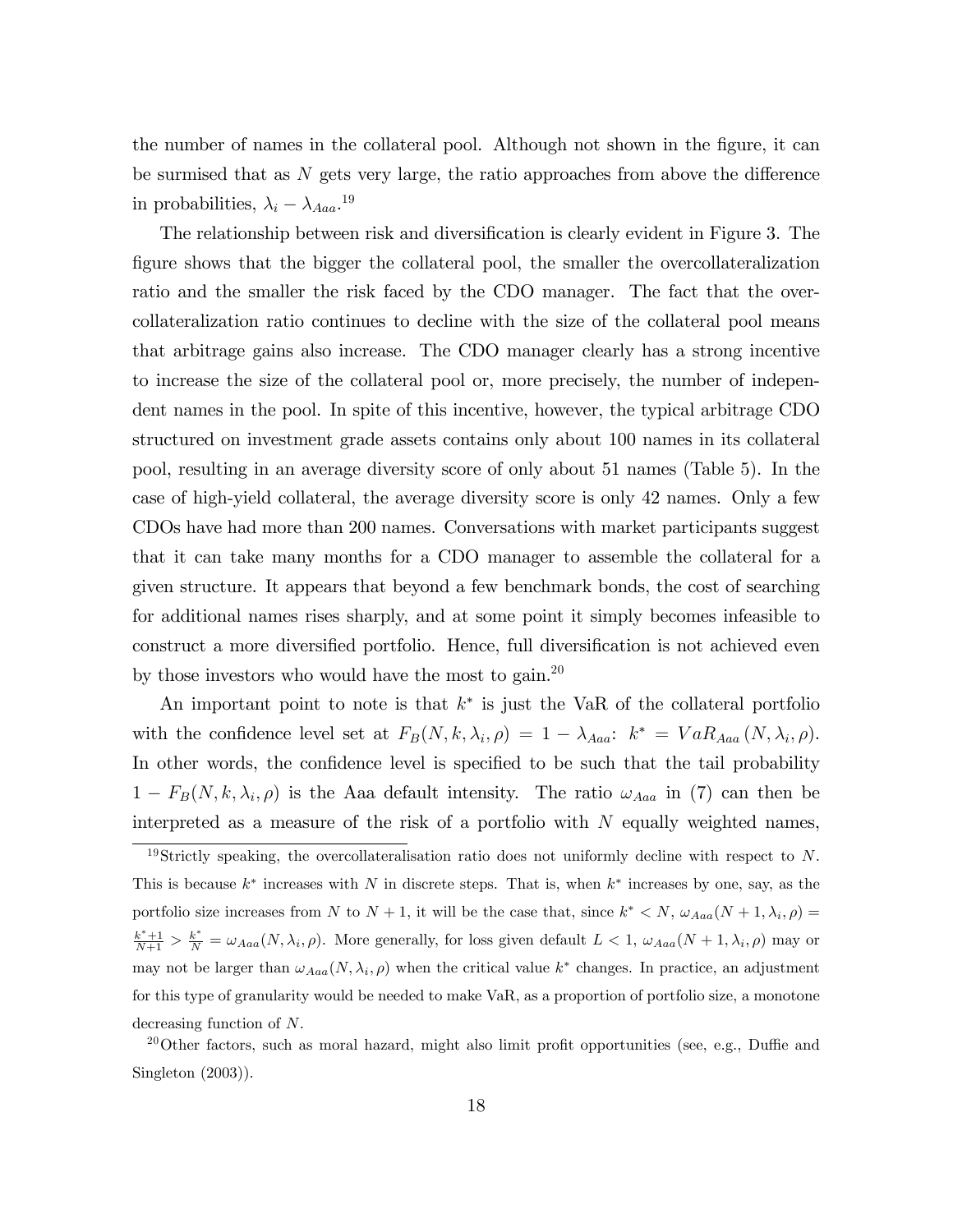each of which has a default intensity  $\lambda_i$ , and where the dependence of  $\omega_{Aaa}$  on  $\lambda_{Aaa}$  is implicit from the constraint in (8). In Table 7, we report calculations of  $\omega_{Aaa}(N, \lambda_i, \rho)$ based on different values for N, our estimates of  $\lambda_i$  for various credit ratings and different assumptions about default time correlations. As was evident in Figure 3, the calculations show that  $\omega_{Aaa}(N, \lambda_i, \rho)$  tends to decline with N and to rise with  $\lambda_i$ . They also show that  $\omega_{Aaa}(N, \lambda_i, \rho)$  rises with default correlation  $\rho$  (systematic risk adds to risk). Figure 4 illustrates this in more detail. Given  $\lambda_i$ , a higher  $\rho$  increases the required over-collateralisation ratio at every value of  $N$ . Moreover, as  $N$  increases, the required over-collateralisation ratio becomes relatively larger for high versus small values of  $\rho$ .

#### 4.2 Linear Pricing

We now investigate whether our measure of risk can explain credit spreads. In particular, we attempt to explain average spreads for each of four rating classes  $-$  namely, Aa, A, Baa and Ba  $\rightarrow$  but doing so only relative to Aaa spreads. We will assume that Aaa spreads themselves are explained adequately by tax, liquidity and systematic risk. In our calculations, we match default intensities to credit ratings so that we can measure risk in portfolios for each rating. In measuring risk, we also allow the size of the portfolio and the default correlations within the portfolio to vary. Specifically, we examine whether

$$
\frac{S_{P(i)}(t) - S_{Aaa}(t)}{\omega_{Aaa}(N_i, \lambda_i, \rho_i)} = \frac{S_{P(j)}(t) - S_{Aaa}(t)}{\omega_{Aaa}(N_j, \lambda_j, \rho_j)} \equiv J
$$
\n(9)

holds for credit portfolios  $P(i)$  and  $P(j)$ ,  $i \neq j$ , where  $S_{P(i)}(t)$  is the spread on portfolio  $P(i)$  and  $S_{Aaa}(t)$  is the spread on a benchmark Aaa-rated portfolio. In (9), we specify spreads as differentials relative to Aaa spreads, using the typical rating of the senior tranche in a CDO as a measure of risk in the benchmark portfolio. This also has the advantage of netting out the possible effects of taxes and any liquidity risk premia in corporate bonds (assuming these premia are constant across ratings).

Ideally, we would like to test (9) by confronting it with a large number of crosssectional observations on spreads and estimates of physical default intensities, along with estimates of N and  $\rho$ . Estimates of the average values of  $\lambda_i$  across ratings classes are provided in Table 2. The analysis above helped shed some light on the typical size of corporate bond portfolios; namely, N is likely around 100-200, but values as low as 50 or as great as 500 are also possible. Finally<sub>10</sub> consensus value of  $\rho$  has not yet emerged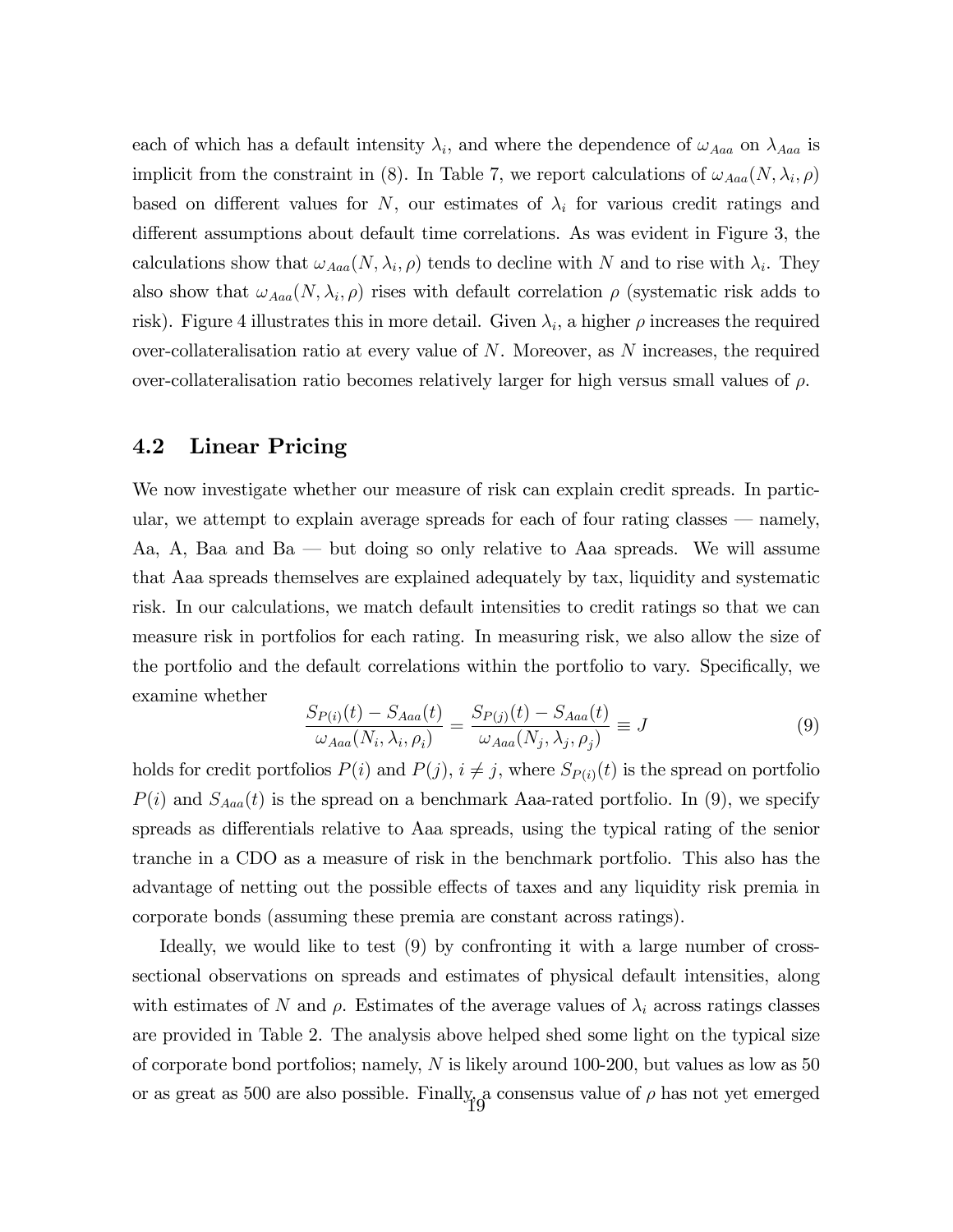in the profession, though estimates between 0 and 0.3 have been obtained in several studies. In the face of uncertainty regarding values of N and  $\rho$ , we can assess whether (9) matches the stylized facts on spreads and physical intensities across rating classes for a range of plausible values of N and  $\rho$ . Table 8 reports our calculations of risk premia (where we adjust expected losses for average recovery rates). Figures 5a-c plot the differential risk premia against our calculations of risk in terms of  $\omega_{Aaa}(N, \lambda_i, \rho)$  for different values of N and  $\rho$ . (9) implies that the observations will fall on a straight line drawn from the origin. In Figures 5a-c, it appears that an assumed asset correlation of  $\rho = 0.3$ , with  $N = 50$  or  $N = 100$ , results in the straightest lines.

Table 8 confirms this notion. The table reports  $J$  in  $(9)$  for different rating classes and different assumptions about portfolio size and correlation. For each set of assumptions, the table also reports the mean and standard deviation of the ratios. An assumed asset correlation of 0.30 and portfolio size of 50 results in the lowest standard deviation. However, the standard deviation for an assumed asset correlation of 0.30 and portfolio size of  $100$  is not very different. The estimated market price of risk is  $136$  basis points for the smaller portfolio and 150 basis points for the bigger one. A correlation of 0.30 and corporate bond portfolios of 50 and 100 names in size are not implausible. Hence, these calculations suggest that (9) fits the stylized facts about average spreads and default intensities across ratings.

### 5 Conclusions

We have argued that feasible portfolios in credit markets are not nearly large enough for investors to diversify away idiosyncratic jump risk. A good candidate for the portfolio of the marginal investor in credit markets is an arbitrage CDO. This class of instruments has been among the fastest growing segments of the market, and CDO managers have a strong incentive to diversify. Nonetheless, actual arbitrage CDOs typically make do with no more than 250 names in their collateral pool, even for synthetic structures. With just this number of names and with the skewness in return distributions induced by the possibility of default, any such portfolio would not be diversified. In other words, idiosyncratic jump risk  $\sim$  or what risk managers often call the risk of unexpected losses  $-\omega$  would remain significant.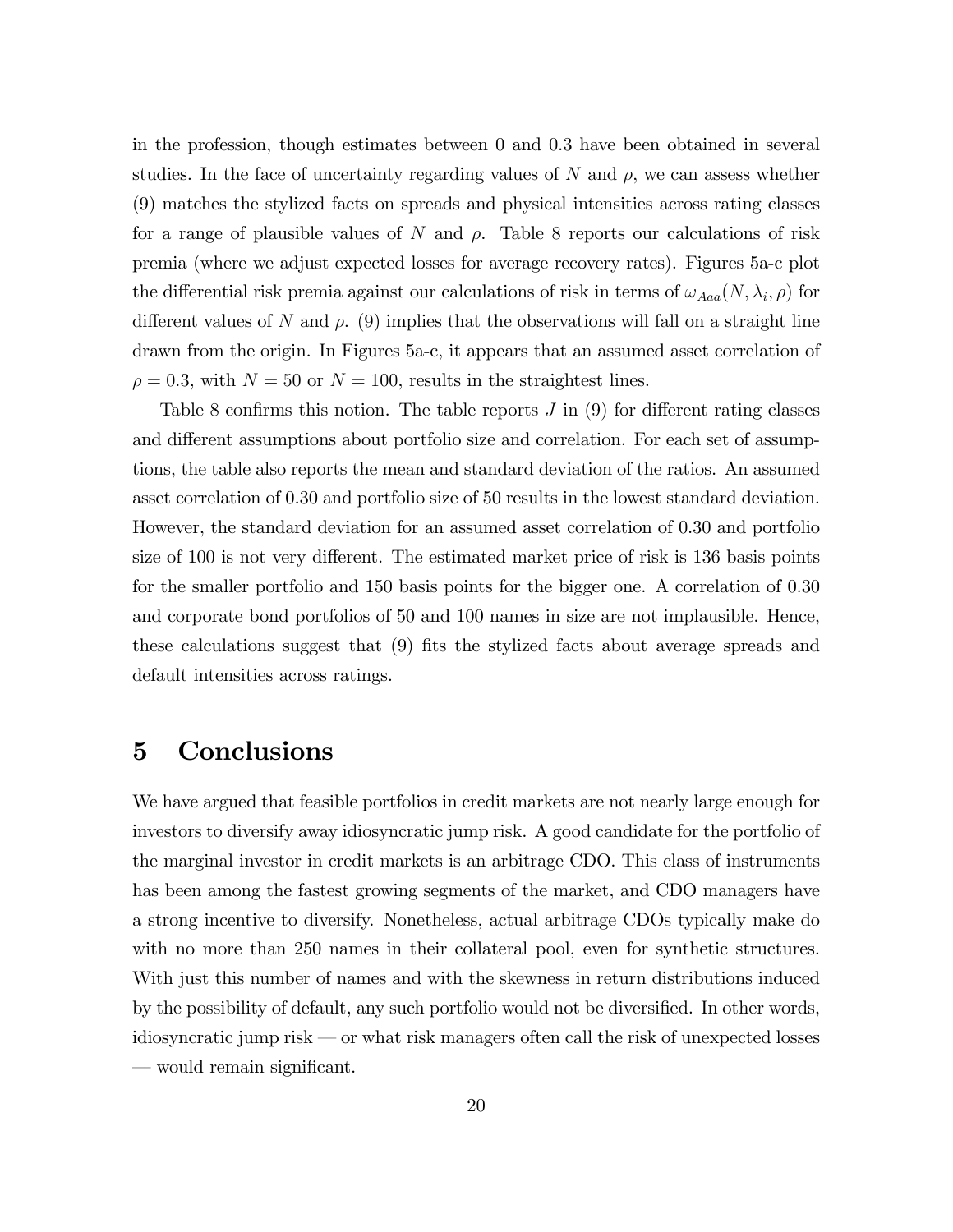If idiosyncratic jump risk is the risk that investors in credit markets worry about, how would we measure it? We believe that market participants are implicitly already converging on a common risk measure. The subordination structures of CDOs rely, essentially, on a VaR measure – more specifically, VaR at the confidence level consistent with the survival probability of Aaa-rated instruments. For all practical purposes, a confidence level this high would make the VaR risk measure a coherent one. The specific risk measure we propose is the ratio of this particular VaR to the size of the portfolio in question. We call this risk measure "omega". This measure takes account of portfolio size in the right way: risk declines as the portfolio gets larger. The risk measure also captures the effect of default correlations on the risk of unexpected losses.

If indeed omega was the risk measure driving credit markets, then it should explain credit spreads. To test the plausibility of this idea, we conduct a pricing exercise by calculating omega for portfolios of different sizes, different credit ratings and different default correlations. We also compute (for investors who hold these portfolios to maturity) expected excess returns based on average spreads and expected losses from default, using portfolios of Aaa-rated bonds as a benchmark. We find that for portfolio sizes typical for arbitrage CDOs and for reasonable assumptions about default correlations, the relationship between omega and differential excess returns is positive and approximately linear. We take this result as suggestive evidence that the risk of unexpected losses as measured by omega adequately explains corporate spreads.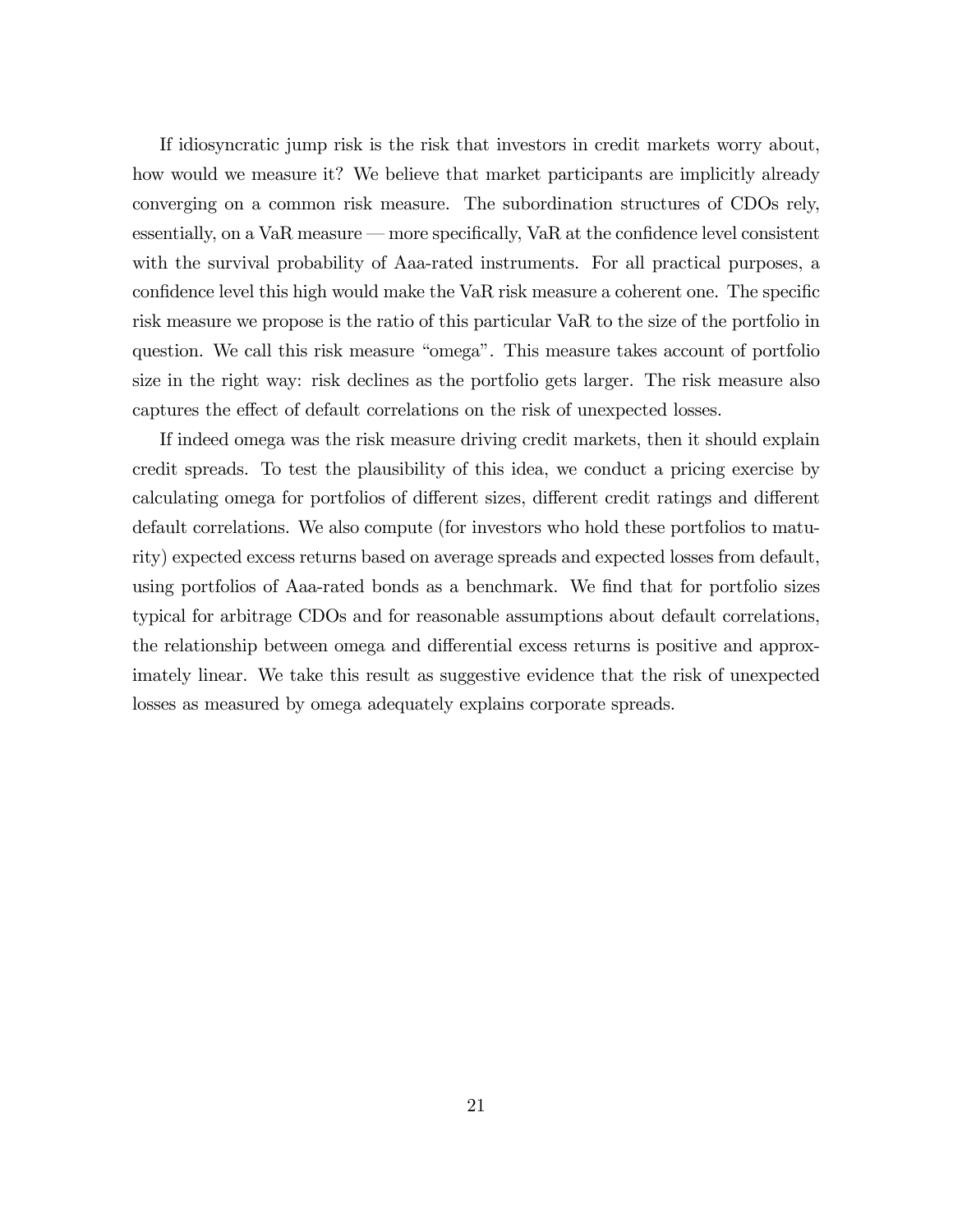# References

- [1] Albanese, C and S Lawi  $(2003)$ : "Spectral risk measures for credit portfolios", mimeo, University of Toronto.
- [2] Alexander, G and A Baptista (2003): "Portfolio performance evaluation using value at risk", Journal of Portfolio Management, Summer, pp 93–102.
- [3] Artzner, J, F Delbaen, K Eber and D Heath (1999): "Coherent measures of risk", Mathematical Finance,  $9$ , pp  $203-228$ .
- [4] Bank for International Settlements (BIS, 2004): BIS 74th Annual Report, July.
- [5] Berndt, A, R Douglas, D Duffie, M Ferguson and D Schranz  $(2004)$ : "Measuring" default risk premia from default swap rates and EDFsî, mimeo, Stanford University.
- [6] Bund, S, M Neugebauer, K Gill, R Hrvatin, J Zelter and J Schiavetta (2003): ìGlobal rating criteria for collateralised debt obligationsî, Structured Finance, Fitch Ratings, August.
- [7] Cifuentes, A and G O'Connor (1996): "The binomial expansion method applied to CBO/CLO analysisî, Moodyís Special Report, Moodyís Investors Service, December.
- [8] Collin-Dufresne, P, R Goldstein and J Spencer Martin (2001): "The determinants of credit spread changes", Journal of Finance,  $56$ , pp  $2177-2207$ .
- [9] Collin-Dufresne, P, R Goldstein and J Helwege (2003): "Is credit event risk priced? Modeling contagion via the updating of beliefs," mimeo, Carnegie Mellon University.
- [10] Delianedis, G and R Geske  $(2001)$ : "The components of corporate credit spreads: default, recovery, tax, jumps, liquidity and market factors," Paper  $22-01$ , Anderson Graduate School of Management, Finance, University of California.
- [11] Dignan, J H  $(2003)$ : "Nondefault components of investment-grade bond spreads", Financial Analysts Journal, May/June, pp  $93-102$ .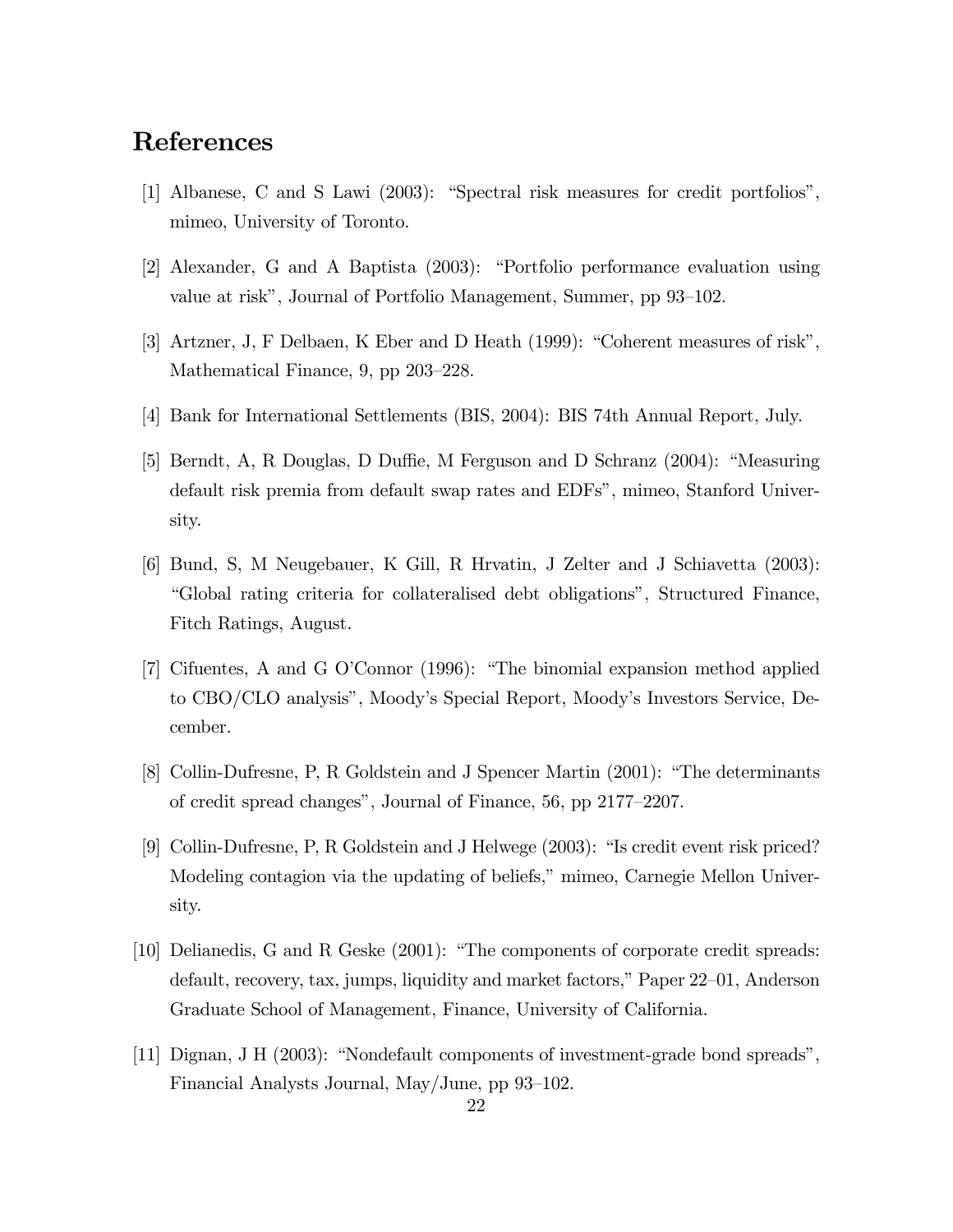- [12] Driessen, J (2005): "Is default event risk priced in corporate bonds?" Review of Financial Studies, 18, pp  $165-195$ .
- [13] Duffee, G R (1999): "Estimating the price of default risk", Review of Financial Studies, 12, pp  $197-226$ .
- [14] Duffie, D and K J Singleton (1999): "Modelling term structures of defaultable bonds", Review of Financial Studies, 12, pp 687–720.
- [15] Duffie, D and K J Singleton (2003): Credit risk: pricing, measurement and management, Princeton University Press.
- [16] Duffie, D and A Ziegler (2003): "Liquidation risk," Financial Analysts Journal, May/June, pp  $42-51$ .
- [17] Elton, E J, M J Gruber, D Agrawal and C Mann  $(2001)$ : "Explaining the rate spread on corporate bonds", Journal of Finance,  $56$ , pp  $247-277$ .
- [18] Eom, Y, J Helwege and J Huang (2004): "Structural models of corporate bond pricing: an empirical analysis", Review of Financial Studies, 17, pp 499–544.
- [19] Fama, E and K French (1993): "Common risk factors in the returns on stocks and bonds", Journal of Financial Economics, 33, pp 3–57.
- [20] Fitch (2003): Global credit derivatives: a qualified success, Special Report, Credit Policy, Fitch Ratings, September.
- [21] Huang, J and M Huang  $(2003)$ : "How much of the corporate-treasury yield spread is due to credit risk?: a new calibration approach", mimeo, Penn State University.
- [22] Hull, J and A White  $(2004)$ : "Valuation of a CDO and an n-th-to-default CDS without Monte Carlo simulation", Journal of Derivatives, Winter, pp  $8-23$ .
- [23] Janosi, T, R Jarrow and Y Yildirim  $(2001)$ : "Estimating expected losses and liquidity discounts implicit in debt prices", mimeo, Cornell University, Ithaca.
- [24] Jarrow, R, D Lando and F Yu (2005): "Default risk and diversification: theory and applications", Mathematical Finance,  $15$ , pp  $1-26$ .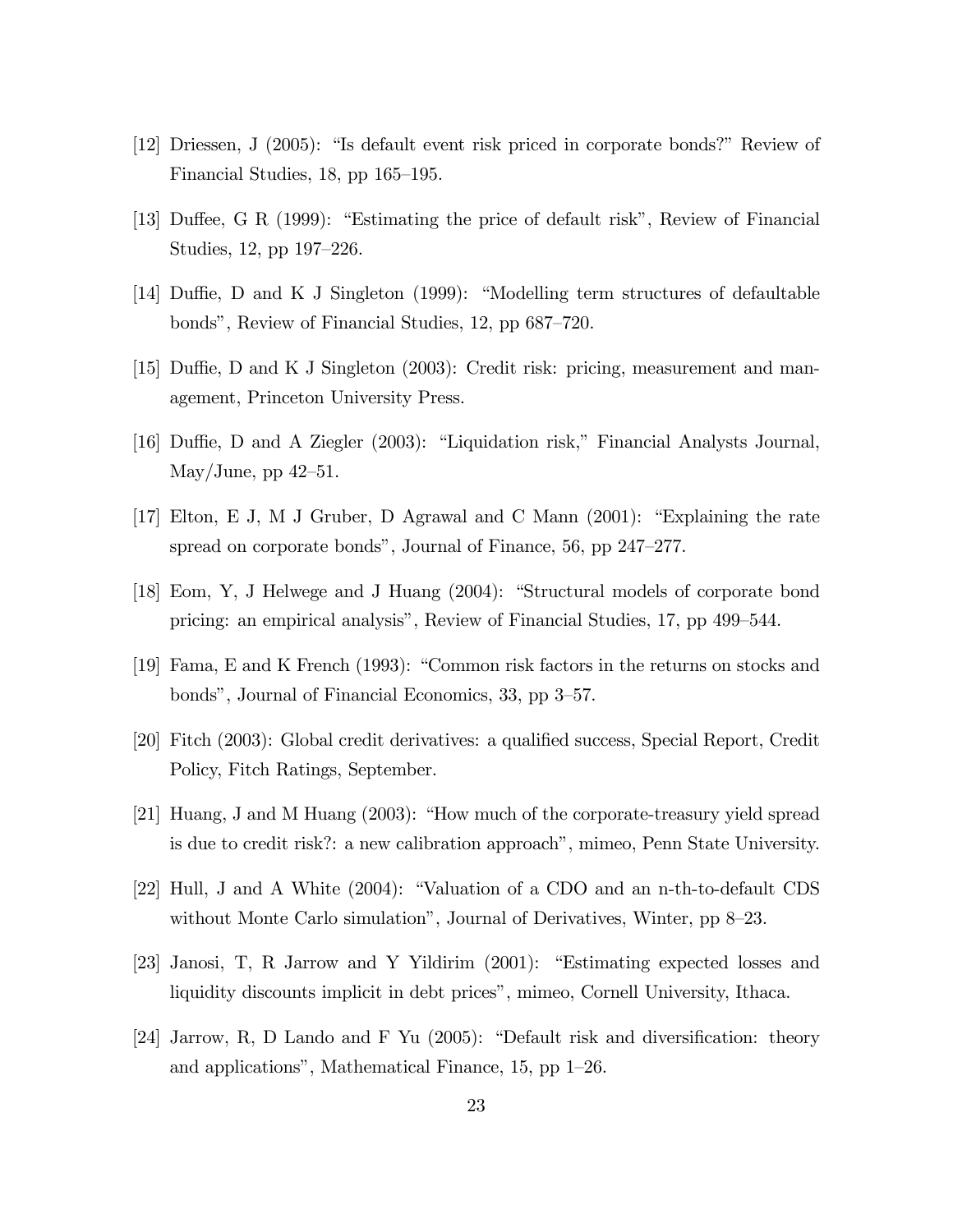- [25] Li, D (2000): "On default correlation: a copula function approach", Journal of Fixed Income, March, pp 43-54.
- [26] Longstaff, F, S Mithal and E Neis (2005): "Corporate yield spreads: default risk or liquidity? New evidence from the credit default swap market", Journal of Finance, 60, pp  $2213-2253$ .
- [27] O'Kane D and R McAdie  $(2001)$ : "Explaining the basis: cash versus default swaps", Structured Credit Research, Lehman Brothers.
- [28] O'Kane D and L Schloegl  $(2002)$ : "Coherent risk measures applied to the default risk of credit portfolios and CDO tranches", Fixed Income Quantitative Credit Research, Lehman Brothers.
- [29] Perraudin, W R M and A P Taylor  $(2003)$ : "Liquidity and bond market spreads," mimeo, Bank of England.
- [30] Piazzesi, M (2003): "Affine term structure models", mimeo, University of Chicago.
- [31] Schultz, P  $(2001)$ : "Corporate bond trading costs: a peek behind the curtain", Journal of Finance, 56, pp  $677-698$ .
- [32] Standard & Poor's  $(2002)$ : "Global cash flow and synthetic CDO criteria", S&P Structured Finance, March.
- [33] Yamai, Y and T Yoshiba (2005): "Value-at-risk versus expected shortfall: a practical perspective", Journal of Banking and Finance,  $29$ , pp  $997-1015$ .
- [34] Yoshizawa, Y and G Witt (2003): "Moody's approach to rating synthetic CDOs", Structured Finance Rating Methodology, Moodyís Investors Service, July.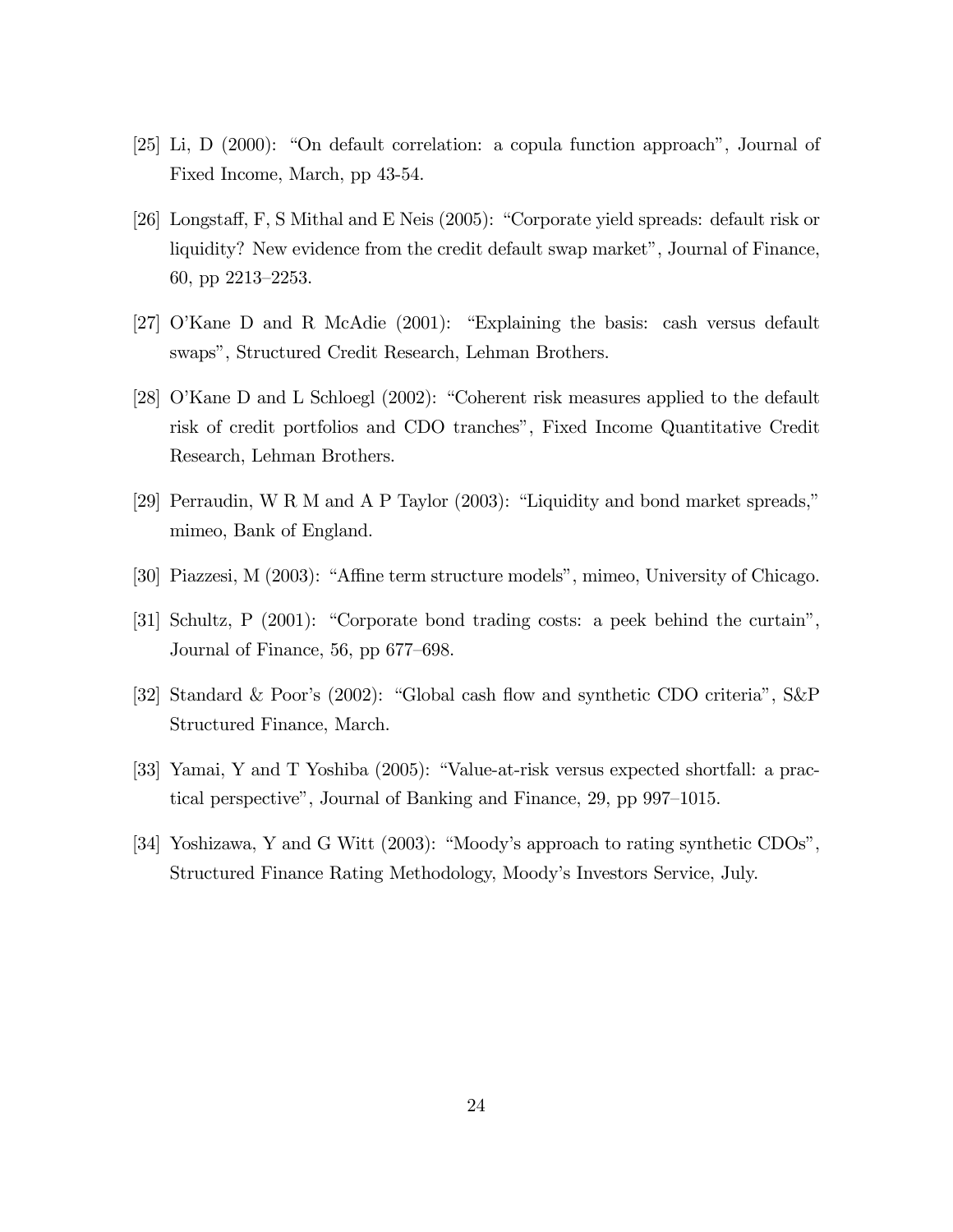| Table 1           |                                |
|-------------------|--------------------------------|
|                   | Average Corporate Bond Spreads |
| (in basis points) |                                |

|              | Duration (years) |       |       |  |  |  |  |  |  |
|--------------|------------------|-------|-------|--|--|--|--|--|--|
| Rating       | 2                | 5     |       |  |  |  |  |  |  |
|              | United States    |       |       |  |  |  |  |  |  |
| Aaa          | 47.9             | 70.1  | 74.0  |  |  |  |  |  |  |
| Aa           | 56.5             | 80.7  | 86.4  |  |  |  |  |  |  |
| $\mathsf{A}$ | 83.8             | 108.1 | 114.0 |  |  |  |  |  |  |
| Baa          | 161.3            | 181.5 | 176.1 |  |  |  |  |  |  |
| Ba           | 398.3            | 338.5 | 317.0 |  |  |  |  |  |  |
|              | Europe           |       |       |  |  |  |  |  |  |
| Aaa          | 24.3             | 33.7  | 37.0  |  |  |  |  |  |  |
| Aа           | 34.7             | 49.5  | 55.1  |  |  |  |  |  |  |
| $\mathsf{A}$ | 58.0             | 83.1  | 89.9  |  |  |  |  |  |  |
| Ваа          | 127.5            | 132.9 | 157.9 |  |  |  |  |  |  |

Notes: Sample averages of Merrill Lynch's corporate bond option-adjusted spread indices over the periods January 1997 - July 2004 (United States) and January 1999 - July 2004 (Europe). "Duration" is the average duration (rounded to nearest integer) of bonds in the indices as of July 2004 (Merrill Lynch provides index spreads by maturity buckets); durations of 2, 5 and 7 years correspond to maturity buckets 1-3, 5-7 and 7-10 years, respectively.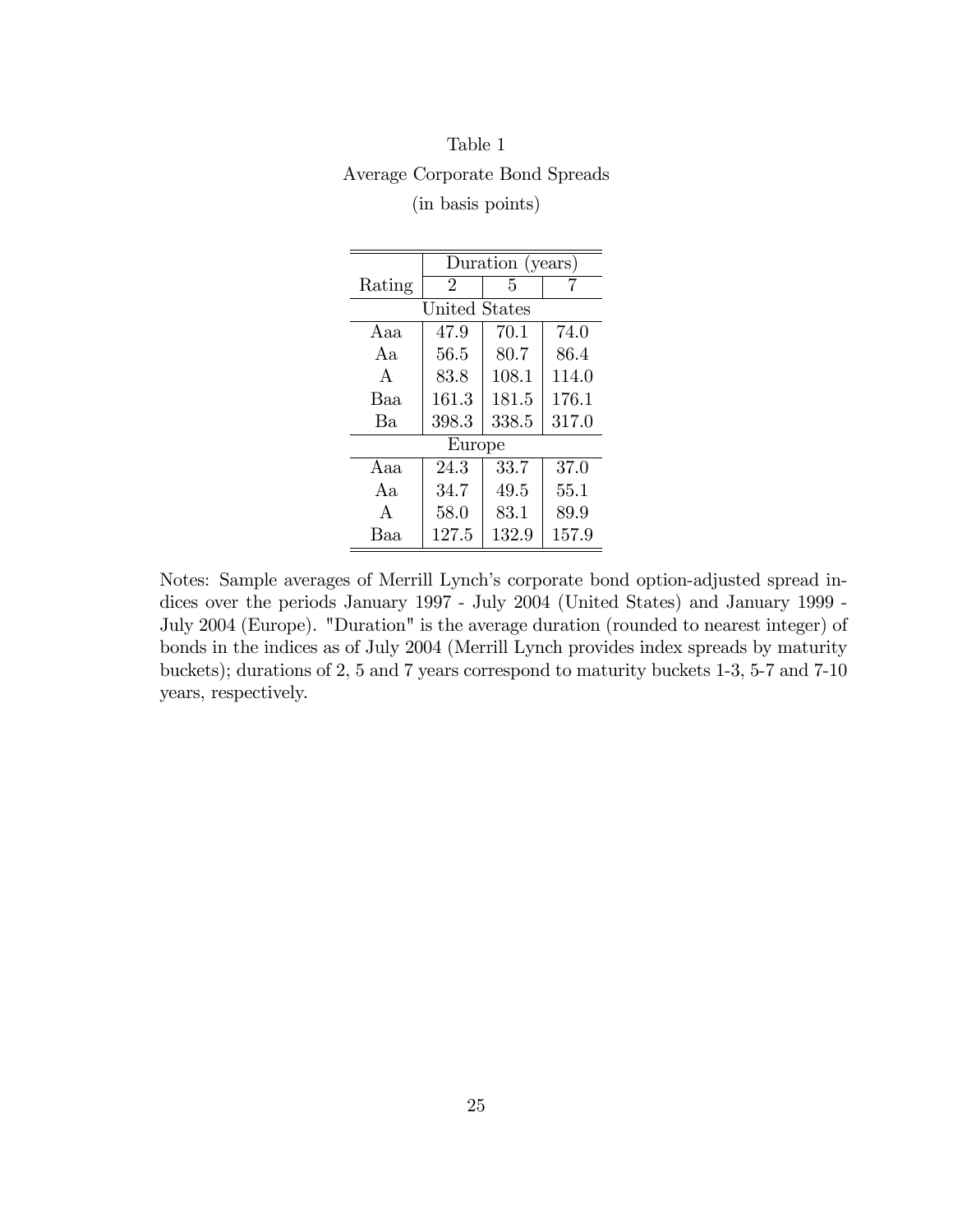|        | 5-year  |           |       |               |        |            | <b>Excess</b> |
|--------|---------|-----------|-------|---------------|--------|------------|---------------|
|        | Default |           | Exp.  |               | Spread | Spread     | Return        |
| Rating | Prob.   | Intensity | Loss  | Spread        | Ratio  | Difference | vs. Aaa       |
|        |         |           |       | United States |        |            |               |
| Aaa    | 0.5     | 0.1       | 0.1   | 70.1          | 625.4  | 70         |               |
| Aa     | 8.0     | $1.6\,$   | 0.9   | 80.7          | 55.4   | 79.8       | 9.8           |
| А      | 52.9    | 10.6      | 6.2   | 108.1         | 13.2   | 101.9      | 41.9          |
| Baa    | 340.4   | 69.3      | 40.1  | 181.5         | 4.1    | 141.4      | 71.4          |
| Ba     | 1255.3  | 268.3     | 147.9 | 338.5         | 2.2    | 190.6      | 120.6         |
|        |         |           |       | Europe        |        |            |               |
| Aaa    | 0.4     | 0.1       | 0.1   | 33.7          | 209.4  | 33.6       |               |
| Aa     | 5.0     | 1.0       | 0.6   | 49.5          | 35.1   | 48.9       | 15.3          |
| A      | 58.3    | 11.7      | 6.9   | 83.1          | 6.7    | 76.2       | 42.6          |
| Baa    | 454.1   | 92.9      | 53.5  | 132.9         | 1.6    | 79.4       | 45.8          |

Table 2 Default Probabilities, Expected Loss and Spreads 5-Year Horizon (in basis points, except for spread ratio)

Notes: See the text for details on computations. Sources: Merrill Lynch, Moody's.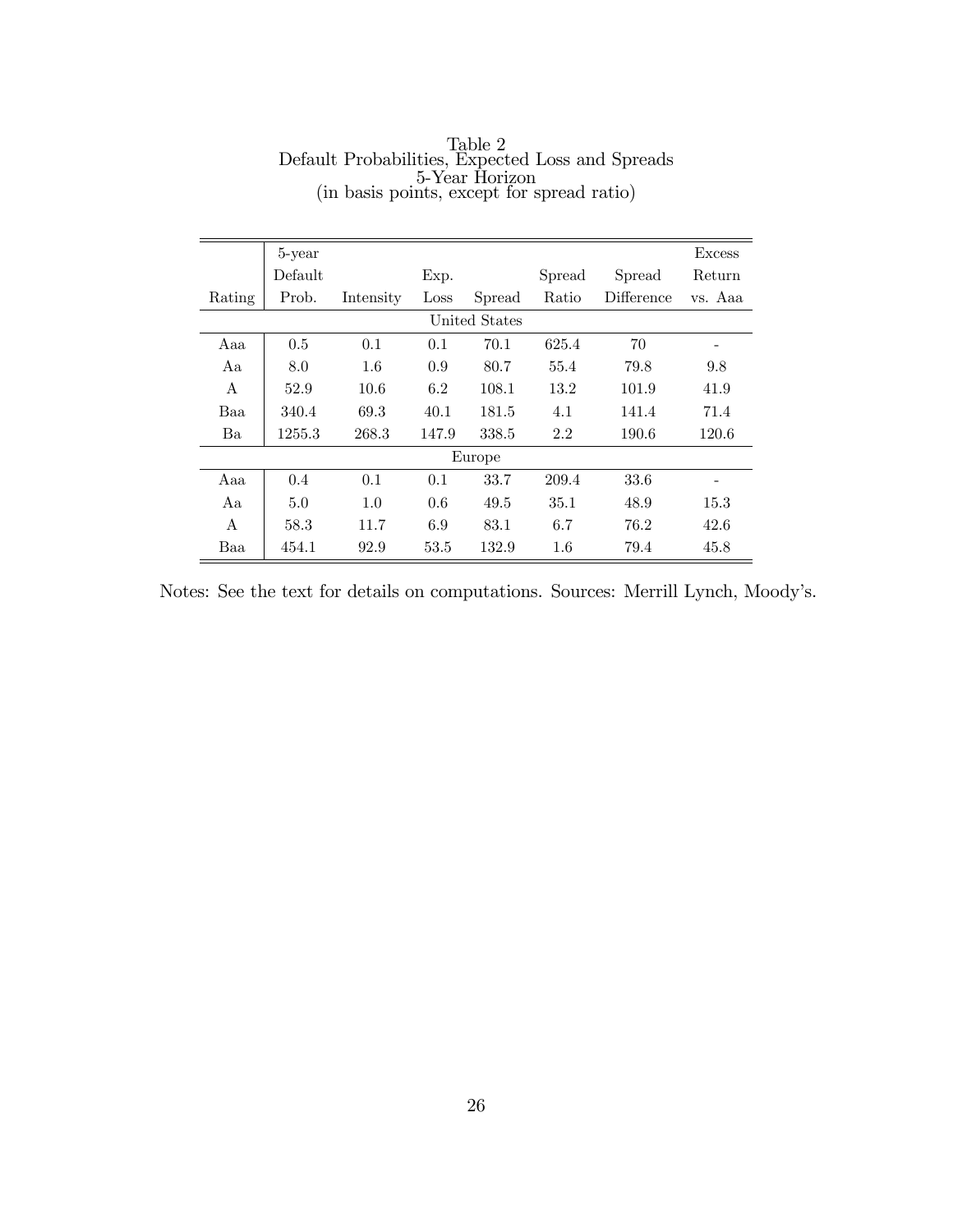|              | Duration (years) |                             |        |               |          |        |        |      |        |
|--------------|------------------|-----------------------------|--------|---------------|----------|--------|--------|------|--------|
|              |                  | $\mathcal{D}_{\mathcal{L}}$ |        |               | 5        |        |        | 7    |        |
|              | Excess           |                             | Sharpe | Excess        |          | Sharpe | Excess |      | Sharpe |
| Rating       | Return           | Vol                         | Ratio  | Return        | Vol      | Ratio  | Return | Vol  | Ratio  |
|              |                  |                             |        | United States |          |        |        |      |        |
| Aaa          | 1.07             | 1.71                        | 0.63   | 2.01          | 5.03     | 0.40   | 2.33   | 6.11 | 0.38   |
| Aa           | 1.15             | 1.73                        | 0.66   | 2.10          | 4.92     | 0.43   | 2.44   | 5.96 | 0.41   |
| $\mathsf{A}$ | 1.37             | 1.65                        | 0.83   | 2.32          | 4.75     | 0.49   | 2.67   | 5.81 | 0.46   |
| Baa          | 1.81             | 2.15                        | 0.84   | 2.72          | 4.72     | 0.58   | 2.95   | 5.62 | 0.52   |
| Ba           | 3.10             | 5.80                        | 0.53   | 3.21          | 5.64     | 0.57   | 3.28   | 7.19 | 0.46   |
|              |                  |                             |        | Europe        |          |        |        |      |        |
| Aaa          | 0.58             | 1.31                        | 0.45   | 1.34          | 3.35     | 0.40   | 1.70   | 4.22 | 0.40   |
| Aa           | 0.68             | 1.30                        | 0.52   | 1.49          | 3.39     | 0.44   | 1.87   | 4.20 | 0.45   |
| A            | 0.85             | 1.43                        | 0.60   | 1.76          | 3.48     | 0.51   | 2.16   | 4.05 | 0.53   |
| Baa          | 1.08             | 1.76                        | 0.61   | 1.80          | $3.28\,$ | 0.55   | 2.37   | 6.00 | 0.40   |

Table 3 Expected Excess Returns, Volatility and the Sharpe Ratio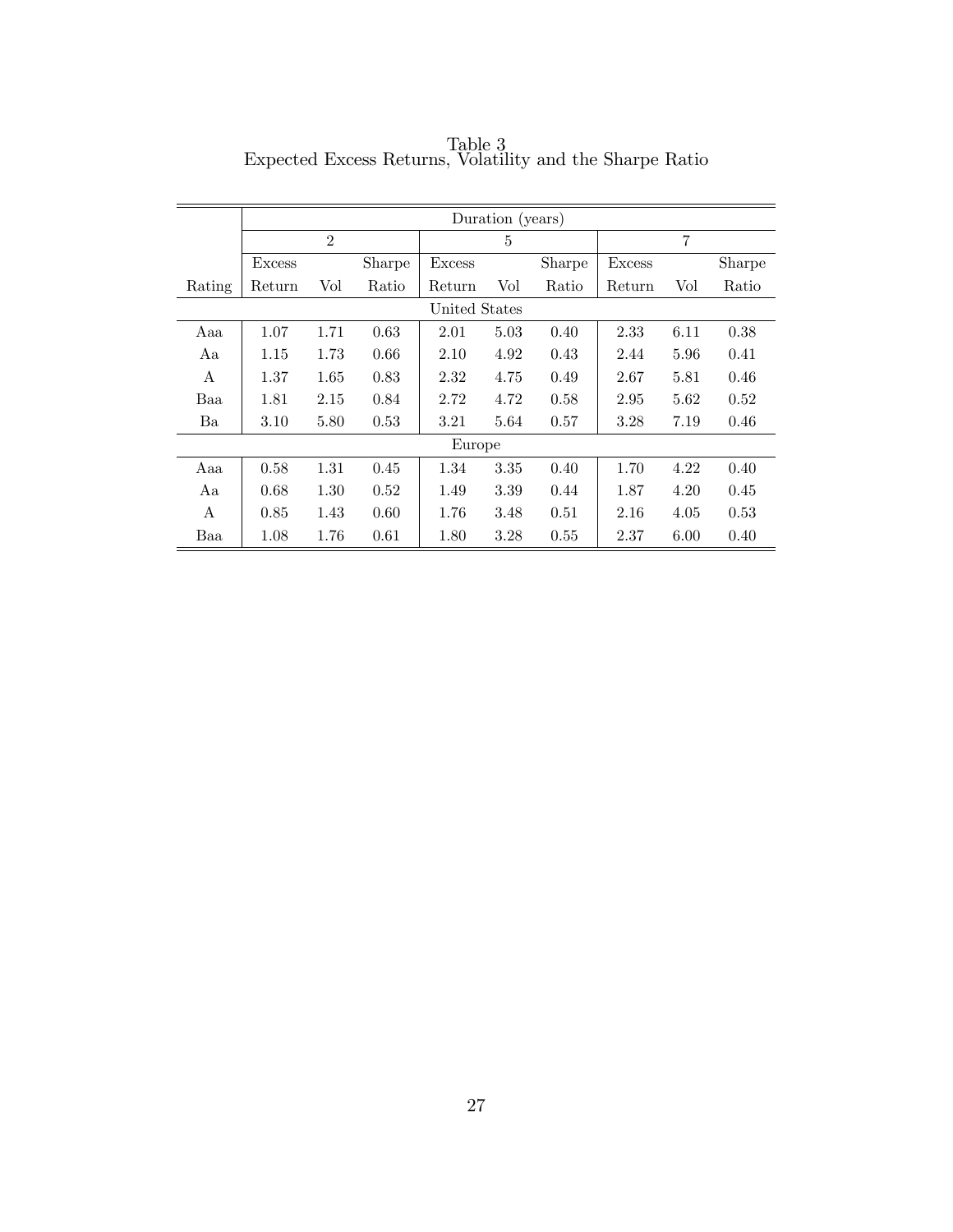|                             |             | No. of           | No. of         | $\%$ in    |          | Rating |
|-----------------------------|-------------|------------------|----------------|------------|----------|--------|
| Fund Name                   | <b>Size</b> | <i>Issues</i>    | <b>Issuers</b> | Corporates | Duration | Mode   |
|                             |             | Investment Grade |                |            |          |        |
| Vanguard IT Investment      | 4339        | 533              | 385            | 81.35      | 4.9      | Baa    |
| Janus Flexible Income       | 1166        | 265              | 162            | 72.14      | 4.6      | Baa    |
| Aim Income                  | 807         | 444              | 204            | 76.67      | 3.8      | Aaa    |
| Columbia Income             | 547         | 254              | 191            | 93.04      | 4.9      | Baa    |
| Strong Corporate            | 540         | 203              | 130            | 94.26      | 6.4      | Baa    |
| Total (unique)              |             | 1501             | 685            |            |          |        |
|                             |             | High Yield       |                |            |          |        |
| American High-Income Trust  | 8991        | 780              | 363            | 90.84      | 4.6      | B      |
| Vanguard High Yield         | 8855        | 403              | 250            | 94.3       | $3.6\,$  | B      |
| PIMCO High Yield            | 6700        | 495              | 219            | 81.66      | 4.2      | B      |
| MainStay High Yield         | 4710        | 463              | 261            | 81.97      | 4.4      | B      |
| Fidelity Capital and Income | 4207        | 508              | 253            | 86.99      | 4.7      | B      |
| Total (unique)              |             | 1932             | 831            |            |          |        |

Table 4 Composition of Largest US Open-end Corporate Bond Funds

Notes: Figures as of 24 August 2004. This table reports the top five investment grade and high yield funds from a pool of open-end funds that invest at least 70 per cent on corporate bonds, are domiciled in the United States and have at least USD 300 million worth of assets (fund size in millions of USD). Duration is computed as the average across securities. "Ratings Mode" is the mode of the ratings distribution of fund securities based on the Bloomberg composite ratings. Source: Bloomberg.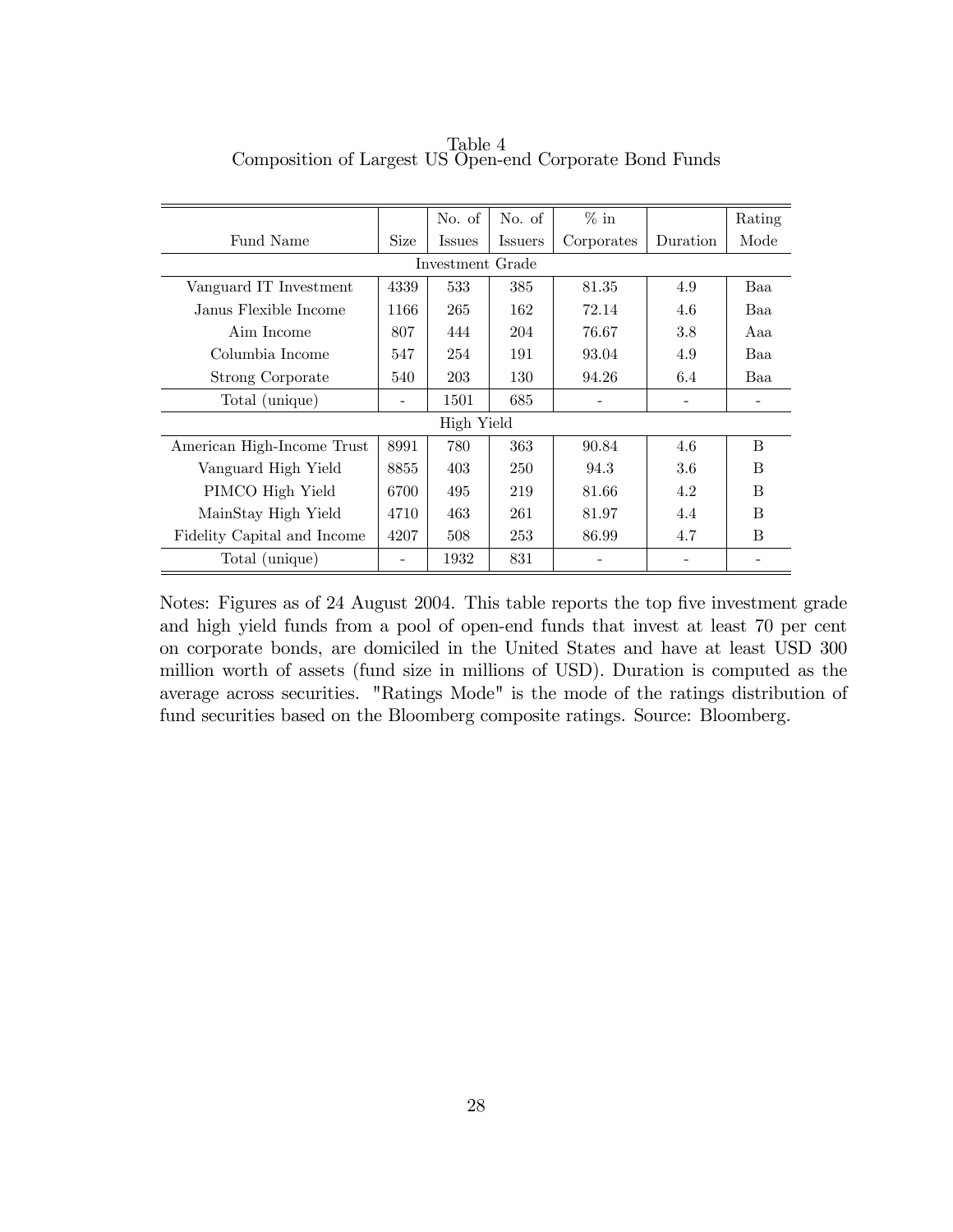|                       |       |      | 80th            | 20th            |        | Standard  |  |  |  |
|-----------------------|-------|------|-----------------|-----------------|--------|-----------|--|--|--|
|                       | Mean  | Max  | Percentile      | Percentile      | Min    | Deviation |  |  |  |
| Investment Grade CDOs |       |      |                 |                 |        |           |  |  |  |
| Diversity Score       | 50.69 | 64   | 56.5            | 45              | 34.1   | 7.26      |  |  |  |
| Average Rating        | Ba1   | Baa2 | Baa3            | Ba <sub>2</sub> | Ba3    |           |  |  |  |
| Average Maturity      | 5.78  | 8.26 | 6.71            | 4.63            | 3.47   | 1.14      |  |  |  |
|                       |       |      | High Yield CDOs |                 |        |           |  |  |  |
| Diversity Score       | 42.44 | 71.8 | 55.7            | 30.88           | 1      | 14.67     |  |  |  |
| Average Rating        | B3    | Ba1  | B <sub>2</sub>  | Caa1            | $Ca-C$ |           |  |  |  |
| Average Maturity      | 4.82  | 7.99 | 5.78            | 3.91            | 1.12   | 1.12      |  |  |  |

#### Table 5 Composition of Collateral Pools in Cash Arbitrage CDOs

Notes: Statistics are cross-sectional averages across CDO deals based on underlying collateral. "Average Rating" is converted from the Adjusted Moody's Rating Factor. "Average Maturity" is a weighted average, in years. Source: Moody's.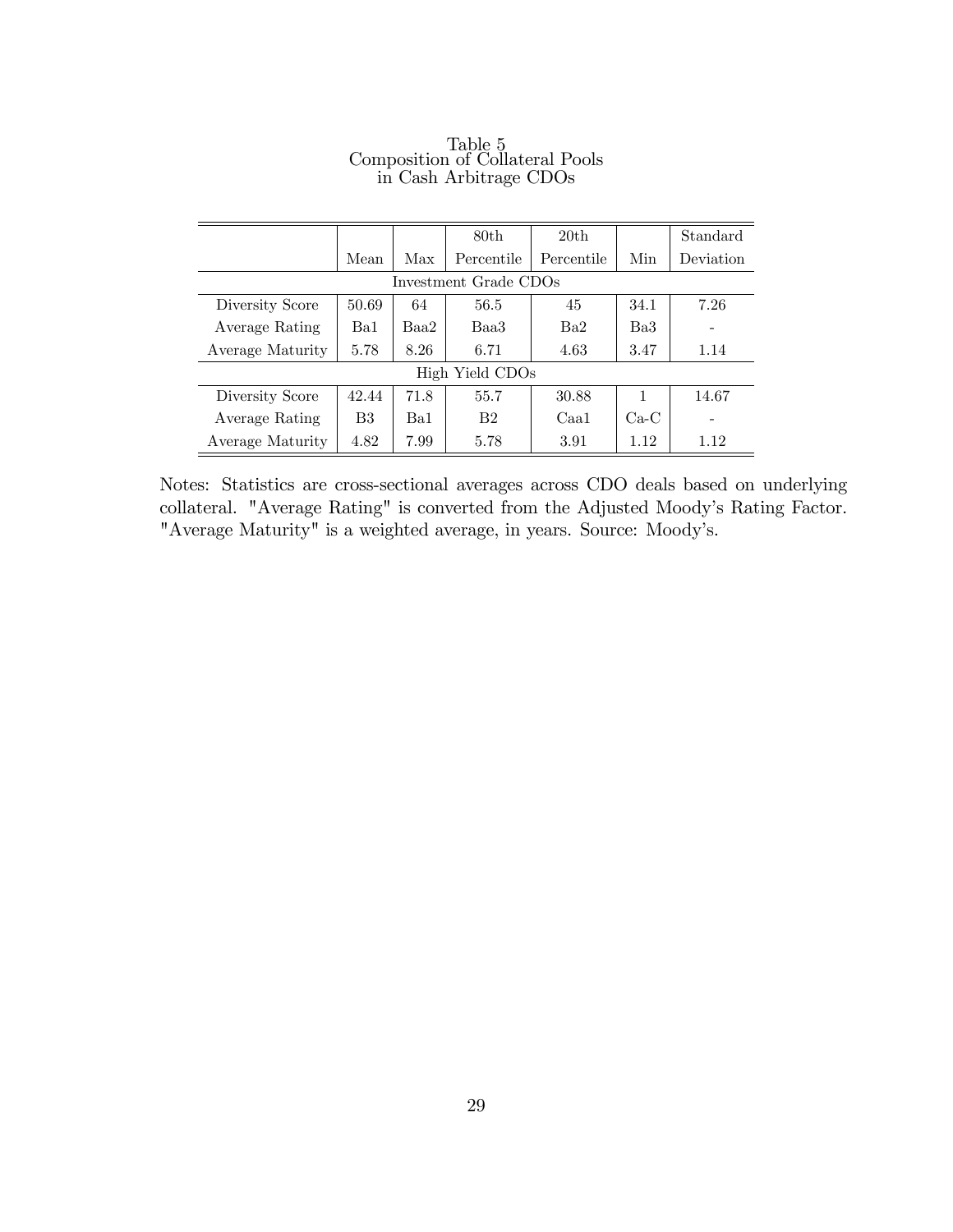| Market Averages |            |                                               |                |                |  |  |  |
|-----------------|------------|-----------------------------------------------|----------------|----------------|--|--|--|
|                 |            | Investment Grade                              |                | High Yield     |  |  |  |
| Tranche         | Size (SMM) | Portion $(\%)$                                | Size (SMM)     | Portion $(\%)$ |  |  |  |
| Senior          | 383.08     | 81.2                                          | 239.50         | 66.6           |  |  |  |
| Mezzanine       | 52.97      | 11.2                                          | 69.47          | 19.3           |  |  |  |
| Equity          | 35.87      | 7.6                                           | 50.44          | 14.0           |  |  |  |
| Total           | 471.92     | 100                                           | 359.41         | 100            |  |  |  |
|                 |            | Example: Diamond Investment Grade CDO, Ltd. I |                |                |  |  |  |
| Tranche         |            | Size (SMM)                                    | Portion $(\%)$ |                |  |  |  |
| Senior          |            | 415                                           | 83             |                |  |  |  |
| Mezzanine       | 65         |                                               | 13             |                |  |  |  |
| Equity          | 20         |                                               | 4              |                |  |  |  |
| Total           |            | 500                                           | 100            |                |  |  |  |

Table 6 Tranche Sizes in Cash Arbitrage CDOs

Notes: "Size" and "Portion" are averages, at issuance. Market-wide data covers the period 1987-2004. Source: JPMorgan Chase.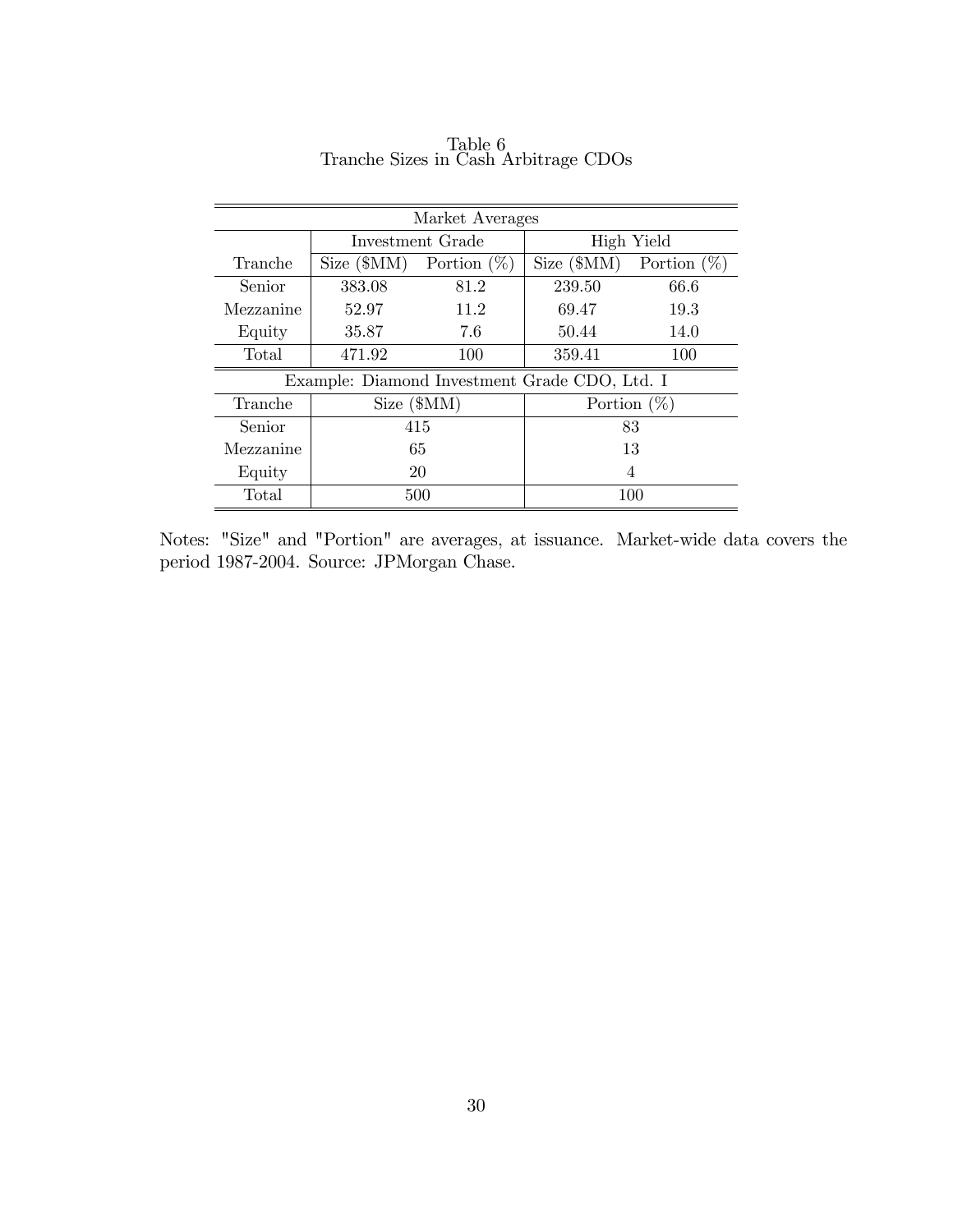| Collateral        | Portfolio Size |                     |          |         |  |  |  |  |
|-------------------|----------------|---------------------|----------|---------|--|--|--|--|
| Rating            | 50             | 100                 | 500      | 1000    |  |  |  |  |
| $Correlation = 0$ |                |                     |          |         |  |  |  |  |
| Aa                | 4              | 3                   | 1        | $0.6\,$ |  |  |  |  |
| A                 | 8              | 5                   | 2.2      | $1.6\,$ |  |  |  |  |
| Baa               | 16             | 12                  | 7        | 5.9     |  |  |  |  |
| Ba                | 34             | 27                  | 18.6     | 16.8    |  |  |  |  |
|                   |                | $Correlation = 0.1$ |          |         |  |  |  |  |
| Aa                | 6              | 4                   | 1.8      | $1.6\,$ |  |  |  |  |
| A                 | 12             | 9                   | 6        | 5.4     |  |  |  |  |
| Baa               | 30             | 25                  | 20.2     | 19.3    |  |  |  |  |
| Ba                | 56             | 50                  | 44.6     | 43.4    |  |  |  |  |
|                   |                | $Correlation =$     | $0.3\,$  |         |  |  |  |  |
| Aa                | 8              | 7                   | 4.6      | 4.2     |  |  |  |  |
| A                 | 22             | 19                  | 15.4     | 14.7    |  |  |  |  |
| Baa               | 52             | 48                  | $43.6\,$ | 42.6    |  |  |  |  |
| Ba                | 82             | 79                  | 74.2     | 73.5    |  |  |  |  |

Table 7 Value-at-Risk Aaa-rated Confidence Level, 5-Year Horizon

Notes: As a percentage of portfolio size.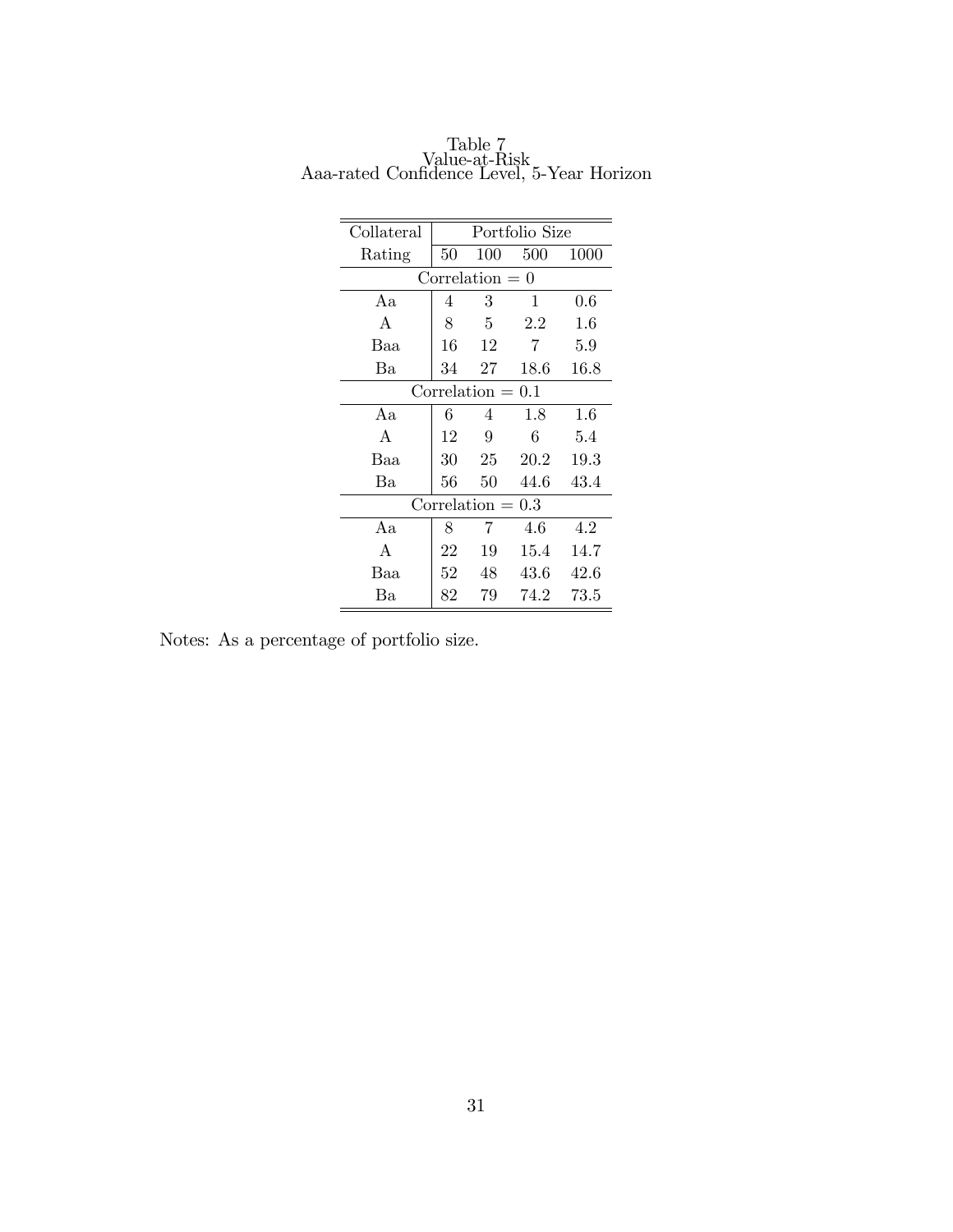|                           |     |         | Portfolio Size |      |  |  |  |
|---------------------------|-----|---------|----------------|------|--|--|--|
| Rating                    | 50  | 100     | 500            | 1000 |  |  |  |
| Correlation $= 0$         |     |         |                |      |  |  |  |
| Aа                        | 236 | 315     | 945            | 1575 |  |  |  |
| A                         | 397 | 635     | 1443           | 1984 |  |  |  |
| Baa                       | 450 | 600     | 1029           | 1221 |  |  |  |
| Ba                        | 340 | 428     | 622            | 688  |  |  |  |
| Mean                      | 356 | 495     | 1010           | 1367 |  |  |  |
| <b>Standard Deviation</b> | 92  | 150     | 338            | 550  |  |  |  |
| Correlation<br>0.1        |     |         |                |      |  |  |  |
| Aa                        | 157 | 236     | 525            | 591  |  |  |  |
| A                         | 265 | 353     | 529            | 588  |  |  |  |
| Baa                       | 240 | 288     | 357            | 373  |  |  |  |
| Ba                        | 207 | 231     | 259            | 266  |  |  |  |
| Mean                      | 217 | 277     | 418            | 455  |  |  |  |
| <b>Standard Deviation</b> | 47  | 57      | 133            | 162  |  |  |  |
| $Correlation =$           |     | 0.3     |                |      |  |  |  |
| Aa                        | 118 | 135     | 205            | 225  |  |  |  |
| A                         | 144 | 167     | 206            | 216  |  |  |  |
| Baa                       | 139 | $150\,$ | 165            | 169  |  |  |  |
| Ba                        | 141 | 146     | 156            | 157  |  |  |  |
| Mean                      | 136 | 150     | 183            | 192  |  |  |  |
| Standard Deviation        | 12  | 13      | 26             | 34   |  |  |  |

Table 8 Excess Returns versus Value-at-Risk Aaa-rated Confidence Level, 5-Year Horizon

Notes: Excess return is calculated as spread minus AAA-spread, after adjusting for expected loss (in basis points).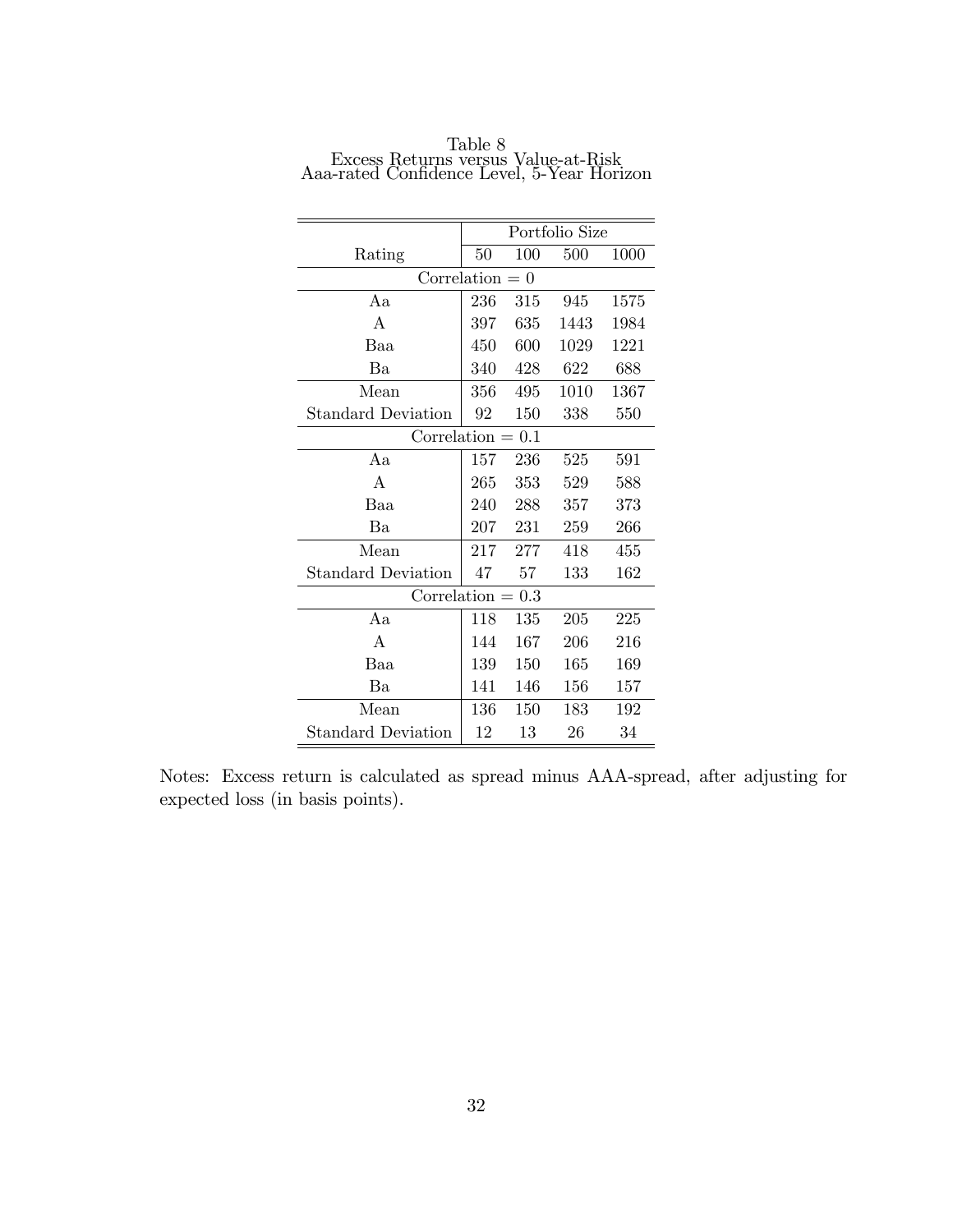Figure 1 US Corporate Bond Spreads



Notes: Option-adjusted spread indices on US corporate bonds from Merrill Lynch (in basis points).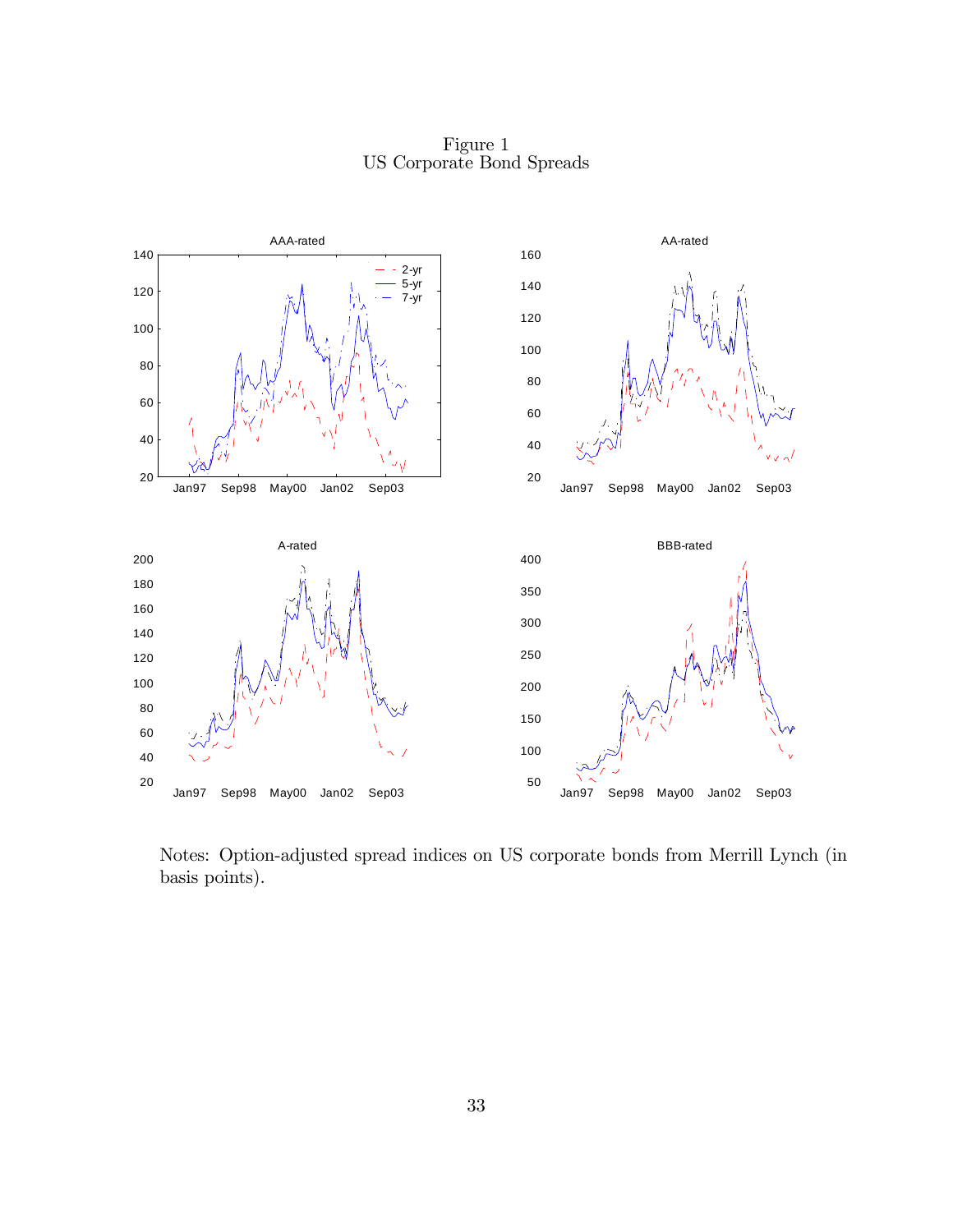Figure 2 European Credit Default Swap Basis



Notes: Default swap basis is defined as CDS spread minus asset swap spread (in basis points). Calculated based on entities in Trac-x European investment grade index. Source: JP Morgan Chase.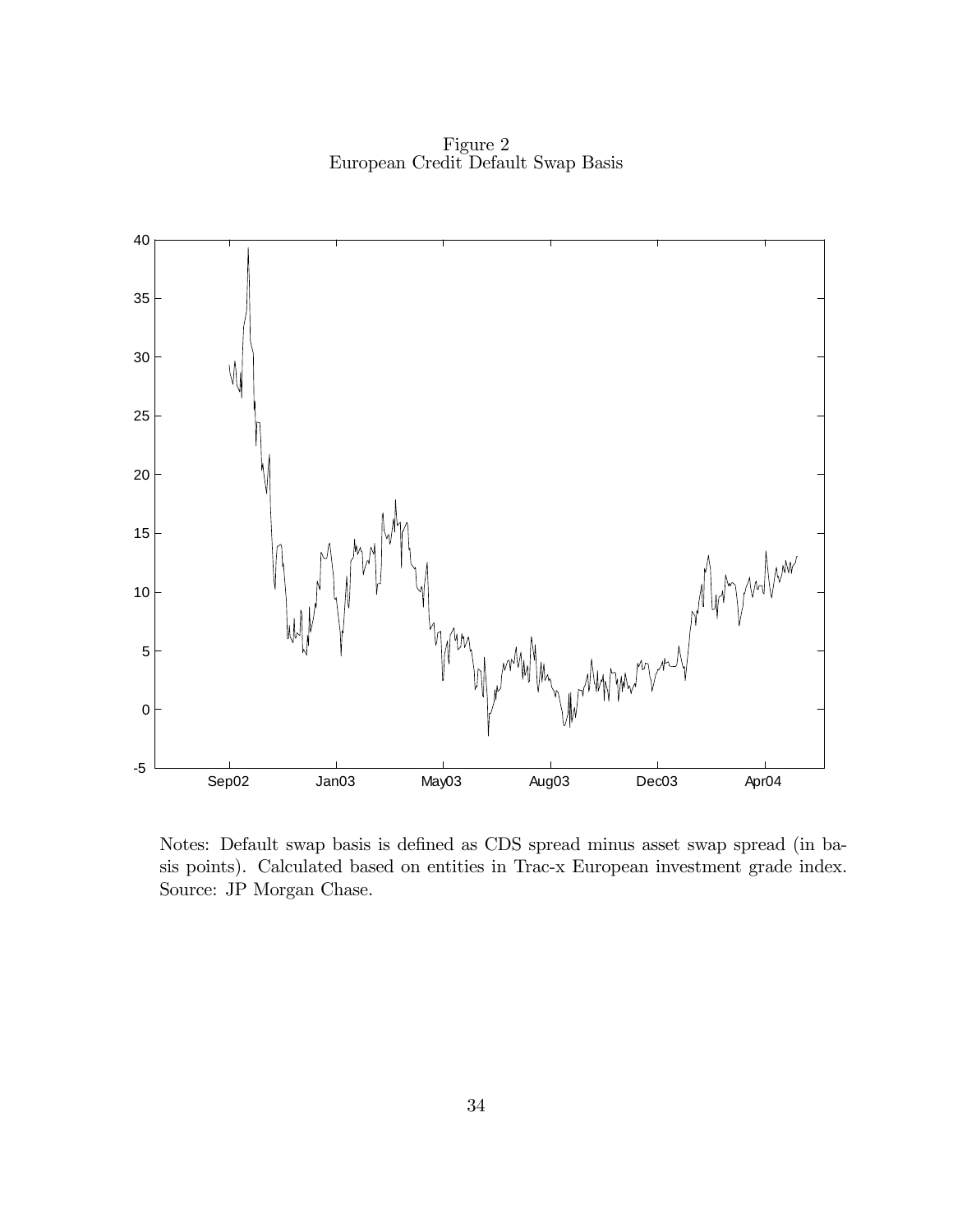Figure 3 Required Subordination Ratio in an Arbitrage CDO

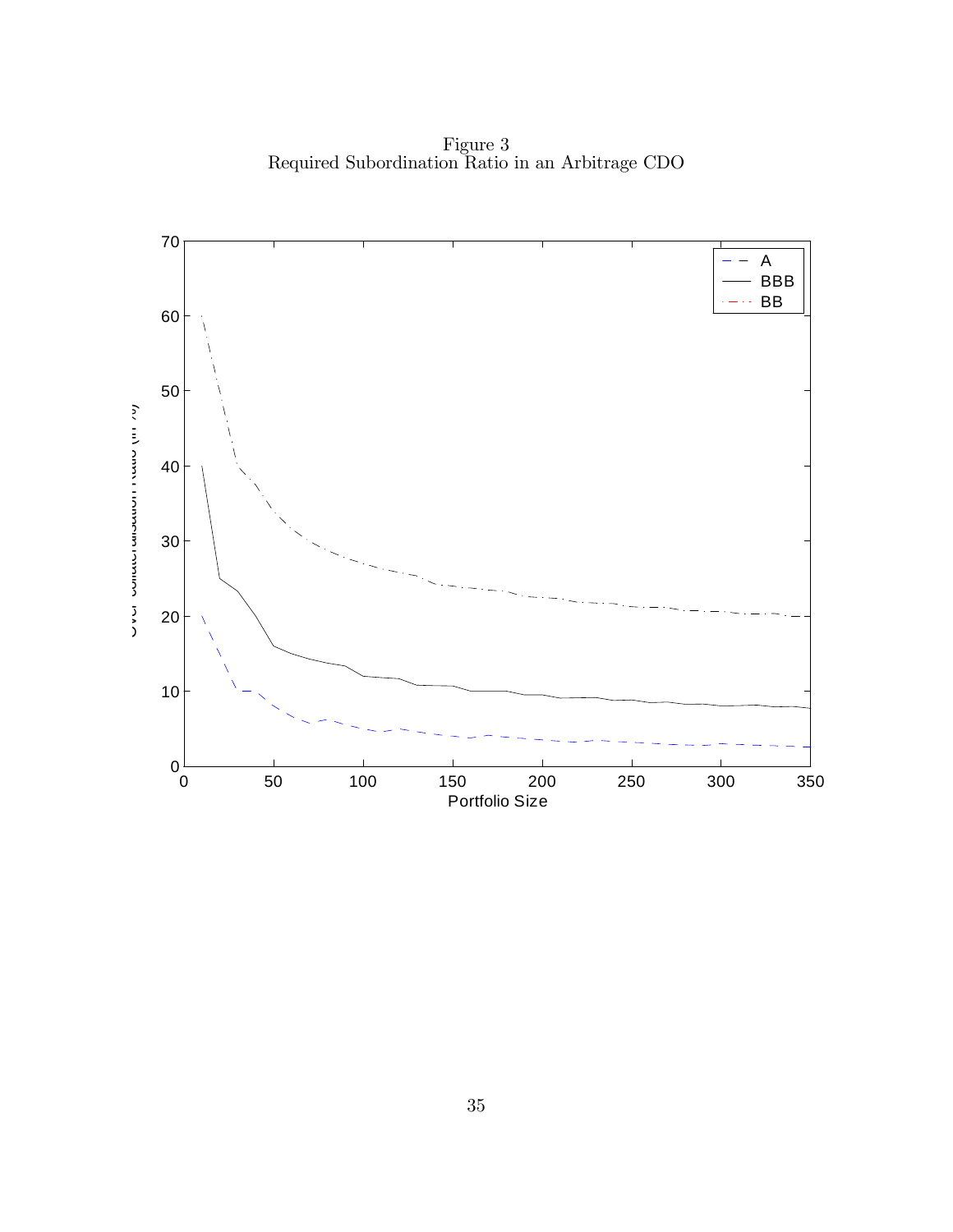Figure 4 Required Subordination Ratio in an Arbitrage CDO: Effects of Correlation

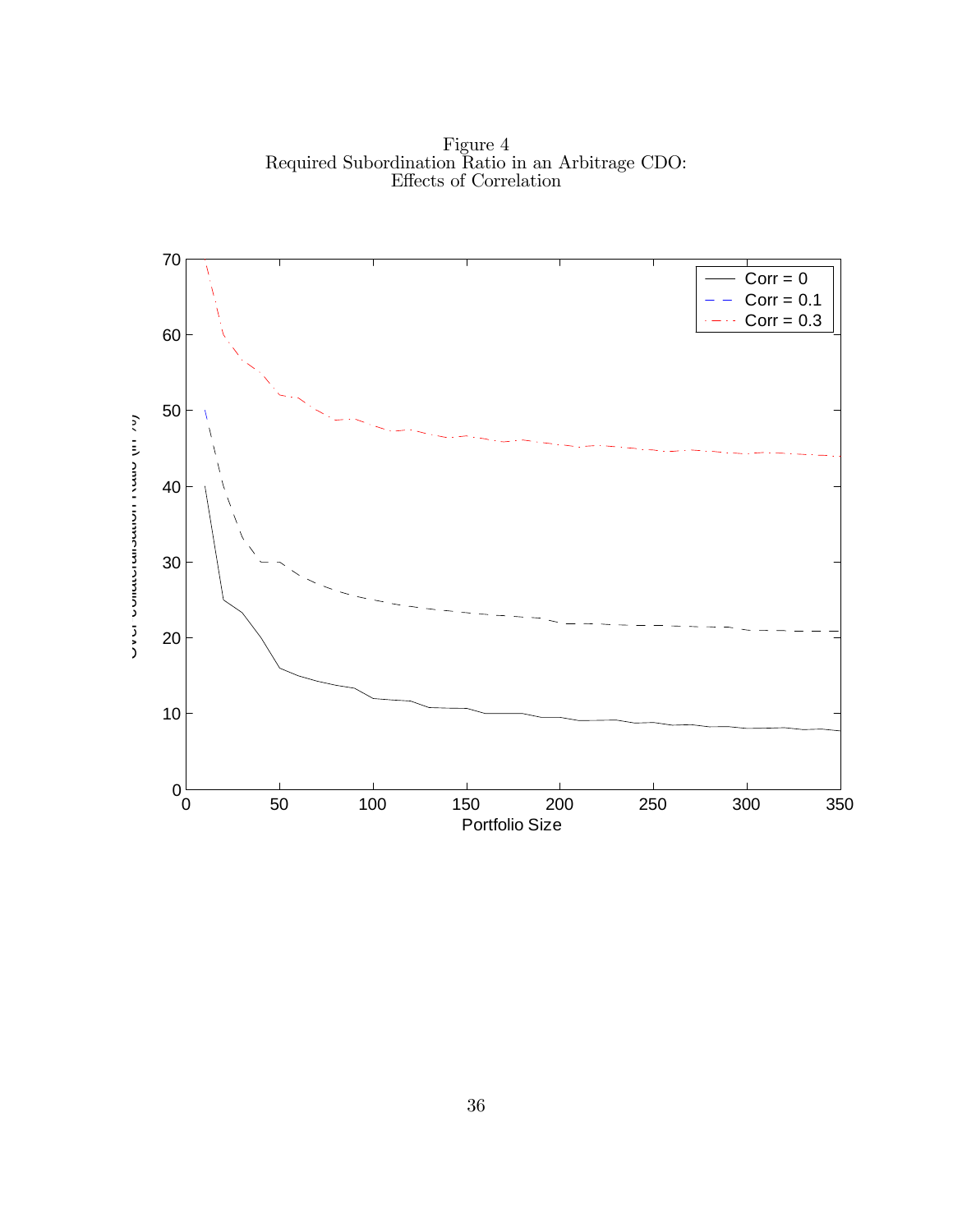

Figure 5a Excess Returns vs. VaR Aaa-rated Confidence Level, 5-Year Horizon Correlation  $= 0$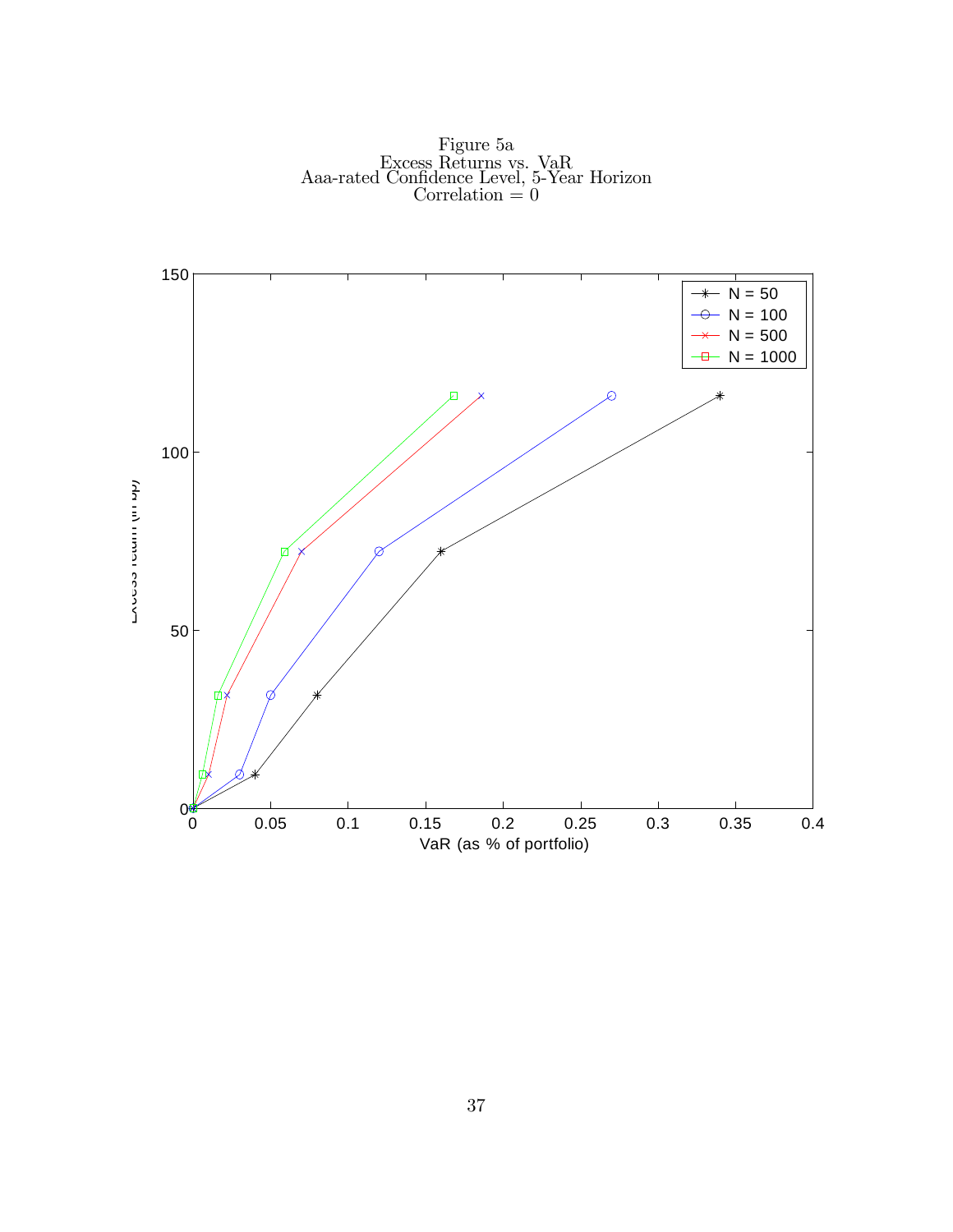Figure 5b Excess Returns vs. VaR Aaa-rated Confidence Level, 5-Year Horizon Correlation  $= 0.1$